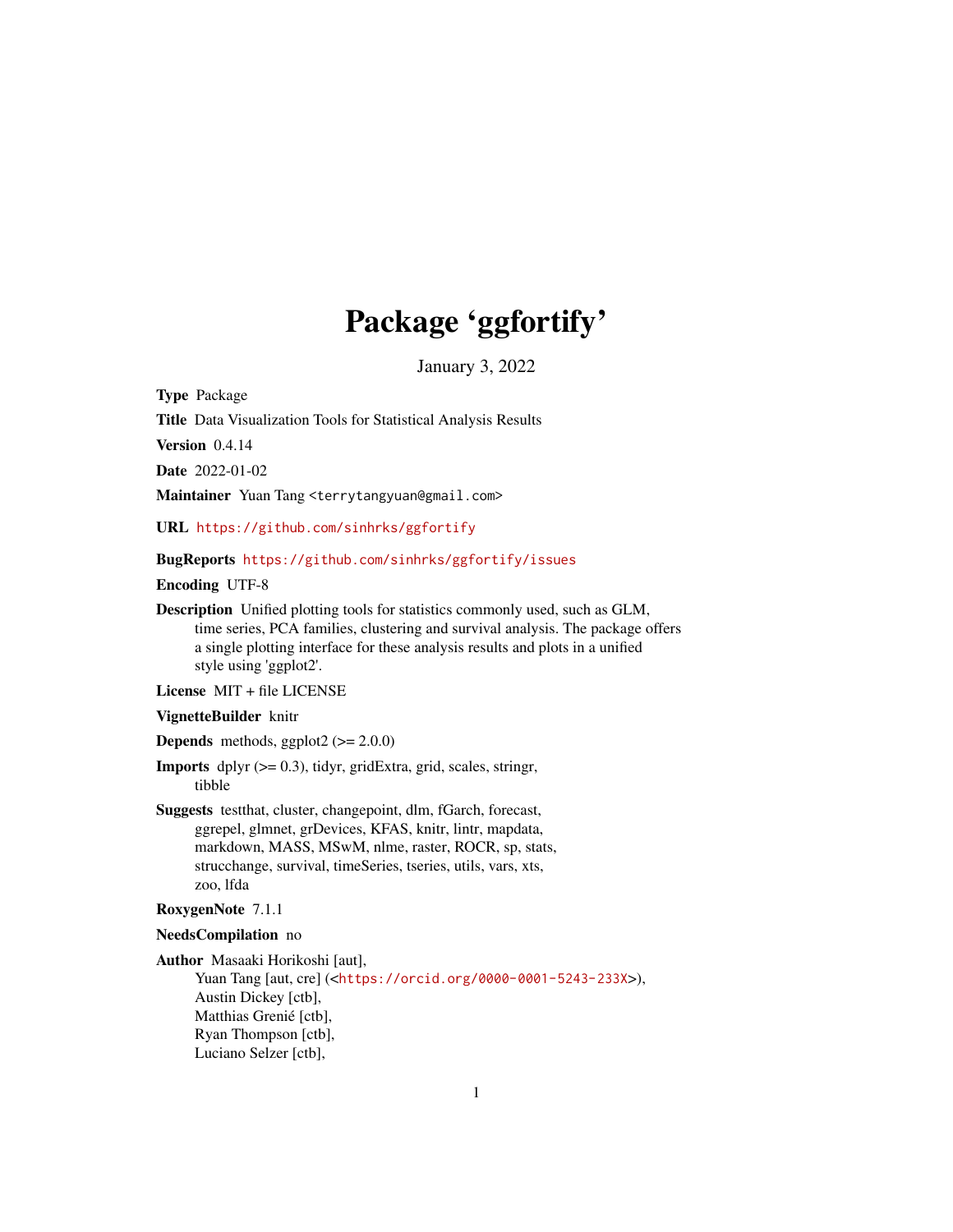Dario Strbenac [ctb], Kirill Voronin [ctb], Damir Pulatov [ctb]

Repository CRAN

Date/Publication 2022-01-03 15:30:02 UTC

# R topics documented:

| 4              |
|----------------|
| $\overline{4}$ |
| 5              |
| 6              |
| $\overline{7}$ |
| 8              |
| $\mathbf Q$    |
| 10             |
| 11             |
| 12             |
| 13             |
| 15             |
| 16             |
| 17             |
| 17             |
| 19             |
| 19             |
| 20             |
| 22             |
|                |
|                |
|                |
| 27             |
|                |
| 29             |
| 30             |
| 31             |
| 32             |
| 33             |
| 35             |
| 38             |
| 40             |
| 41             |
| 42             |
| 42             |
| 43             |
| 43             |
| 44             |
| 44             |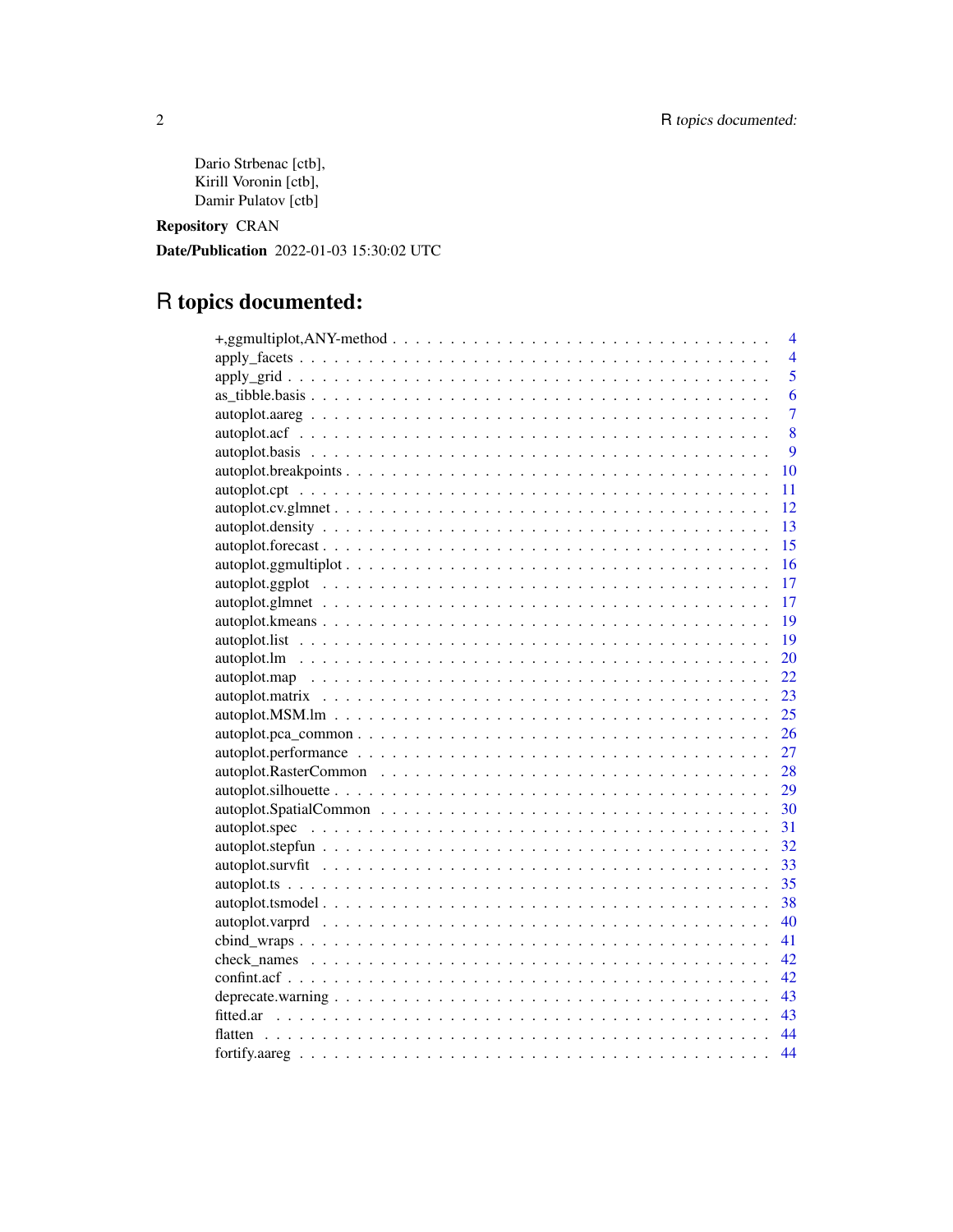|                | 45 |
|----------------|----|
|                | 46 |
|                | 46 |
|                | 47 |
|                | 48 |
|                | 48 |
|                | 49 |
|                | 50 |
|                | 50 |
|                | 51 |
|                | 52 |
|                | 52 |
|                | 53 |
|                | 53 |
|                | 54 |
|                | 55 |
|                | 55 |
|                | 56 |
|                | 56 |
|                | 57 |
|                |    |
|                | 58 |
|                | 58 |
|                | 59 |
|                | 60 |
|                | 60 |
|                | 61 |
|                | 62 |
|                | 63 |
|                | 64 |
|                | 64 |
|                | 65 |
|                | 65 |
|                | 66 |
|                | 67 |
|                | 67 |
|                | 68 |
|                | 71 |
|                | 72 |
| ggfortify.     | 73 |
|                | 73 |
|                | 74 |
|                | 75 |
|                | 76 |
| infer $\ldots$ | 76 |
|                | 77 |
|                | 77 |
|                | 78 |
|                | 79 |
|                |    |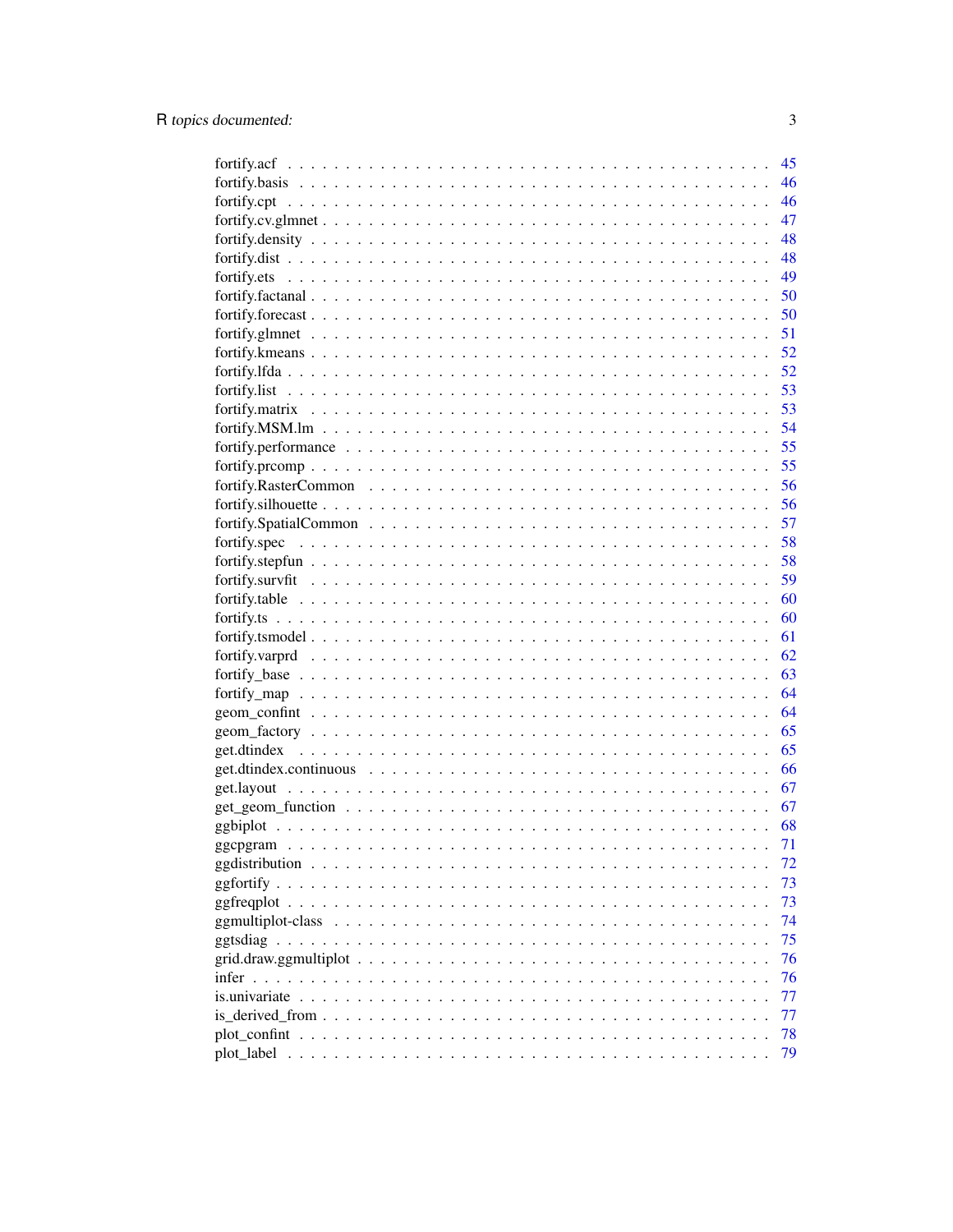<span id="page-3-0"></span>

| Index |                                                                                                                   | 85 |
|-------|-------------------------------------------------------------------------------------------------------------------|----|
|       |                                                                                                                   |    |
|       |                                                                                                                   |    |
|       | show, g multiplot-method $\ldots \ldots \ldots \ldots \ldots \ldots \ldots \ldots \ldots \ldots \ldots \ldots$ 83 |    |
|       |                                                                                                                   |    |
|       |                                                                                                                   |    |
|       |                                                                                                                   |    |
|       |                                                                                                                   |    |
|       |                                                                                                                   |    |

+,ggmultiplot,ANY-method

*Generic add operator for* ggmultiplot

# Description

Generic add operator for ggmultiplot

# Usage

## S4 method for signature 'ggmultiplot,ANY' e1 + e2

# Arguments

| e1 | first argument  |
|----|-----------------|
| e2 | second argument |

#### Value

ggmultiplot

apply\_facets *Apply facets to to* ggplot2::ggplot

# Description

Apply facets to to ggplot2::ggplot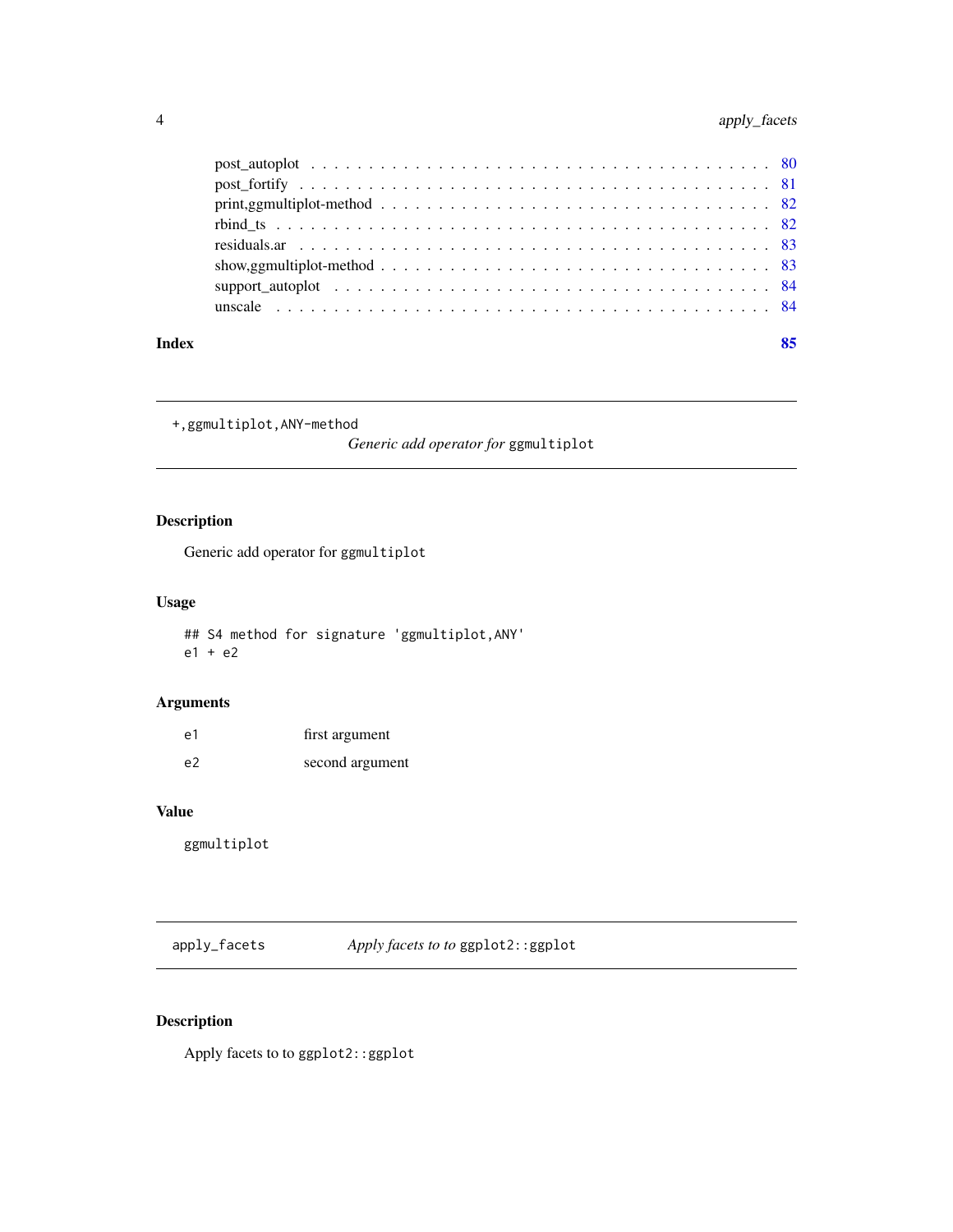<span id="page-4-0"></span>apply\_grid 5

# Usage

```
apply_facets(
  p,
  formula,
  facets = TRUE,
  nrow = NULL,
  ncol = 1,
  scales = 'rfree_y",...
\mathcal{L}
```
#### Arguments

|         | ggplot2::ggplot instance            |
|---------|-------------------------------------|
| formula | stats::formulainstance              |
| facets  | Logical value to specify use facets |
| nrow    | Number of facet/subplot rows        |
| ncol    | Number of facet/subplot columns     |
| scales  | Scale value passed to ggplot2       |
|         | other arguments passed to methods   |

# Value

ggplot

# apply\_grid *Apply grid to to* ggplot2::ggplot

# Description

Apply grid to to ggplot2::ggplot

# Usage

```
apply\_grid(p, formula, scales = "free_y", ...)
```

| р       | ggplot2::ggplot instance          |
|---------|-----------------------------------|
| formula | stats::formulainstance            |
| scales  | Scale value passed to ggplot2     |
|         | other arguments passed to methods |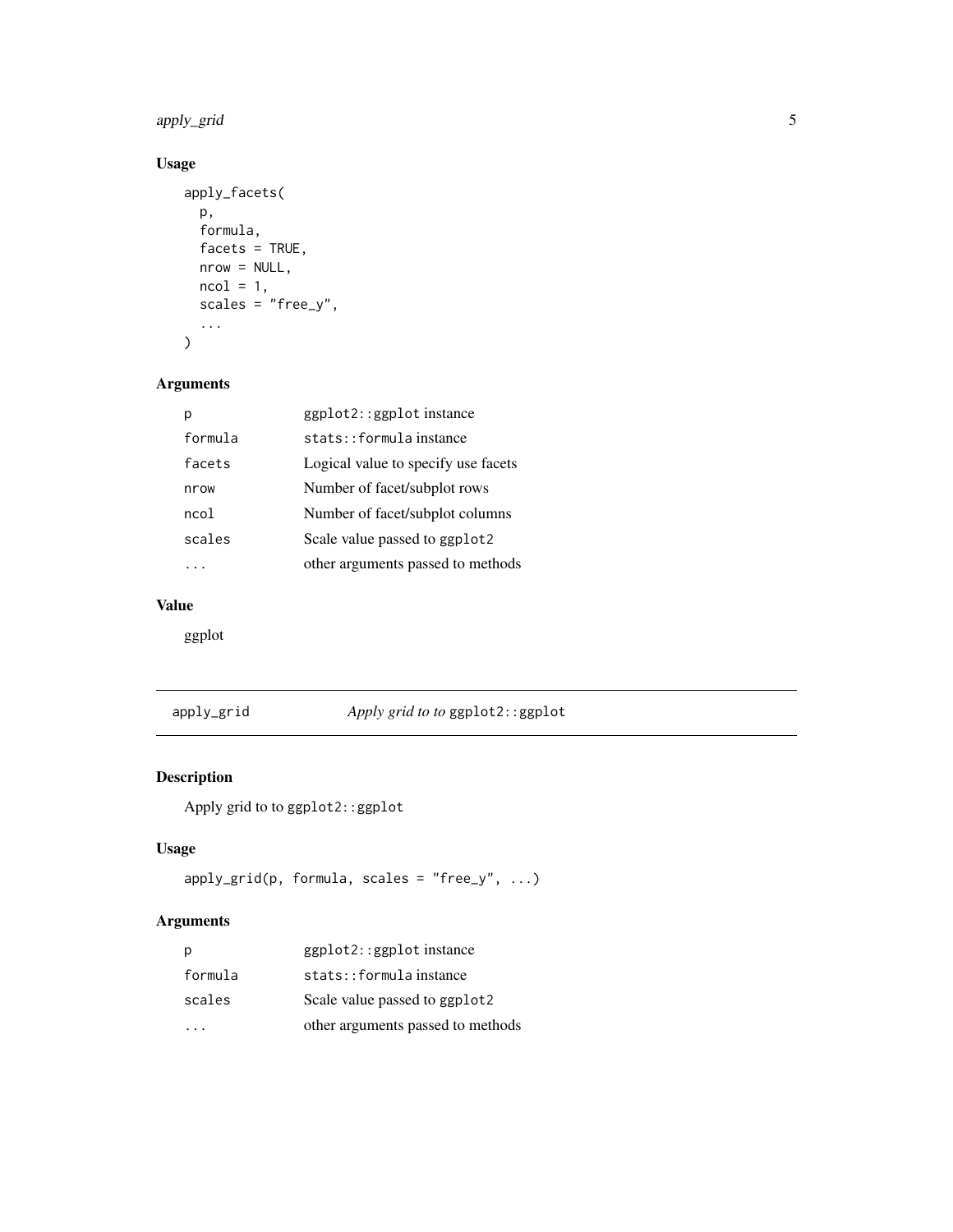<span id="page-5-0"></span>as\_tibble.basis *Convert a spline basis to a tibble*

#### Description

Convert a spline basis to a tibble

#### Usage

## S3 method for class 'basis'  $as\_tibble(x, \ldots)$ 

#### Arguments

| x       | object of class "basis" |
|---------|-------------------------|
| $\cdot$ | Ignored.                |

#### Details

This function is needed because the default method for converting a matrix object with an additional class attribute to a tibble causes issues because each column of the resulting tibble has the attributes, including the matrix class, copied from the source. Having matrices as columns in a tibble causes dplyr to throw errors, so a special method is needed to avoid copying the class attribute.

#### Value

A tibble constructed from the underlying matrix of the basis object. Each column will possess all the attributes from the source object, except that the "class" attribute will be renamed to "basis.class" to avoid interfering with dplyr operations.

#### Examples

```
library(splines)
library(tibble)
x <- seq(0, 1, by=0.001)
spl \leftarrow bs(x, df=6)as_tibble(spl)
```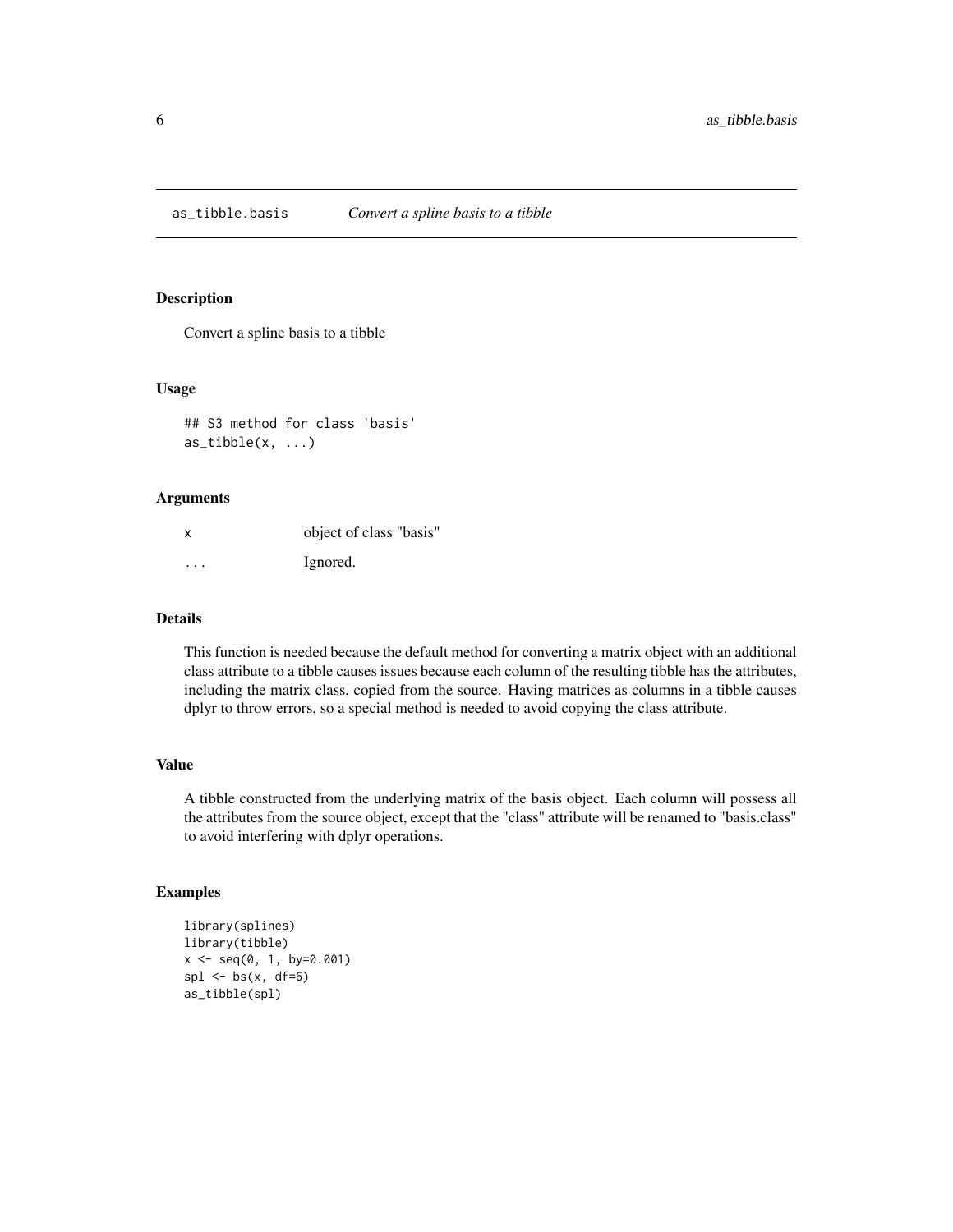<span id="page-6-0"></span>autoplot.aareg *Autoplot* survival::aareg

#### Description

Autoplot survival::aareg

#### Usage

```
## S3 method for class 'aareg'
autoplot(
 object,
 maxtime = NULL,
 surv.connect = TRUE,
 factors = TRUE,ncol = NULL,xlab = ",
  ylab = ",
  ...
\mathcal{L}
```
#### Arguments

| object       | survival: : aareg instance                                           |
|--------------|----------------------------------------------------------------------|
| maxtime      | truncate the input to the model at time "maxtime"                    |
| surv.connect | logical frag indicates whether connects survival curve to the origin |
| facets       | Logical value to specify use facets                                  |
| ncol         | Number of facet/subplot columns                                      |
| xlab         | character vector or expression for x axis label                      |
| ylab         | character vector or expression for y axis label                      |
|              | other arguments passed to autoplot.survfit                           |

# Value

ggplot

# Examples

```
library(survival)
autoplot(aareg(Surv(time, status) \sim age + sex + ph.ecog, data = lung, nmin = 1))
```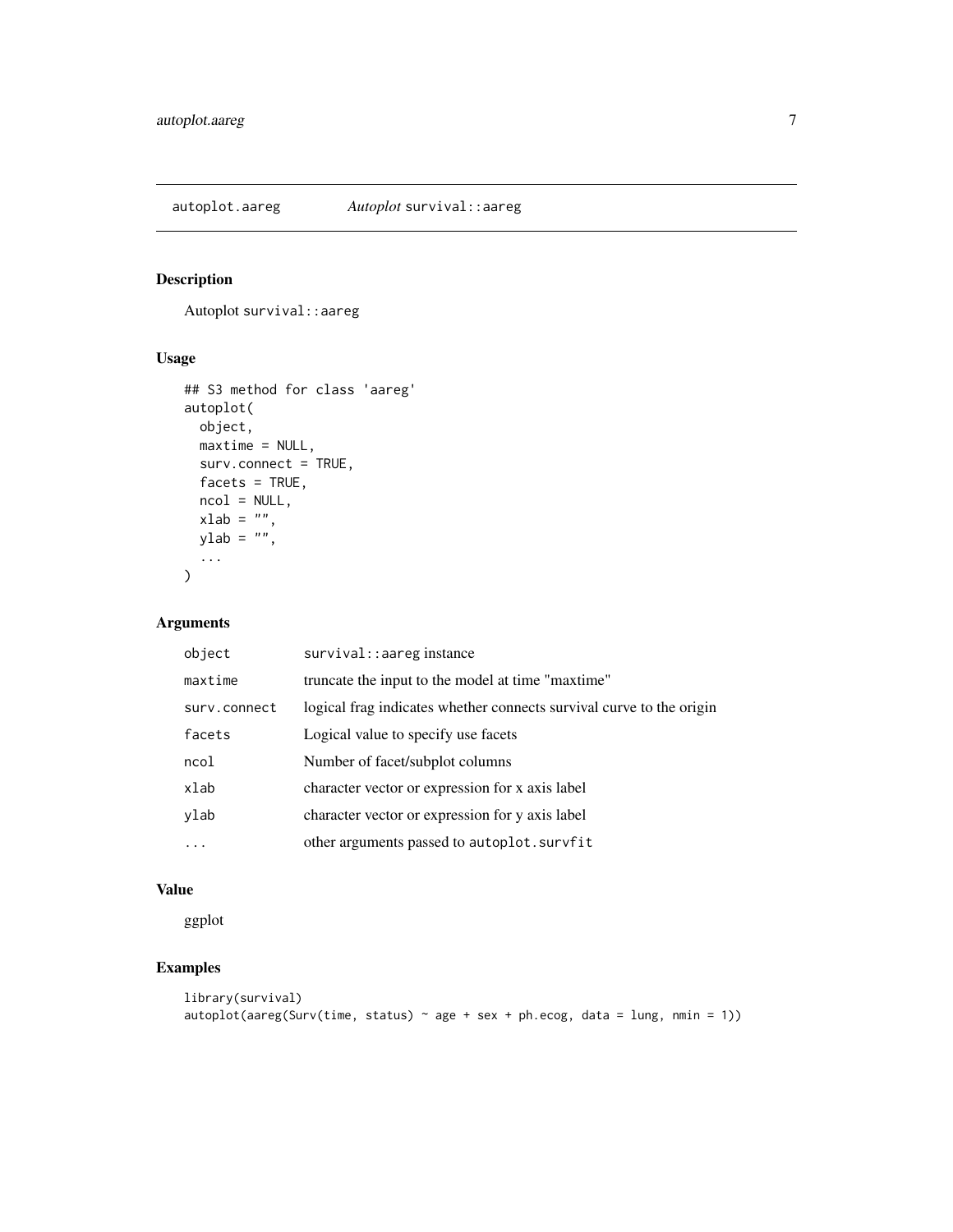<span id="page-7-0"></span>

#### Description

Autoplot stats::acf. Note to pass 'plot = FALSE' to original function to suppress standard plot output

# Usage

```
## S3 method for class 'acf'
autoplot(
  object,
  colour = "#000000",
  linetype = "solid",
  conf.int = TRUE,conf.int.colour = "#0000FF",
  conf.int.linetype = "dashed",
  conf.int.fill = NULL,
  conf.int.alpha = 0.3,conf.int.value = 0.95,
  conf.int.type = "white",
  xlim = c(NA, NA),
 ylim = c(NA, NA),
  log = "".main = NULL,
 xlab = NULL,
 ylab = "ACF",
  asp = NULL,...
)
```

| object            | stats:: acf instance                                         |  |
|-------------------|--------------------------------------------------------------|--|
| colour            | Line colour                                                  |  |
| linetype          | Line type                                                    |  |
| conf.int          | Logical flag indicating whether to plot confidence intervals |  |
| conf.int.colour   |                                                              |  |
|                   | line colour for confidence intervals                         |  |
| conf.int.linetype |                                                              |  |
|                   | line type for confidence intervals                           |  |
|                   | conf.int.fill fill colour for confidence intervals           |  |
|                   | conf.int.alpha alpha for confidence intervals                |  |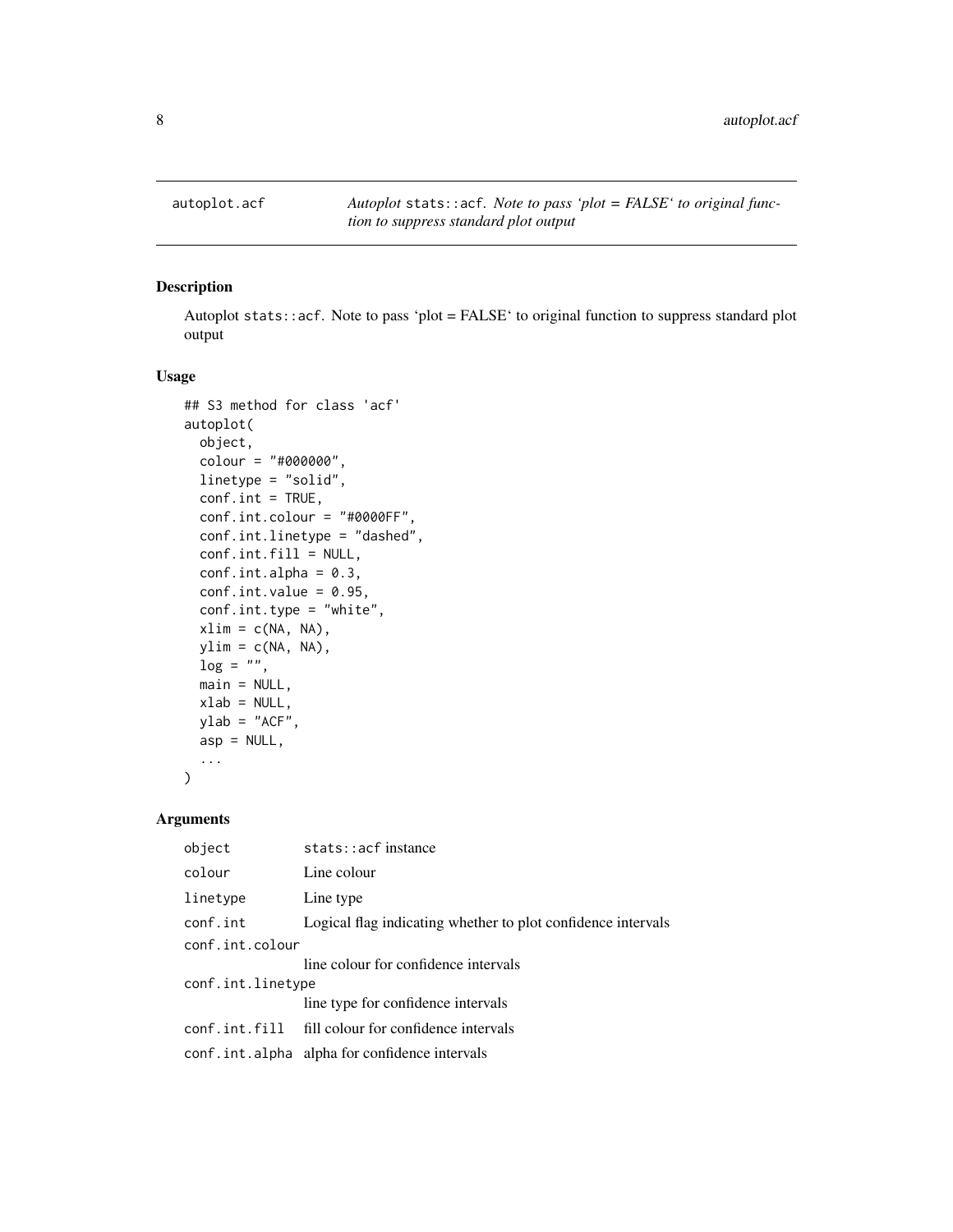# <span id="page-8-0"></span>autoplot.basis 9

|               | conf.int.value Coverage probability for confidence interval                |
|---------------|----------------------------------------------------------------------------|
| conf.int.type | Type of confidence interval, 'white' for white noise or 'ma' MA(k-1) model |
| xlim          | limits for x axis                                                          |
| ylim          | limits for y axis                                                          |
| log           | which variables to log transform $("x", "y", or "xy")$                     |
| main          | character vector or expression for plot title                              |
| xlab          | character vector or expression for x axis label                            |
| ylab          | character vector or expression for y axis label                            |
| asp           | the y/x aspect ratio                                                       |
| $\ddots$      | other arguments passed to methods                                          |
|               |                                                                            |

# Value

ggplot

# Examples

```
autoplot(stats::acf(AirPassengers, plot = FALSE))
autoplot(stats::pacf(AirPassengers, plot = FALSE))
autoplot(stats::ccf(AirPassengers, AirPassengers, plot = FALSE))
```
autoplot.basis *Autoplot spline basis instances*

#### Description

Autoplot spline basis instances

#### Usage

```
## S3 method for class 'basis'
autoplot(object, data, n = 256, ...)
```

| object    | spline basis object                                                                                                                                                                           |
|-----------|-----------------------------------------------------------------------------------------------------------------------------------------------------------------------------------------------|
| data      | x-values at which to evaluate the splines. Optional. By default, an evenly spaced<br>sequence of 256 values covering the range of the splines will be used.                                   |
| n         | If data is not provided, instead use an evenly-spaced sequence of x-values of<br>this length (plus one, since both endpoints are included). If data is provided, this<br>argument is ignored. |
| $\ddotsc$ | Ignored.                                                                                                                                                                                      |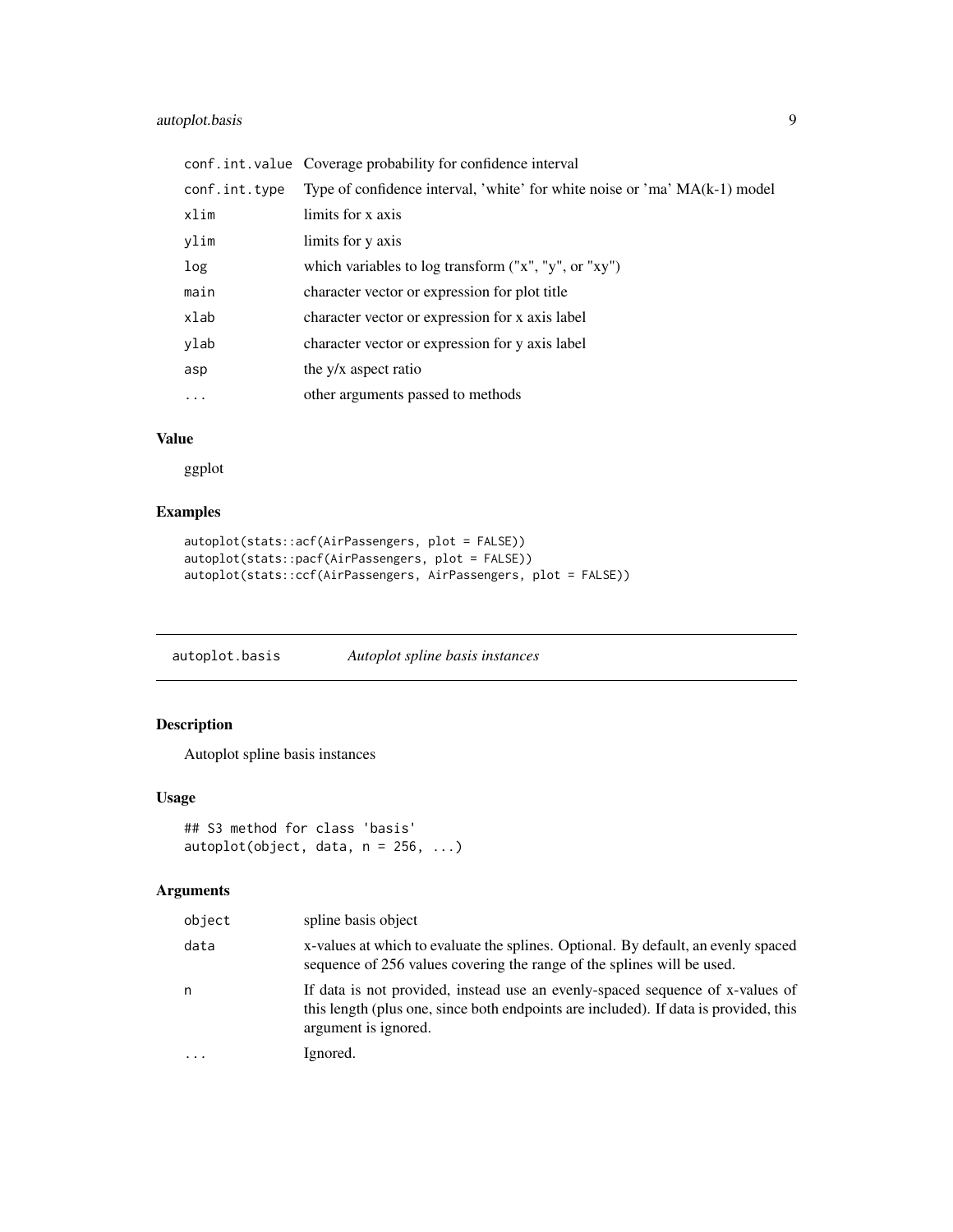#### Value

ggplot

## Examples

```
library(splines)
x <- seq(0, 1, by=0.001)
spl < -bs(x, df=6)autoplot(spl)
autoplot(spl, n=5)
```
autoplot.breakpoints *Autoplot* strucchange::breakpoints

## Description

Autoplot strucchange::breakpoints

#### Usage

```
## S3 method for class 'breakpoints'
autoplot(
 object,
 data = NULL,
 cpt.colour = "#FF0000",cpt.linetype = "dashed",
  ...
)
```
#### Arguments

| object       | strucchange::breakpoints or strucchange::breakpointsfull instance.                    |
|--------------|---------------------------------------------------------------------------------------|
| data         | Original time series. Mandatory for plotting strucchange:: breakpoints in-<br>stance. |
| cpt.colour   | Line colour for change points                                                         |
| cpt.linetype | Line type for changepoints                                                            |
| $\cdots$     | other arguments passed to autoplot. ts                                                |

#### Value

ggplot

<span id="page-9-0"></span>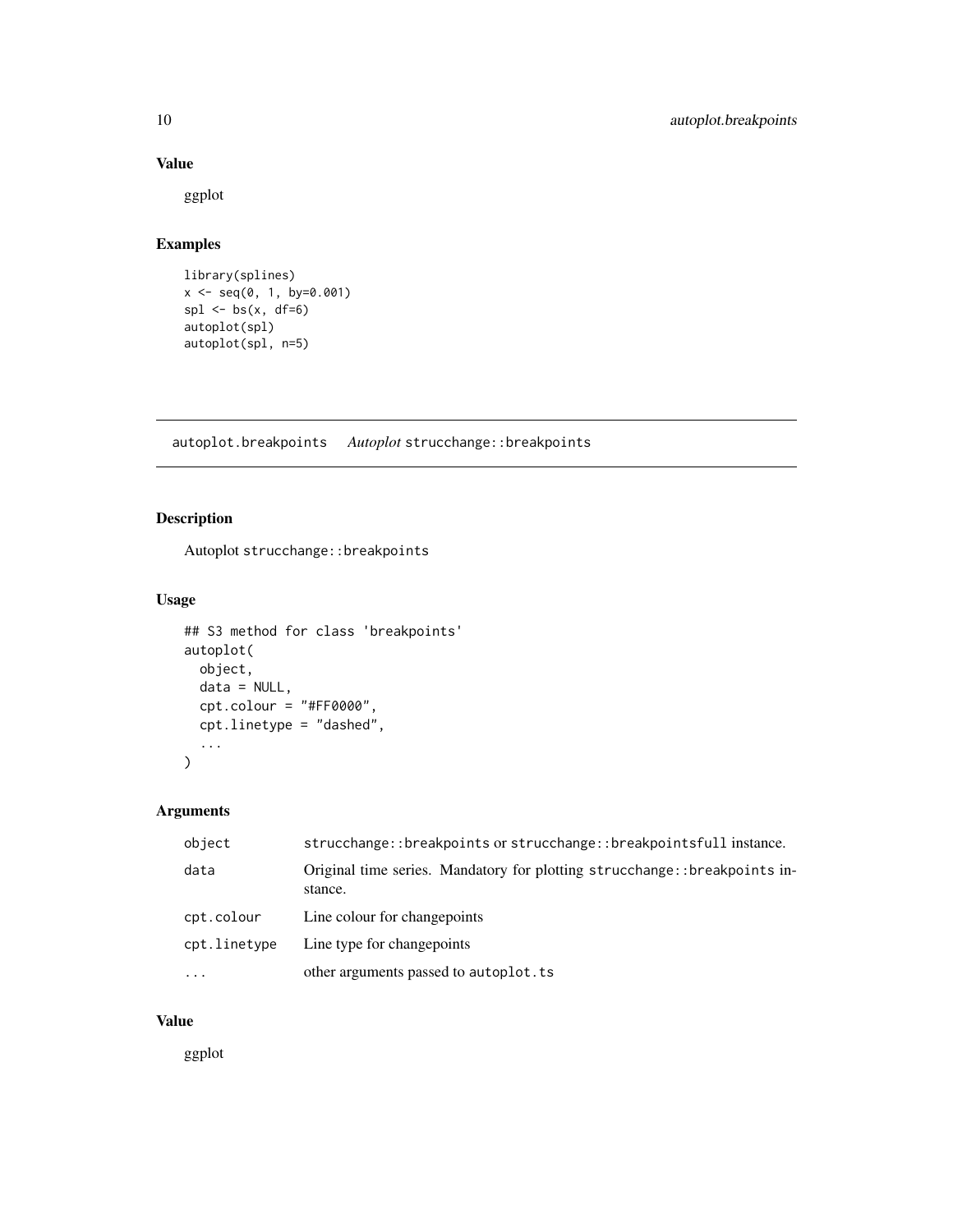#### <span id="page-10-0"></span>autoplot.cpt 11

# Examples

```
library(strucchange)
bp.nile \leq breakpoints(Nile \sim 1)
autoplot(bp.nile)
autoplot(bp.nile, is.date = TRUE)
autoplot(breakpoints(bp.nile, breaks = 2), data = Nile)
```
autoplot.cpt *Autoplot* changepoint::cpt

# Description

Autoplot changepoint::cpt

#### Usage

```
## S3 method for class 'cpt'
autoplot(
  object,
  is.date = NULL,
  cpt.colour = "#FF0000",
  cpt.linetype = "dashed",
  ...
\mathcal{L}
```
#### Arguments

| object       | $changepoint::cpt$ instance                                                                                                                |
|--------------|--------------------------------------------------------------------------------------------------------------------------------------------|
| is.date      | Logical frag indicates whether the stats: : ts is date or not. If not provided,<br>regard the input as date when the frequency is 4 or 12. |
| cpt.colour   | Line colour for change points                                                                                                              |
| cpt.linetype | Line type for changepoints                                                                                                                 |
| $\ddotsc$    | other arguments passed autoplot.ts                                                                                                         |

#### Value

ggplot

# Examples

```
library(changepoint)
autoplot(cpt.mean(AirPassengers))
autoplot(cpt.meanvar(AirPassengers))
```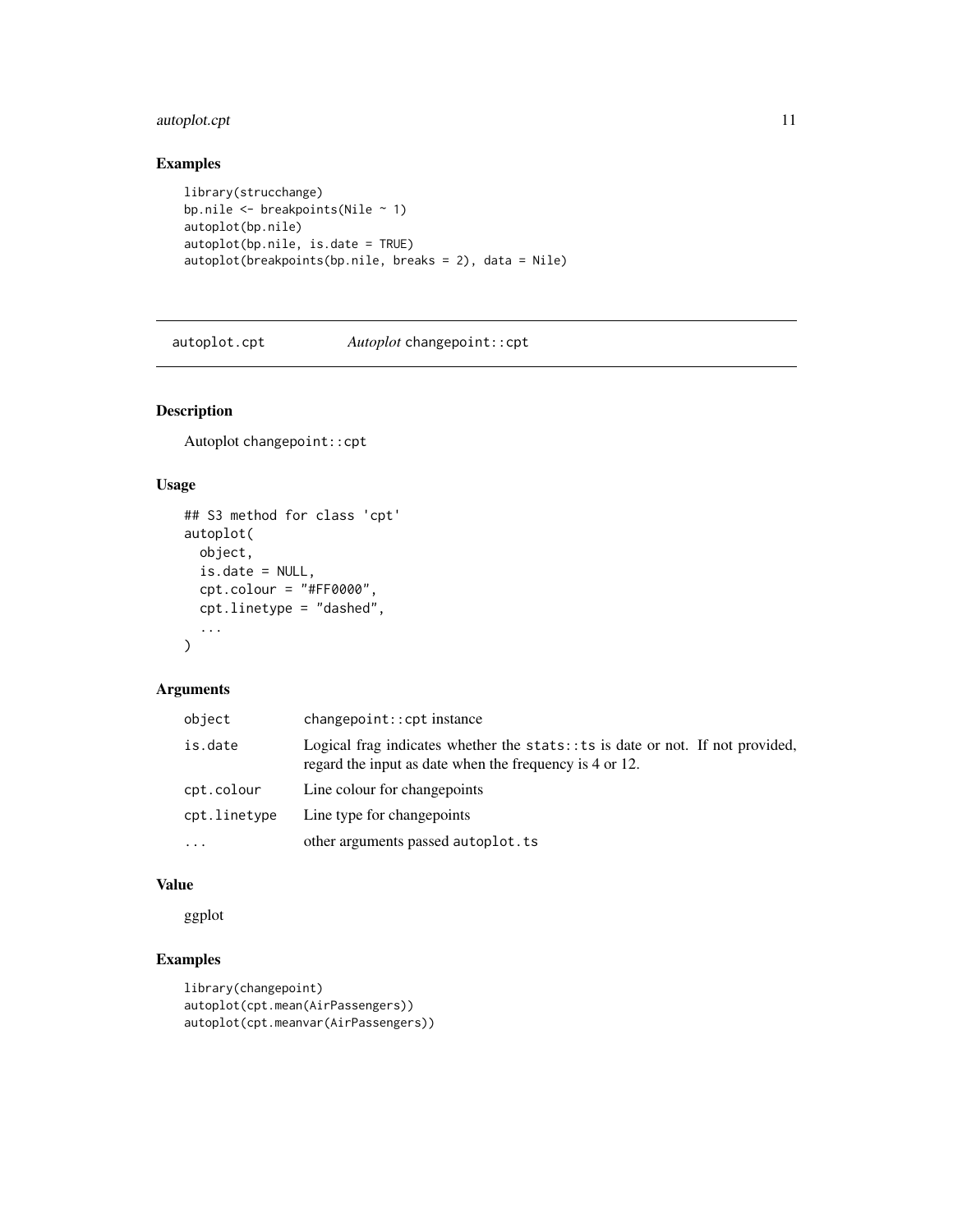<span id="page-11-0"></span>autoplot.cv.glmnet *Autoplot* glmnet::cv.glmnet

#### Description

Autoplot glmnet::cv.glmnet

#### Usage

```
## S3 method for class 'cv.glmnet'
autoplot(
  object,
  sign.lambda = 1,
  label.n = 12,label = TRUE,label.label = "nz",
  label.colour = NULL,
  label.alpha = NULL,
  label.size = NULL,
  label.angle = NULL,
  label.family = NULL,
  label.fontface = NULL,
  label.lineheight = NULL,
  label.hjust = NULL,
  label.vjust = NULL,
  label.repel = FALSE,
  xlim = c(NA, NA),
 ylim = c(NA, NA),
 \log = "".main = NULL,
 xlab = NULL,
 ylab = NULL,
  asp = NULL,...
)
```

| object       | glmnet:: cv.glmnet instance                                                     |
|--------------|---------------------------------------------------------------------------------|
| sign.lambda  | Either plot against $log(lambda)$ (default) or its negative if sign. lambda=-1. |
| label.n      | Number of Df labels                                                             |
| label        | Logical value whether to display labels                                         |
| label.label  | Column name used for label text                                                 |
| label.colour | Colour for text labels                                                          |
| label.alpha  | Alpha for text labels                                                           |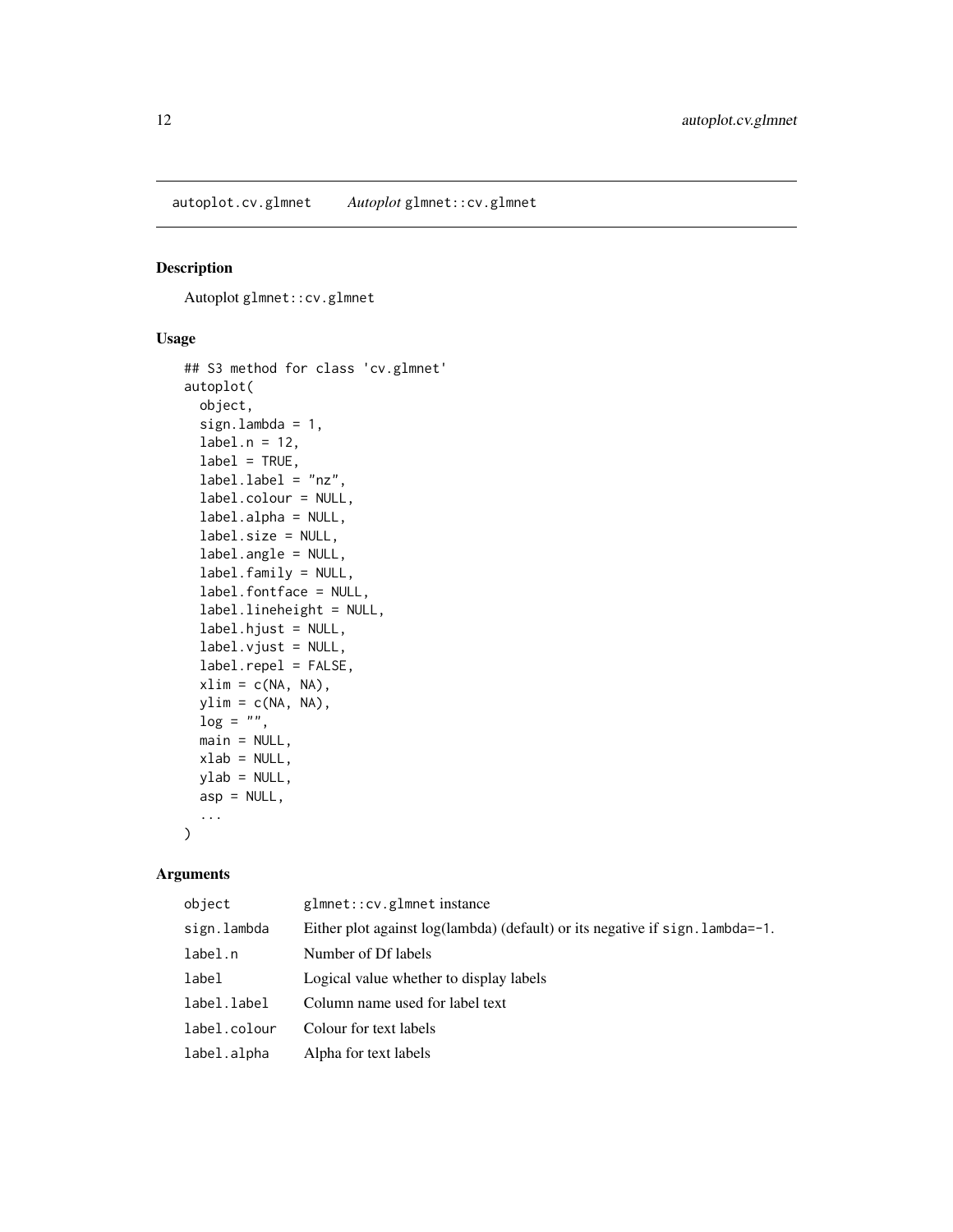# <span id="page-12-0"></span>autoplot.density 13

| label.size       | Size for text labels                                                                             |
|------------------|--------------------------------------------------------------------------------------------------|
| label.angle      | Angle for text labels                                                                            |
| label.family     | Font family for text labels                                                                      |
| label.lineheight | label. font face Fontface for text labels                                                        |
|                  | Lineheight for text labels                                                                       |
| label.hjust      | Horizontal adjustment for text labels                                                            |
| label.vjust      | Vertical adjustment for text labels                                                              |
| label.repel      | Logical flag indicating whether to use ggrepel, enabling this may take some<br>time for plotting |
| xlim             | limits for x axis                                                                                |
| ylim             | limits for y axis                                                                                |
| log              | which variables to log transform ("x", "y", or "xy")                                             |
| main             | character vector or expression for plot title                                                    |
| xlab             | character vector or expression for x axis label                                                  |
| ylab             | character vector or expression for y axis label                                                  |
| asp              | the y/x aspect ratio                                                                             |
| $\cdots$         | other arguments passed to methods                                                                |
|                  |                                                                                                  |

# Value

ggplot

# Examples

autoplot(glmnet::cv.glmnet(data.matrix(Orange[-3]), data.matrix(Orange[3])))

autoplot.density *Autoplot* stats::density

# Description

Autoplot stats::density

```
## S3 method for class 'density'
autoplot(
 object,
 p = NULL,colour = "#000000",
 linetype = NULL,
 fill = NULL,
```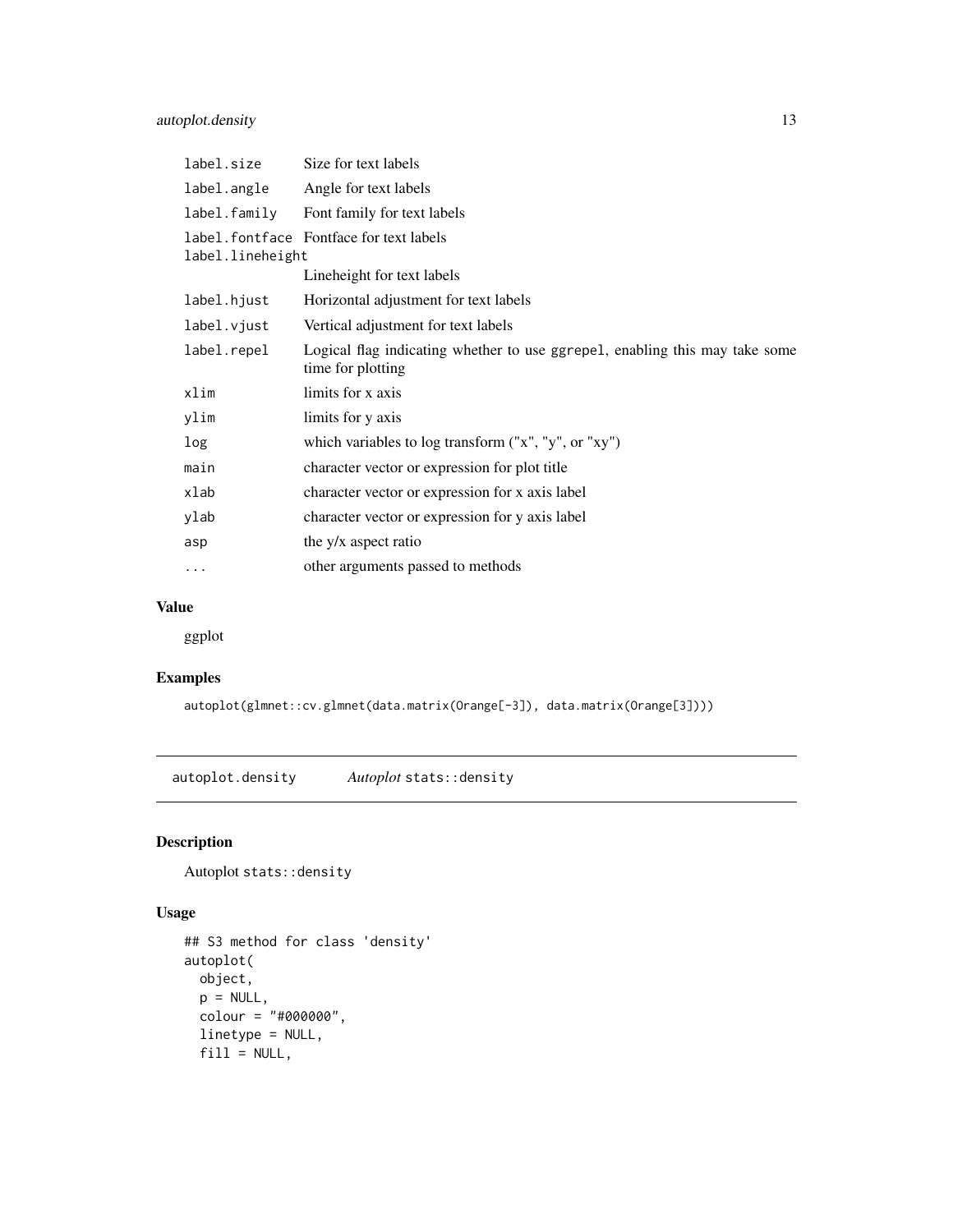```
alpha = NULL,xlim = c(NA, NA),
 ylim = c(NA, NA),
 log = "".main = NULL,xlab = NULL,ylab = NULL,
 asp = NULL,...
\mathcal{L}
```
# Arguments

| object   | stats:: density instance                               |
|----------|--------------------------------------------------------|
| р        | ggplot2::ggplot instance to plot                       |
| colour   | Line colour                                            |
| linetype | Line type                                              |
| fill     | Fill colour                                            |
| alpha    | Alpha                                                  |
| xlim     | limits for x axis                                      |
| ylim     | limits for y axis                                      |
| log      | which variables to log transform $("x", "y", or "xy")$ |
| main     | character vector or expression for plot title          |
| xlab     | character vector or expression for x axis label        |
| ylab     | character vector or expression for y axis label        |
| asp      | the y/x aspect ratio                                   |
| .        | other arguments passed to PDC/CDF func                 |

# Value

ggplot

# Examples

```
autoplot(stats::density(stats::rnorm(1:50)))
autoplot(stats::density(stats::rnorm(1:50)), fill = 'blue')
```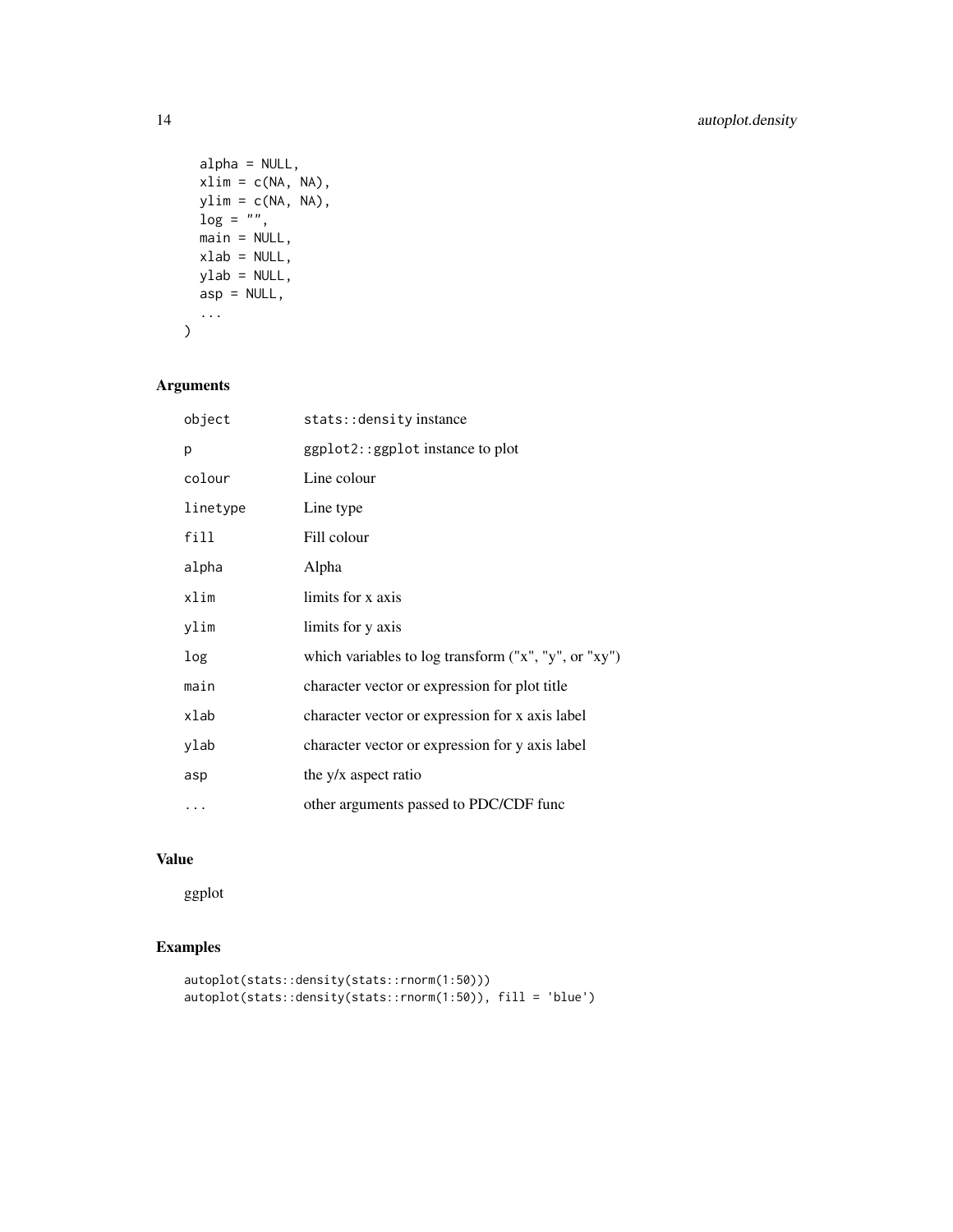<span id="page-14-0"></span>autoplot.forecast *Autoplot* forecast::forecast

#### Description

Autoplot forecast::forecast

# Usage

```
## S3 method for class 'forecast'
autoplot(
 object,
  is.date = NULL,
  ts.connect = TRUE,
 predict.geom = "line",
 predict.colour = "#0000FF",
 predict.size = NULL,
 predict.linetype = NULL,
 predict.alpha = NULL,
 predict.fill = NULL,
 predict.shape = NULL,
 conf.int = TRUE,conf.int.colour = "#0000FF",
 conf.int.linetype = "none",
  conf.int.fill = "#000000",
  conf.int.alpha = 0.3,...
\mathcal{L}
```

| object           | forecast::forecastinstance                                                                                                                 |  |
|------------------|--------------------------------------------------------------------------------------------------------------------------------------------|--|
| is.date          | Logical frag indicates whether the stats: $:ts$ is date or not. If not provided,<br>regard the input as date when the frequency is 4 or 12 |  |
| ts.connect       | Logical frag indicates whether connects original time-series and predicted val-<br>ues                                                     |  |
| predict.geom     | geometric string for predicted time-series                                                                                                 |  |
|                  | predict.colour line colour for predicted time-series                                                                                       |  |
| predict.size     | point size for predicted time-series                                                                                                       |  |
| predict.linetype |                                                                                                                                            |  |
|                  | line type for predicted time-series                                                                                                        |  |
| predict.alpha    | alpha for predicted time-series                                                                                                            |  |
| predict.fill     | fill colour for predicted time-series                                                                                                      |  |
| predict.shape    | point shape for predicted time-series                                                                                                      |  |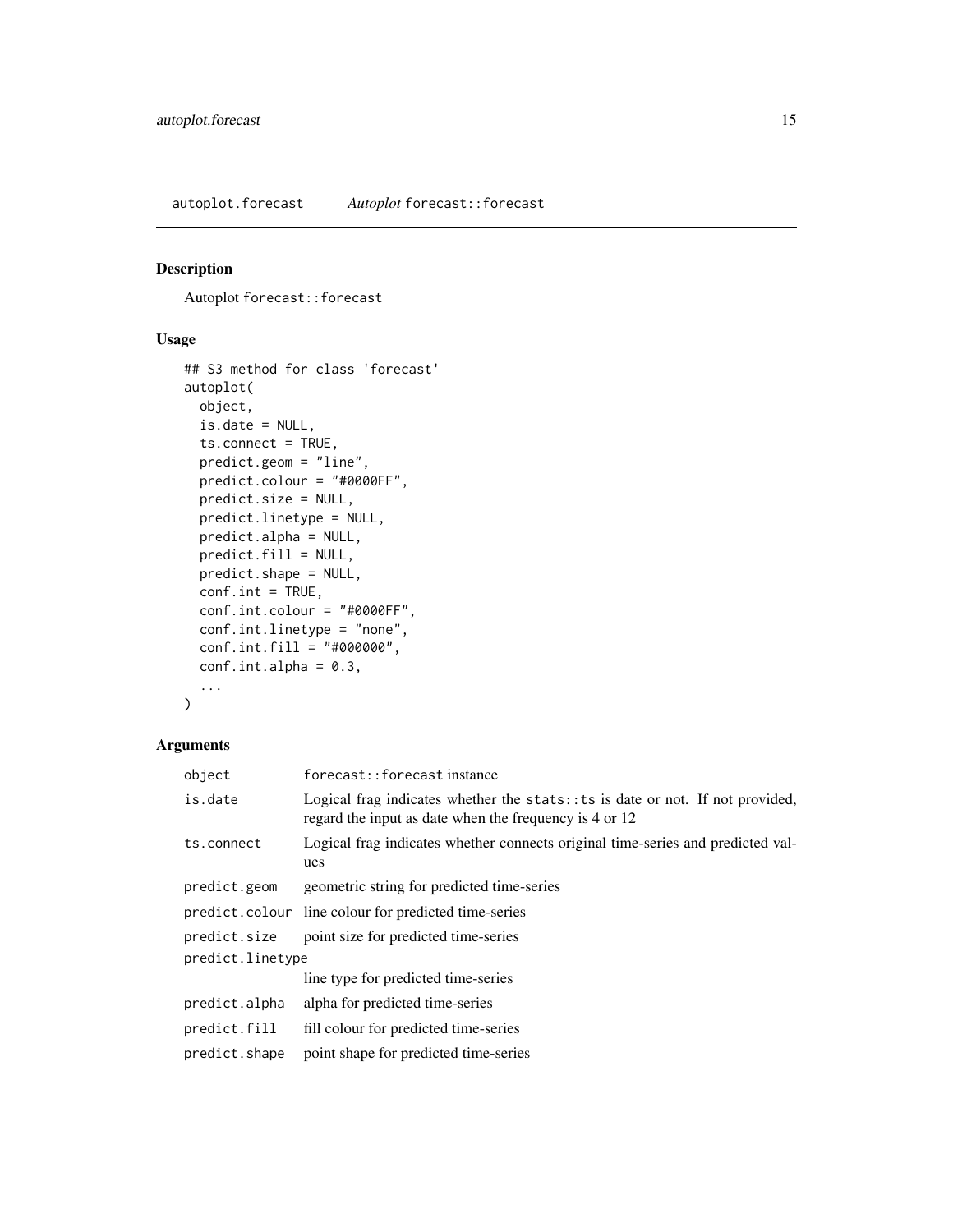<span id="page-15-0"></span>

| conf.int          | Logical flag indicating whether to plot confidence intervals |
|-------------------|--------------------------------------------------------------|
| conf.int.colour   |                                                              |
|                   | line colour for confidence intervals                         |
| conf.int.linetype |                                                              |
|                   | line type for confidence intervals                           |
|                   | conf.int.fill fill colour for confidence intervals           |
|                   | conf.int.alpha alpha for confidence intervals                |
| $\cdots$          | other arguments passed to autoplot. ts                       |

# Value

ggplot

#### Examples

```
d.arima <- forecast::auto.arima(AirPassengers)
autoplot(forecast::forecast(d.arima, h = 10))
autoplot(forecast::forecast(d<u>.arima, level = c(85), h = 10)</u>
autoplot(forecast::forecast(d.arima, h = 5), conf.int = FALSE, is.data = FALSE)autoplot(forecast::forecast(stats::HoltWinters(UKgas), h = 10))
## Not run:
autoplot(forecast::forecast(forecast::ets(UKgas), h = 5))
```
## End(Not run)

autoplot.ggmultiplot *Autoplot* ggmultiplot *instances. It returns the passed instance as it is.*

#### Description

Autoplot ggmultiplot instances. It returns the passed instance as it is.

#### Usage

```
## S3 method for class 'ggmultiplot'
autoplot(object, ...)
```
#### Arguments

| object | ggmultiplot instance |
|--------|----------------------|
| .      | Not used.            |

#### Value

ggmultiplot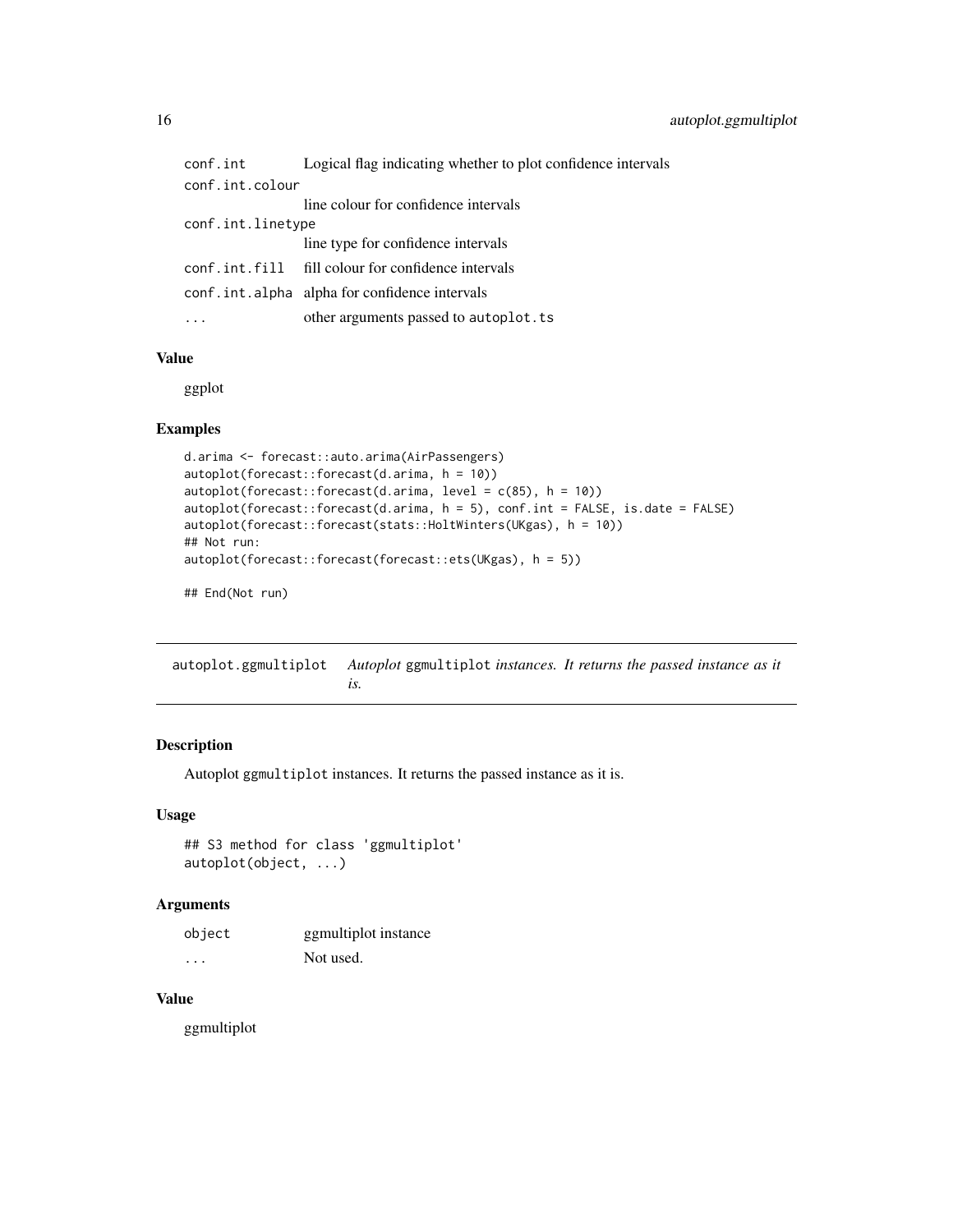<span id="page-16-0"></span>autoplot.ggplot *Autoplot* ggplot *instances. It returns the passed instance as it is.*

#### Description

Autoplot ggplot instances. It returns the passed instance as it is.

#### Usage

```
## S3 method for class 'ggplot'
autoplot(object, ...)
```
#### Arguments

| object  | ggplot instance |
|---------|-----------------|
| $\cdot$ | Not used.       |

#### Value

ggplot

autoplot.glmnet *Autoplot* glmnet::glmnet

## Description

Autoplot glmnet::glmnet

```
## S3 method for class 'glmnet'
autoplot(
 object,
  xvar = c("norm", "lambda", "dev"),
 label.n = 7,label = TRUE,label.label = "Df",
  label.colour = NULL,
  label.alpha = NULL,
  label.size = NULL,
  label.angle = NULL,
  label.family = NULL,
  label.fontface = NULL,
  label.lineheight = NULL,
  label.hjust = NULL,
```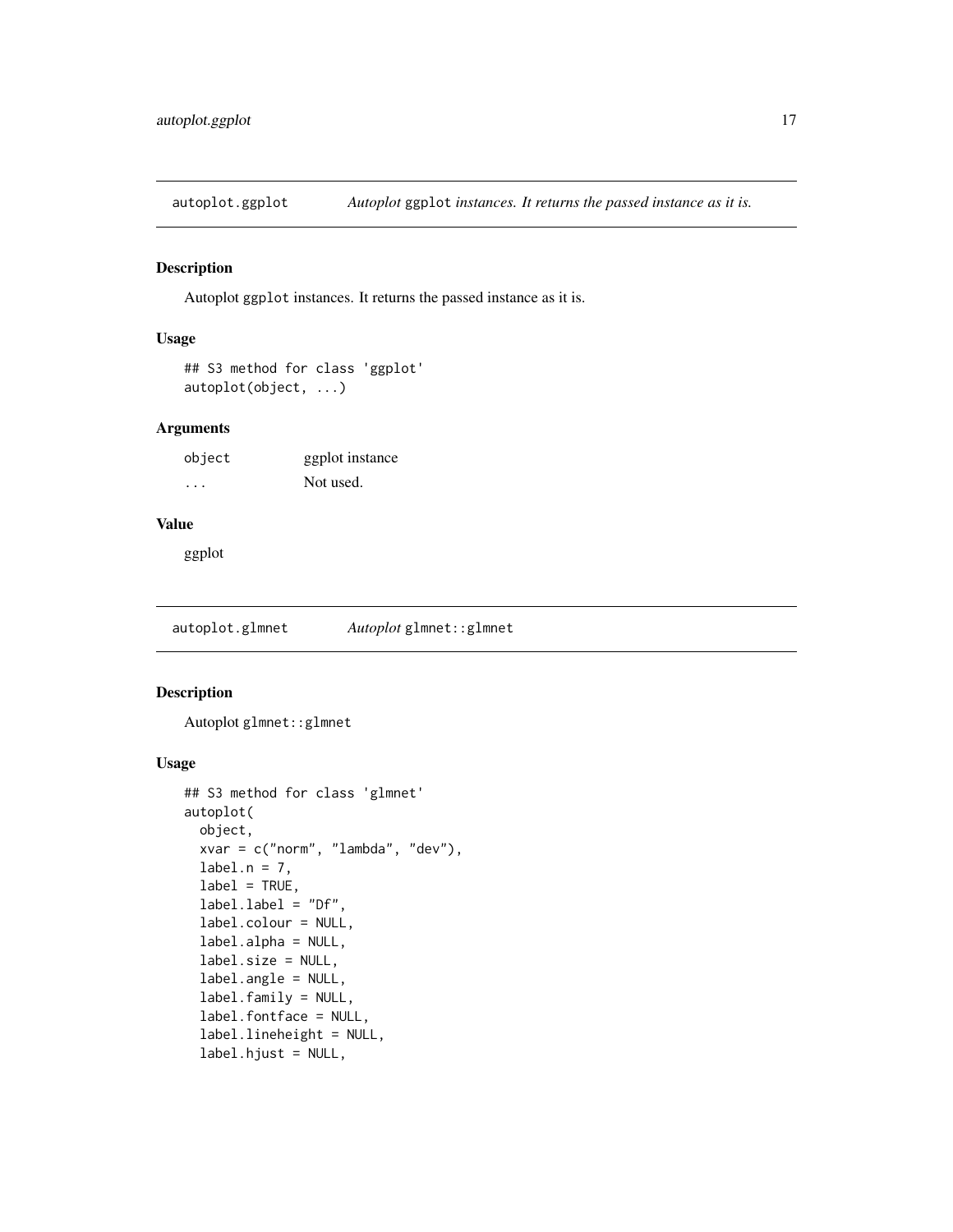```
label.vjust = NULL,
 xlim = c(NA, NA),
 ylim = c(NA, NA),log = "".main = NULL,
 xlab = NULL,ylab = "Coefficients",
 asp = NULL,...
\mathcal{L}
```
# Arguments

| object           | glmnet::glmnetinstance                                                                                                    |
|------------------|---------------------------------------------------------------------------------------------------------------------------|
| xvar             | values to be dranw on the X axis. Either "norm" (L1-norm), "lambda" (log-<br>lambda sequence) or "dev" (percent deviance) |
| label.n          | Number of Df labels                                                                                                       |
| label            | Logical value whether to display labels                                                                                   |
| label.label      | Column name used for label text                                                                                           |
| label.colour     | Colour for text labels                                                                                                    |
| label.alpha      | Alpha for text labels                                                                                                     |
| label.size       | Size for text labels                                                                                                      |
| label.angle      | Angle for text labels                                                                                                     |
| label.family     | Font family for text labels                                                                                               |
| label.lineheight | label. font face Fontface for text labels                                                                                 |
|                  | Lineheight for text labels                                                                                                |
| label.hjust      | Horizontal adjustment for text labels                                                                                     |
| label.vjust      | Vertical adjustment for text labels                                                                                       |
| xlim             | limits for x axis                                                                                                         |
| ylim             | limits for y axis                                                                                                         |
| log              | which variables to log transform ("x", "y", or "xy")                                                                      |
| main             | character vector or expression for plot title                                                                             |
| xlab             | character vector or expression for x axis label                                                                           |
| ylab             | character vector or expression for y axis label                                                                           |
| asp              | the y/x aspect ratio                                                                                                      |
| $\cdots$         | other arguments passed to methods                                                                                         |

#### Value

ggplot

# Examples

```
autoplot(glmnet::glmnet(data.matrix(Orange[-3]), data.matrix(Orange[3])))
```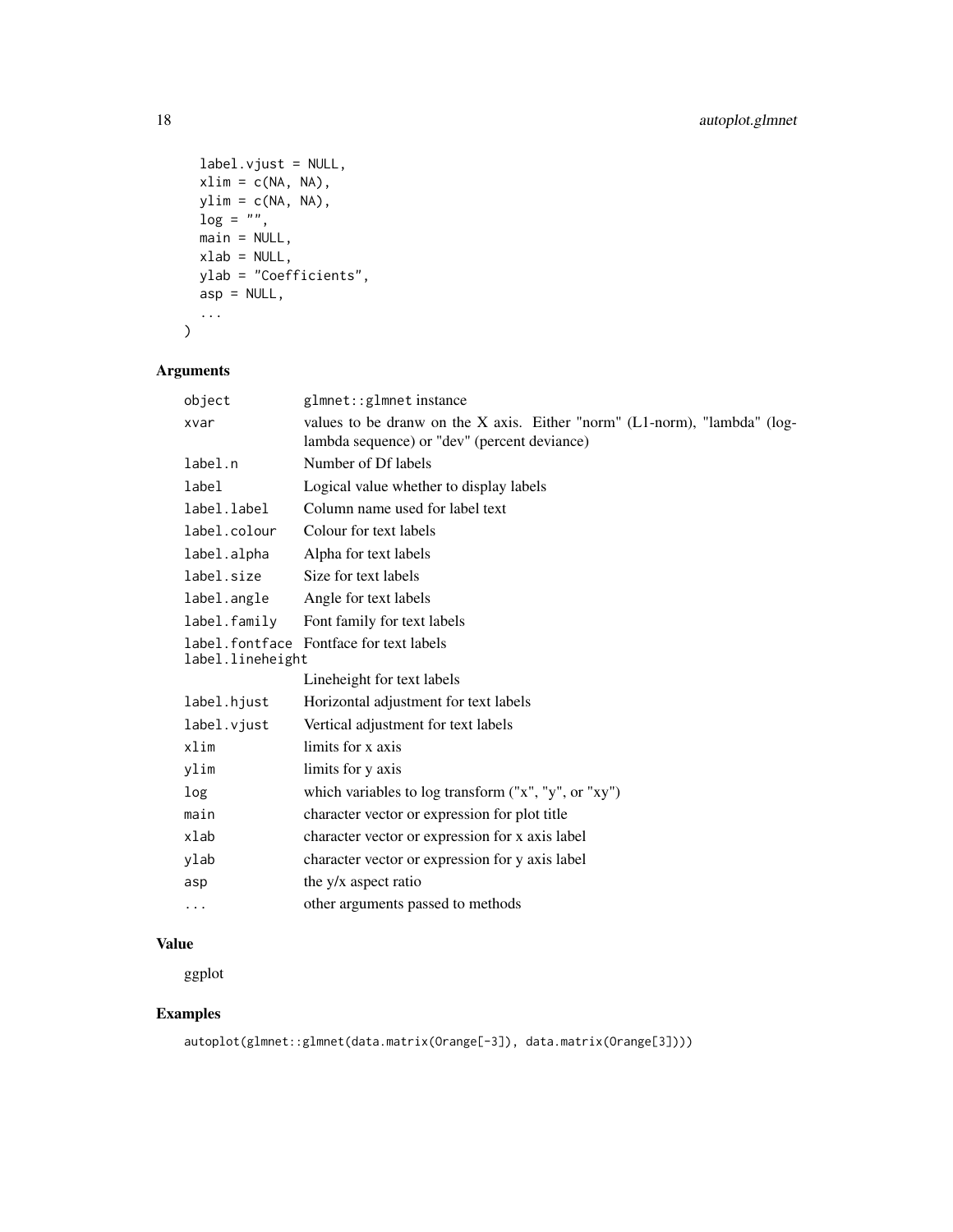<span id="page-18-0"></span>autoplot.kmeans *Autoplot cluster instances*

#### Description

Autoplot cluster instances

#### Usage

```
## S3 method for class 'kmeans'
autoplot(object, data = NULL, colour = "cluster", ...)
```
#### Arguments

| object    | Clustered instance                                               |
|-----------|------------------------------------------------------------------|
| data      | Original data used for clustering. Mandatory for stats:: kmeans. |
| colour    | line colour for points                                           |
| $\ddotsc$ | other arguments passed to autoplot::prcomp                       |

#### Value

ggplot

#### Examples

```
autoplot(stats::kmeans(iris[-5], 3), data = iris)
autoplot(cluster::clara(iris[-5], 3), label = TRUE)
autoplot(cluster::fanny(iris[-5], 3))
autoplot(cluster::fanny(iris[-5], 3), frame = TRUE)
autoplot(cluster::pam(iris[-5], 3), data = iris, colour = 'Species')
autoplot(cluster::pam(iris[-5], 3), data = iris, frame = TRUE, frame.type = 't')
```
autoplot.list *Autoplot list*

#### Description

Autoplot list

```
## S3 method for class 'list'
autoplot(object, data = NULL, nrow = NULL, ncol = NULL, scales = "free_y", ...)
```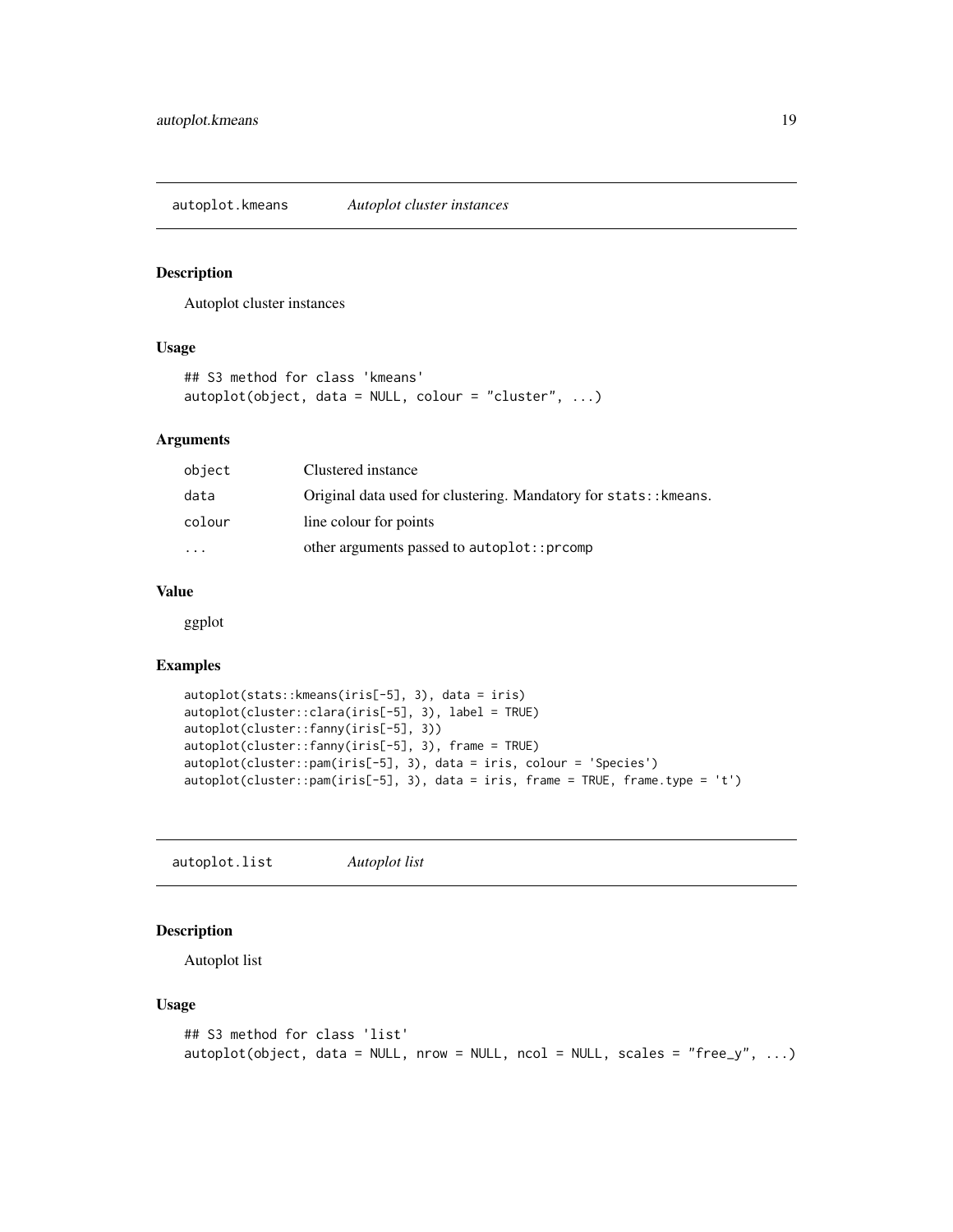#### <span id="page-19-0"></span>Arguments

| object | list instance                     |
|--------|-----------------------------------|
| data   | original dataset, if needed       |
| nrow   | Number of facet/subplot rows      |
| ncol   | Number of facet/subplot columns   |
| scales | Scale value passed to ggplot2     |
|        | other arguments passed to methods |

#### Value

ggplot

# autoplot.lm *Autoplot* stats::lm *and* stats::glm

#### Description

Autoplot stats::lm and stats::glm

```
## S3 method for class 'lm'
autoplot(
 object,
 which = c(1:3, 5),
 data = NULL,
  colour = "#444444",
  size = NULL,
  linetype = NULL,
  alpha = NULL,
  fill = NULL,shape = NULL,
  label = TRUE,label.label = ".label",
  label.colour = "#000000",
  label.alpha = NULL,
  label.size = NULL,
  label.angle = NULL,
  label.family = NULL,
  label.fontface = NULL,
  label.lineheight = NULL,
  label.hjust = NULL,
  label.vjust = NULL,
  label.repel = FALSE,
  label.n = 3,
```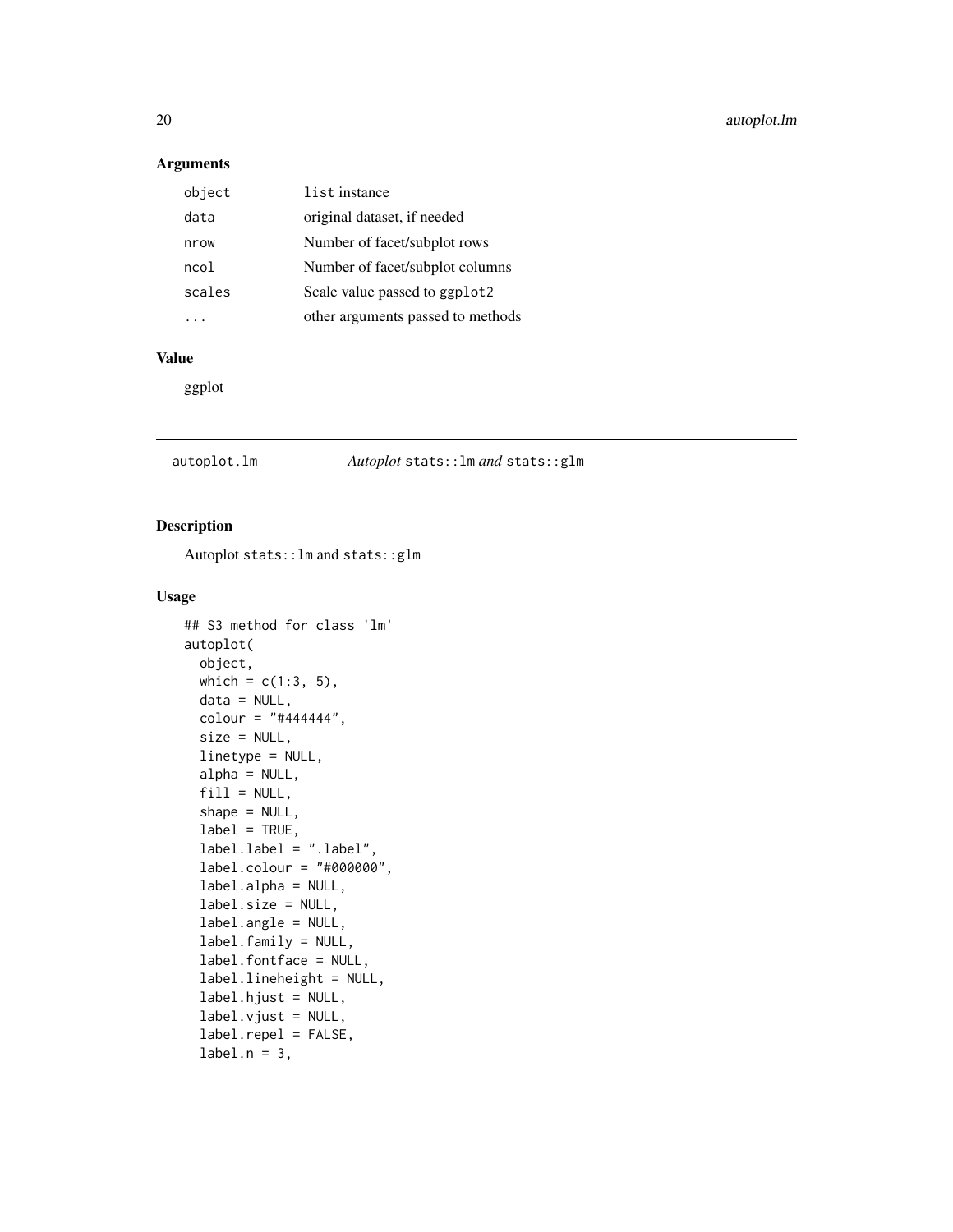# autoplot.lm 21

```
smooth.colour = "#0000FF",
  smooth.linetype = "solid",
 ad.colour = "#888888",
 ad.linetype = "dashed",
 ad.size = 0.2,
 nrow = NULL,
 ncol = NULL,
  ...
\mathcal{L}
```

| object                           | stats:: lm instance                                                                              |
|----------------------------------|--------------------------------------------------------------------------------------------------|
| which                            | If a subset of the plots is required, specify a subset of the numbers 1:6.                       |
| data                             | original dataset, if needed                                                                      |
| colour                           | line colour                                                                                      |
| size                             | point size                                                                                       |
| linetype                         | line type                                                                                        |
| alpha                            | alpha                                                                                            |
| fill                             | fill colour                                                                                      |
| shape                            | point shape                                                                                      |
| label                            | Logical value whether to display labels                                                          |
| label.label                      | Column name used for label text                                                                  |
| label.colour                     | Colour for text labels                                                                           |
| label.alpha                      | Alpha for text labels                                                                            |
| label.size                       | Size for text labels                                                                             |
| label.angle                      | Angle for text labels                                                                            |
| label.family                     | Font family for text labels                                                                      |
| label.lineheight                 | label.fontface Fontface for text labels                                                          |
|                                  | Lineheight for text labels                                                                       |
| label.hjust                      | Horizontal adjustment for text labels                                                            |
| label.vjust                      | Vertical adjustment for text labels                                                              |
| label.repel                      | Logical flag indicating whether to use ggrepel, enabling this may take some<br>time for plotting |
| label.n                          | Number of points to be laeled in each plot, starting with the most extreme                       |
| smooth.colour<br>smooth.linetype | Line colour for smoother lines                                                                   |
|                                  | Line type for smoother lines                                                                     |
| ad.colour                        | Line colour for additional lines                                                                 |
| ad.linetype                      | Line type for additional lines                                                                   |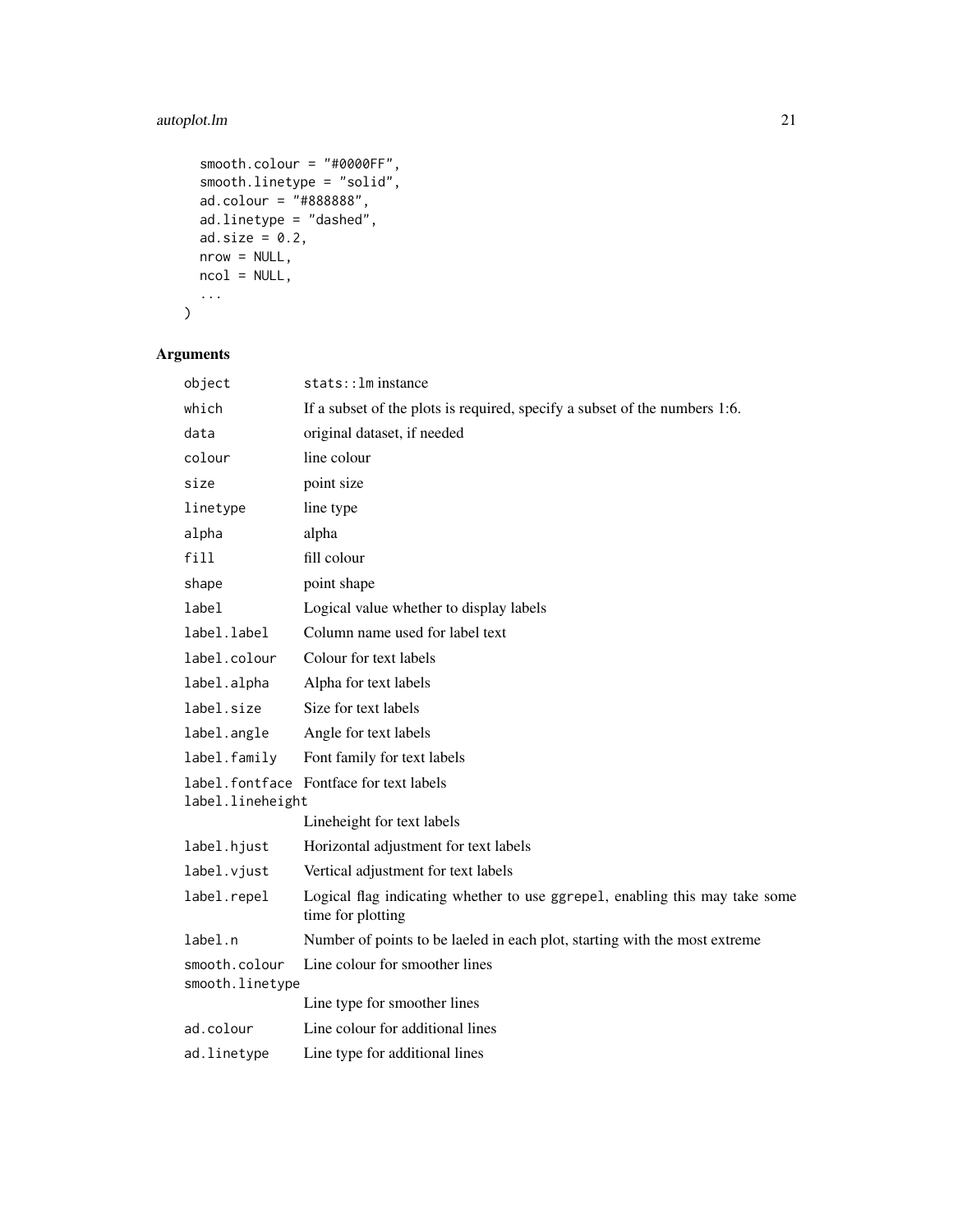<span id="page-21-0"></span>

| ad.size              | Fill colour for additional lines  |
|----------------------|-----------------------------------|
| nrow                 | Number of facet/subplot rows      |
| ncol                 | Number of facet/subplot columns   |
| $\sim$ $\sim$ $\sim$ | other arguments passed to methods |

## Value

ggplot

#### Examples

```
## Not run:
autoplot(lm(Petal.Width ~ Petal.Length, data = iris))autoplot(glm(Petal.Width ~ Petal.Length, data = iris), which = 1:6)autoplot(lm(Petal.Width~Petal.Length, data = iris), data = iris, colour = 'Species')
```
## End(Not run)

autoplot.map *Autoplot* maps::map

#### Description

Autoplot maps:: map

```
## S3 method for class 'map'
autoplot(
 object,
 p = NULL,geom = "path",
 group = "group",
 colour = "black",
 size = NULL,
 linetype = NULL,
  alpha = NULL,
 fill = NULL,shape = NULL,xlim = c(NA, NA),
 ylim = c(NA, NA),
 log = "",main = NULL,xlab = ",
 vlab = "".asp = NULL,...
\mathcal{L}
```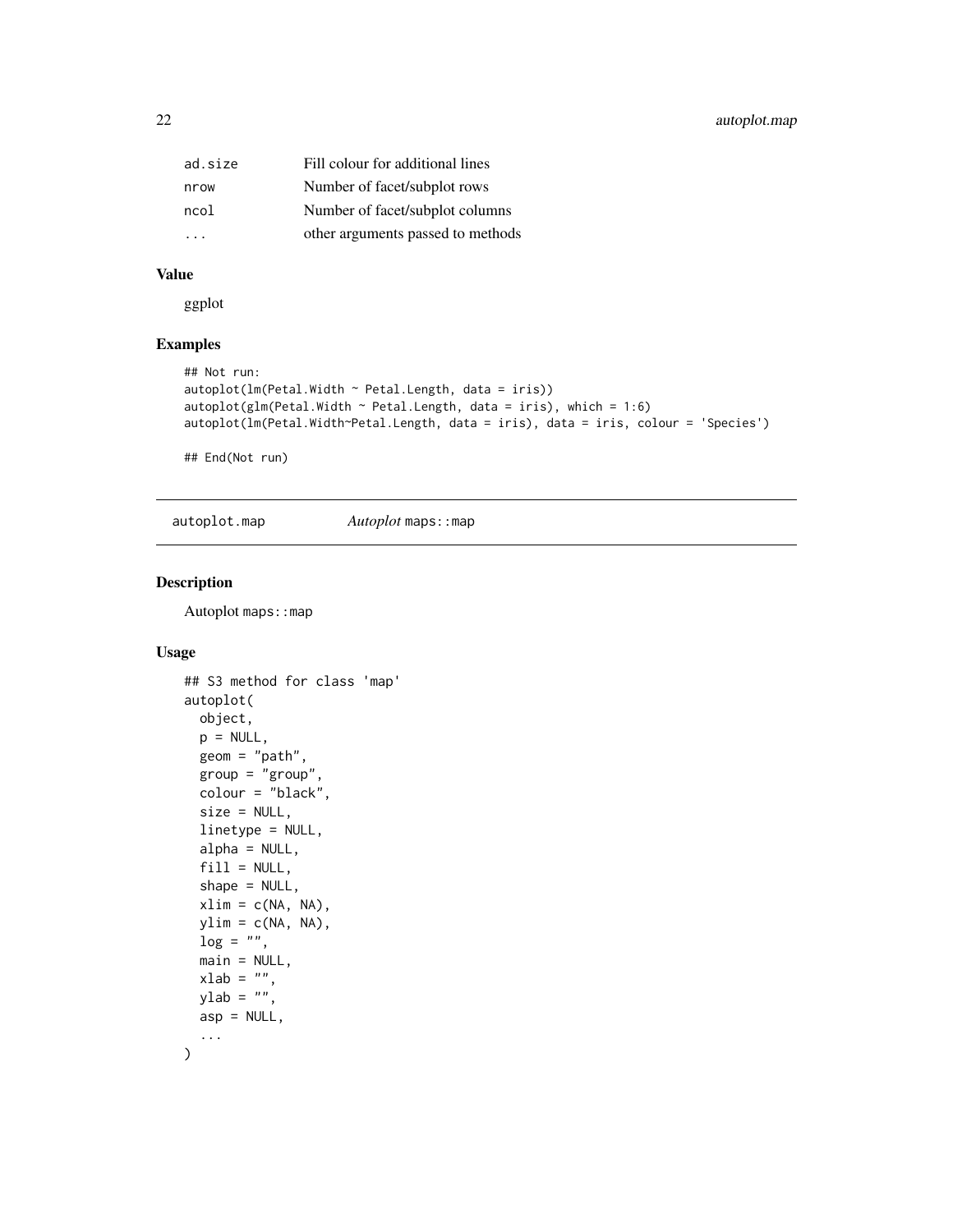# <span id="page-22-0"></span>autoplot.matrix 23

# Arguments

| object   | $maps::map$ instance                                   |
|----------|--------------------------------------------------------|
| p        | ggplot2::ggplot instance                               |
| geom     | geometric string for map. 'path', 'point' or 'polygon' |
| group    | key for grouping geoms                                 |
| colour   | line colour                                            |
| size     | point size                                             |
| linetype | line type                                              |
| alpha    | alpha                                                  |
| fill     | fill colour                                            |
| shape    | point shape                                            |
| xlim     | limits for x axis                                      |
| ylim     | limits for y axis                                      |
| log      | which variables to log transform $("x", "y", or "xy")$ |
| main     | character vector or expression for plot title          |
| xlab     | character vector or expression for x axis label        |
| ylab     | character vector or expression for y axis label        |
| asp      | the y/x aspect ratio                                   |
|          | other arguments passed to methods                      |
|          |                                                        |

# Value

ggplot

autoplot.matrix *Plot* base::matrix

# Description

Plot base::matrix

```
## S3 method for class 'matrix'
autoplot(
 object,
 original = NULL,
 geom = "tile",colour = NULL,
 size = NULL,
 alpha = NULL,
```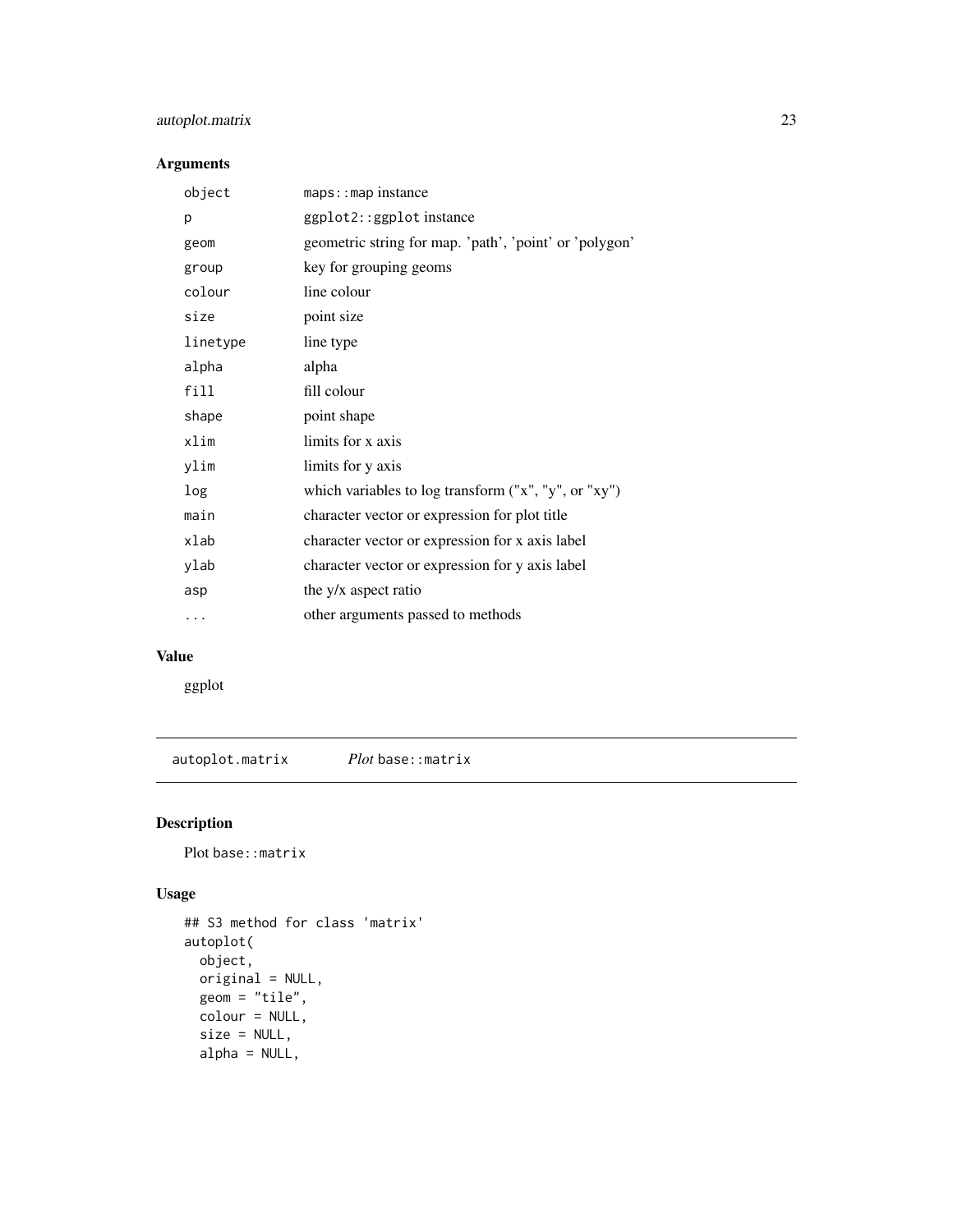```
fill = "#0000FF",
  shape = NULL,
  label = FALSE,label.label = "rownames",
  label.colour = colour,
  label.alpha = NULL,
  label.size = NULL,
  label.angle = NULL,
  label.family = NULL,
  label.fontface = NULL,
  label.lineheight = NULL,
  label.hjust = NULL,
  label.vjust = NULL,
  label.repel = FALSE,
  scale = NULL,
  xlim = c(NA, NA),
 ylim = c(NA, NA),
  \log = "".main = NULL,xlab = NULL,
 ylab = NULL,
  asp = NULL,...
\mathcal{L}
```

| object       | base::matrixinstance                                                                                                          |
|--------------|-------------------------------------------------------------------------------------------------------------------------------|
| original     | Combined to data by column if provided. Intended to be used for stat functions<br>which returns not containing original data. |
| geom         | Geometric string for plotting. 'tile' or 'point'.                                                                             |
| colour       | colour for points ('point' only)                                                                                              |
| size         | point size                                                                                                                    |
| alpha        | alpha                                                                                                                         |
| fill         | fill colour. Ignored if scale keyword is passed. ('tile' Only)                                                                |
| shape        | point shape                                                                                                                   |
| label        | Logical value whether to display labels                                                                                       |
| label.label  | Column name used for label text                                                                                               |
| label.colour | Colour for text labels                                                                                                        |
| label.alpha  | Alpha for text labels                                                                                                         |
| label.size   | Size for text labels                                                                                                          |
| label.angle  | Angle for text labels                                                                                                         |
| label.family | Font family for text labels                                                                                                   |
|              | label. font face Fontface for text labels                                                                                     |
|              |                                                                                                                               |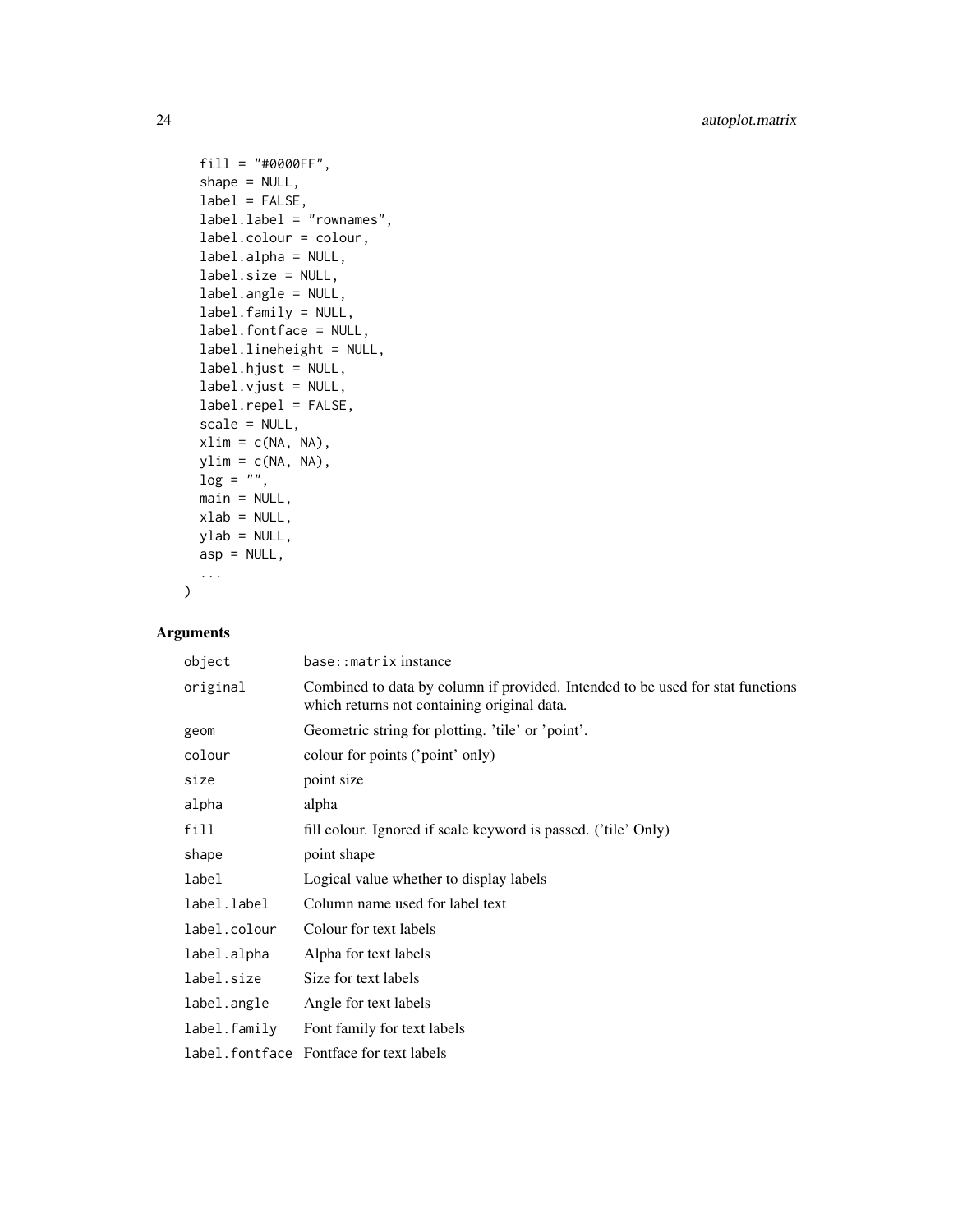<span id="page-24-0"></span>label.lineheight

|             | Lineheight for text labels                                                                       |
|-------------|--------------------------------------------------------------------------------------------------|
| label.hjust | Horizontal adjustment for text labels                                                            |
| label.vjust | Vertical adjustment for text labels                                                              |
| label.repel | Logical flag indicating whether to use ggrepel, enabling this may take some<br>time for plotting |
| scale       | (Deprecated) ggplot2::scale instance to plot. ('tile' Only)                                      |
| xlim        | limits for x axis                                                                                |
| ylim        | limits for y axis                                                                                |
| log         | which variables to log transform $("x", "y", or "xy")$                                           |
| main        | character vector or expression for plot title                                                    |
| xlab        | character vector or expression for x axis label                                                  |
| ylab        | character vector or expression for y axis label                                                  |
| asp         | the y/x aspect ratio                                                                             |
| $\ddotsc$   | other arguments passed to methods                                                                |
|             |                                                                                                  |

#### Value

ggplot

# Examples

```
autoplot(matrix(rnorm(20), nc = 5))
autoplot(matrix(rnorm(20), nc = 5), fill = 'red')
autoplot(matrix(rnorm(20), nc = 2), geom = 'point')
```
autoplot.MSM.lm *Autoplot* MSwM::MSM.lm

#### Description

Autoplot MSwM:: MSM. 1m

#### Usage

```
## S3 method for class 'MSM.lm'
autoplot(object, prob.colour = "#FF0000", prob.linetype = "dashed", ...)
```

| object      | MSwM:: MSM. 1m instance                    |
|-------------|--------------------------------------------|
| prob.colour | Line colour for probabilities              |
|             | prob. linetype Line type for probabilities |
|             | other arguments passed to autoplot. ts     |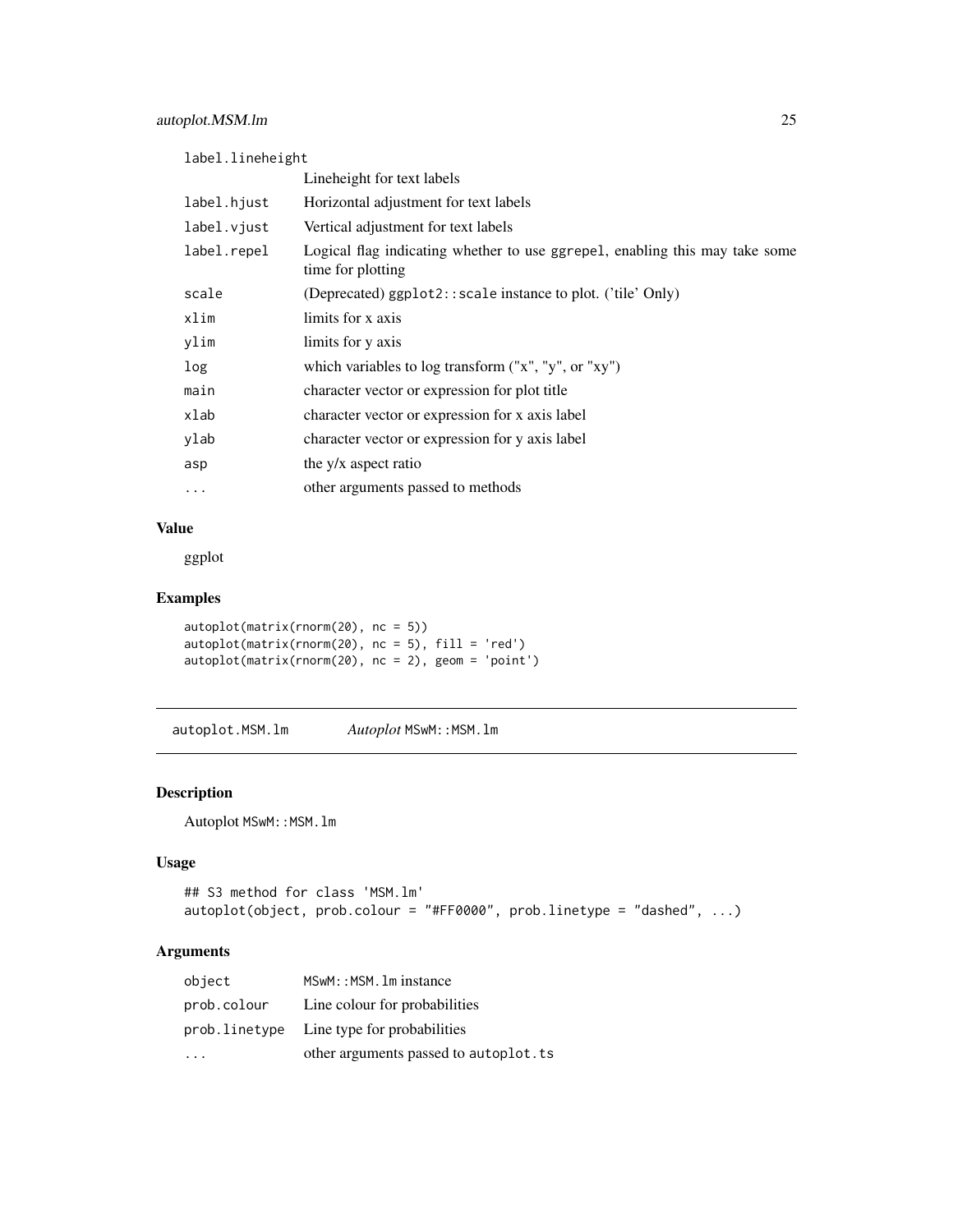#### Value

ggplot

# Examples

```
## Not run:
library(MSwM)
d \leq - data.frame(Data = c(rnorm(50, mean = -10), rnorm(50, mean = 10)),
                exog = cos(seq(-pi/2, pi/2, length.out = 100)))d.mswm <- MSwM::msmFit(lm(Data ~.-1, data = d), k=2, sw=rep(TRUE, 2),
                      control = list(parallelization = FALSE))
autoplot(d.mswm)
## End(Not run)
```
autoplot.pca\_common *Autoplot PCA-likes*

#### Description

Autoplot PCA-likes

#### Usage

```
## S3 method for class 'pca_common'
autoplot(
 object,
 data = NULL,
 scale = 1,
 x = 1,
 y = 2,
 variance_percentage = TRUE,
  ...
)
```

| object              | <b>PCA-like instance</b>                                |  |
|---------------------|---------------------------------------------------------|--|
| data                | Joined to fitting result if provided.                   |  |
| scale               | scaling parameter, disabled by 0                        |  |
| X                   | principal component number used in x axis               |  |
| y                   | principal component number used in y axis               |  |
| variance_percentage |                                                         |  |
|                     | show the variance explained by the principal component? |  |
|                     | other arguments passed to [ggbiplot()]                  |  |

<span id="page-25-0"></span>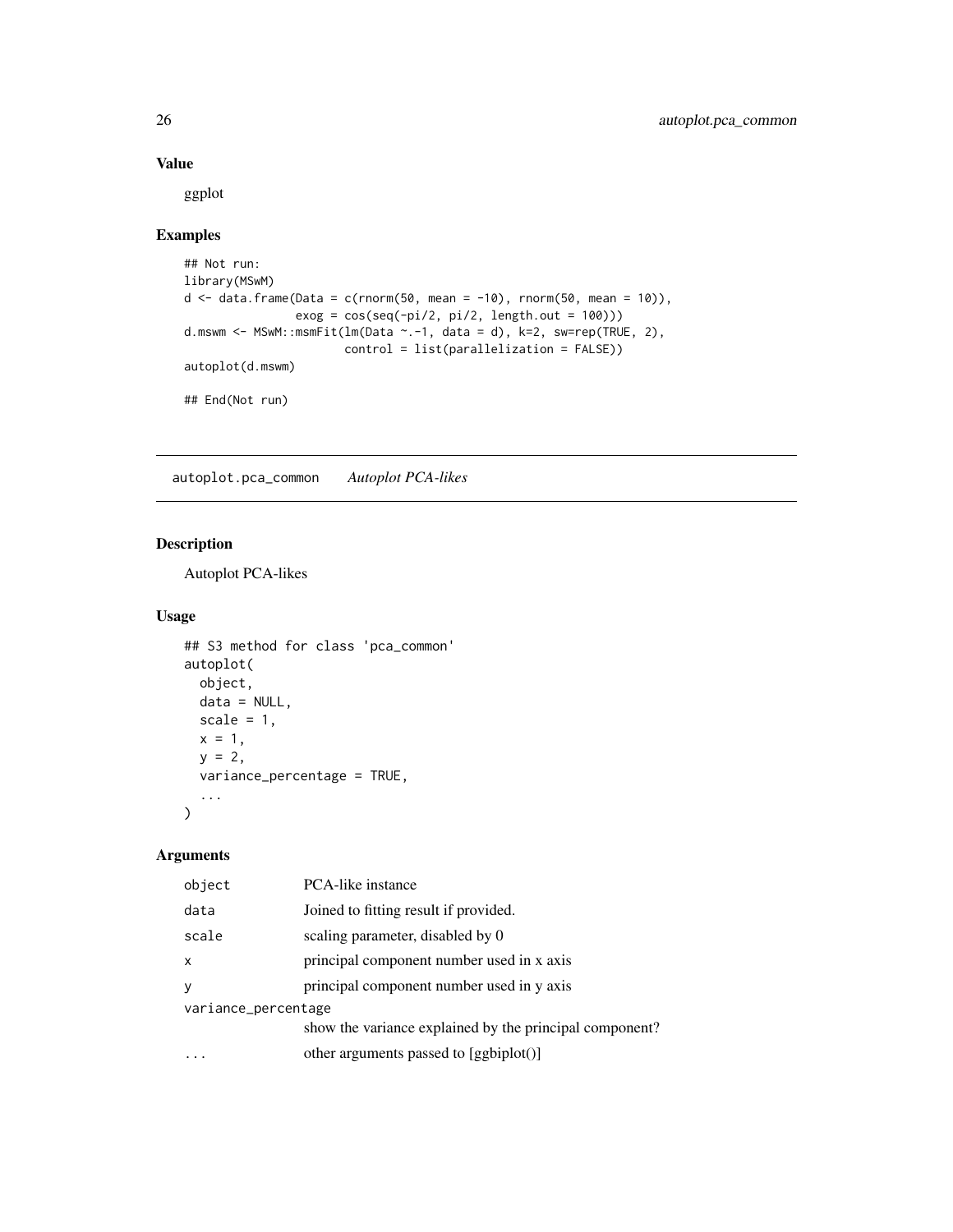#### <span id="page-26-0"></span>Examples

```
autoplot(stats::prcomp(iris[-5]))
autoplot(stats::prcomp(iris[-5]), data = iris)
autoplot(stats::prcomp(iris[-5]), data = iris, colour = 'Species')
autoplot(stats::prcomp(iris[-5]), label = TRUE, loadings = TRUE, loadings.label = TRUE)
autoplot(stats::prcomp(iris[-5]), frame = TRUE)
autoplot(stats::prcomp(iris[-5]), data = iris, frame = TRUE,
         frame.colour = 'Species')
autoplot(stats::prcomp(iris[-5]), data = iris, frame = TRUE,
        frame.type = 't', frame.colour = 'Species')
autoplot(stats::princomp(iris[-5]))
autoplot(stats::princomp(iris[-5]), data = iris)
autoplot(stats::princomp(iris[-5]), data = iris, colour = 'Species')
autoplot(stats::princomp(iris[-5]), label = TRUE, loadings = TRUE, loadings.label = TRUE)
#Plot PC 2 and 3
autoplot(stats::princomp(iris[-5]), x = 2, y = 3)#Don't show the variance explained
autoplot(stats::princomp(iris[-5]), variance_percentage = FALSE)
d.factanal <- stats::factanal(state.x77, factors = 3, scores = 'regression')
autoplot(d.factanal)
autoplot(d.factanal, data = state.x77, colour = 'Income')
autoplot(d.factanal, label = TRUE, loadings = TRUE, loadings.label = TRUE)
```
autoplot.performance *Autoplot* ROCR::performance

#### **Description**

Autoplot ROCR:: performance

#### Usage

```
## S3 method for class 'performance'
autoplot(object, p = NULL, bins = 5, ...)
```

| object    | ROCR:: performance instance                                                                                                                                                                                                   |
|-----------|-------------------------------------------------------------------------------------------------------------------------------------------------------------------------------------------------------------------------------|
| р         | $ggplot2$ : $ggplot$ instances                                                                                                                                                                                                |
| bins      | If object represents a measure whose value is just a scalar (e.g. performance (predObj, 'auc')),<br>a histogram will be plotted of this scalar's values for different runs, bins is the<br>number of bins for this histogram. |
| $\ddotsc$ | other arguments passed to methods                                                                                                                                                                                             |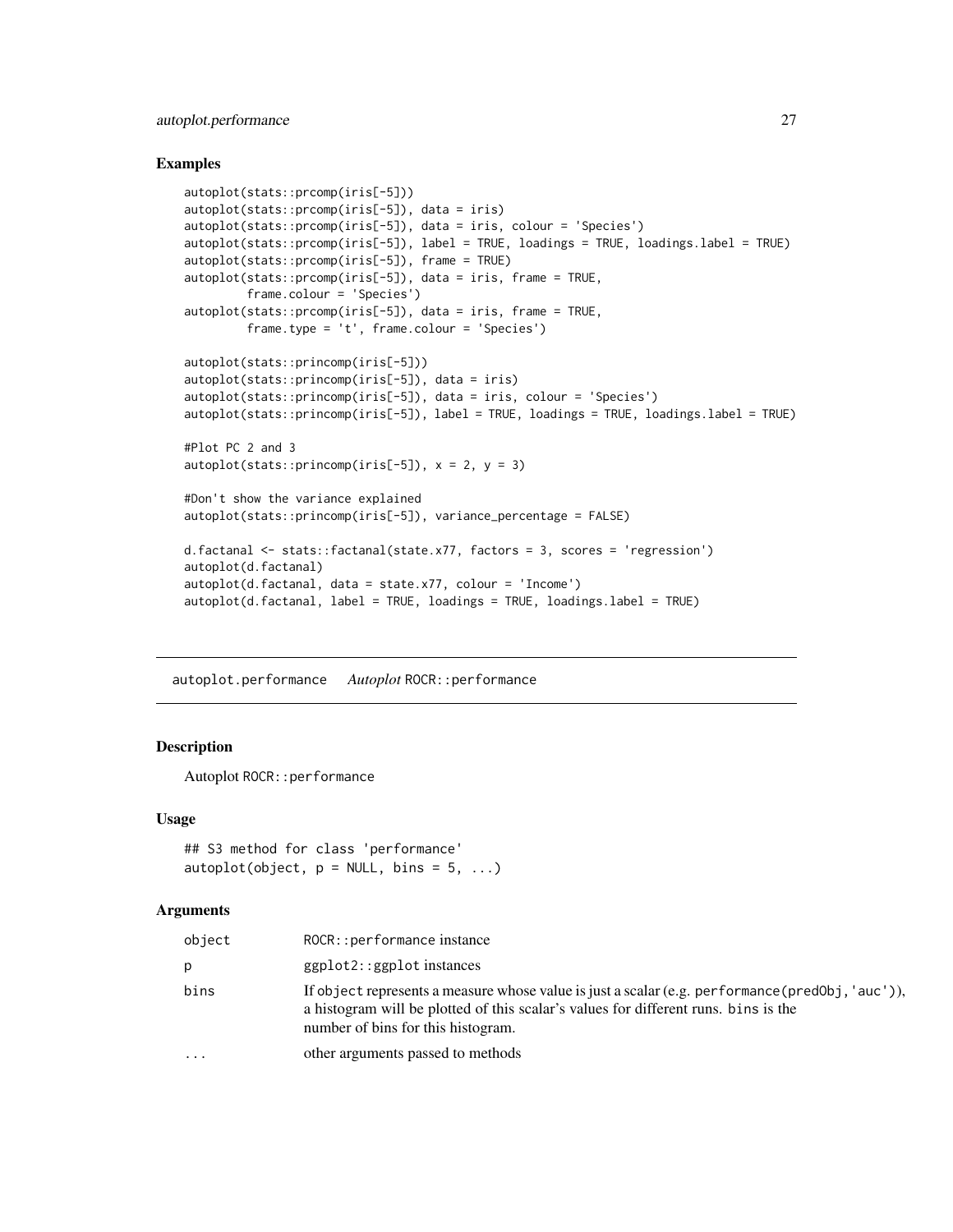# <span id="page-27-0"></span>Value

ggplot

autoplot.RasterCommon *Autoplot* raster::raster

# Description

Only plot the first layer of the given raster

### Usage

```
## S3 method for class 'RasterCommon'
autoplot(
 object,
 raster.layer = NULL,
 p = NULL,alpha = NULL,xlim = c(NA, NA),
 ylim = c(NA, NA),
 log = "",main = NULL,
  xlab = ",
  ylab = "",asp = NULL,...
\mathcal{L}
```
#### Arguments

| object       | raster:: raster instance                             |
|--------------|------------------------------------------------------|
| raster.layer | name of the layer to plot                            |
| р            | ggplot2::ggplot instance                             |
| alpha        | alpha                                                |
| xlim         | limits for x axis                                    |
| vlim         | limits for y axis                                    |
| log          | which variables to log transform ("x", "y", or "xy") |
| main         | character vector or expression for plot title        |
| xlab         | character vector or expression for x axis label      |
| ylab         | character vector or expression for y axis label      |
| asp          | the y/x aspect ratio                                 |
| .            | other arguments passed to methods                    |

# Value

ggplot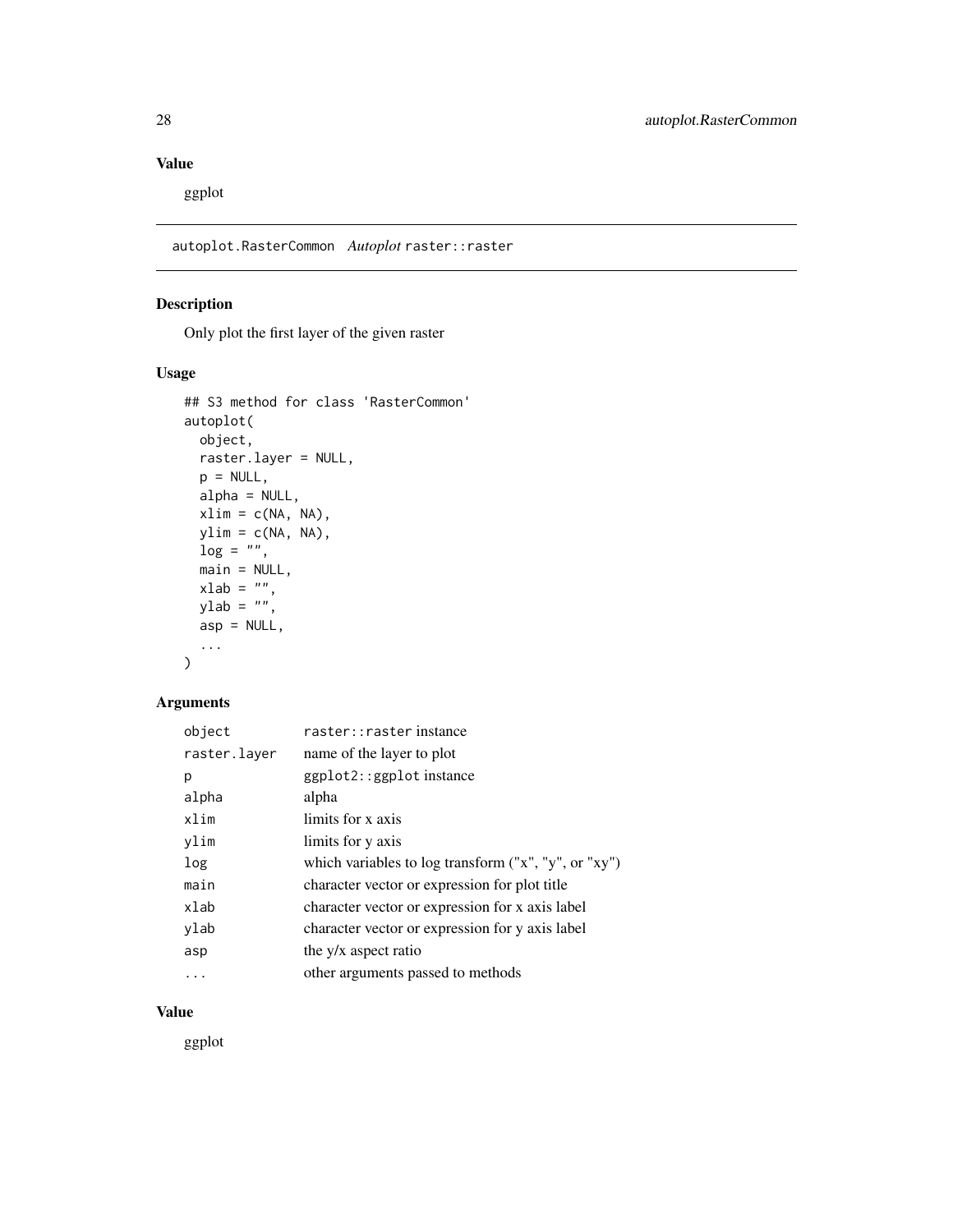<span id="page-28-0"></span>autoplot.silhouette *Autoplot silhouette instances*

#### Description

Autoplot silhouette instances

#### Usage

```
## S3 method for class 'silhouette'
autoplot(
  object,
  colour = "red",
  linetype = "dashed",
  size = 0.5,
  bar.width = 1,
  ...
\mathcal{L}
```
#### Arguments

| object    | Silhouette instance               |
|-----------|-----------------------------------|
| colour    | reference line color              |
| linetype  | reference line type               |
| size      | reference line size               |
| bar.width | bar width                         |
|           | other arguments passed to methods |

#### Value

ggplot

#### Examples

```
model = cluster::pam(iris[-5], 3L)
sil = cluster::silhouette(model)
autoplot(sil)
autoplot(cluster::silhouette(cluster::clara(iris[-5], 3)))
autoplot(cluster::silhouette(cluster::fanny(iris[-5], 3)))
model = stats::kmeans(iris[-5], 3)
sil = cluster::silhouette(model$cluster, stats::dist(iris[-5]))
autoplot(sil)
```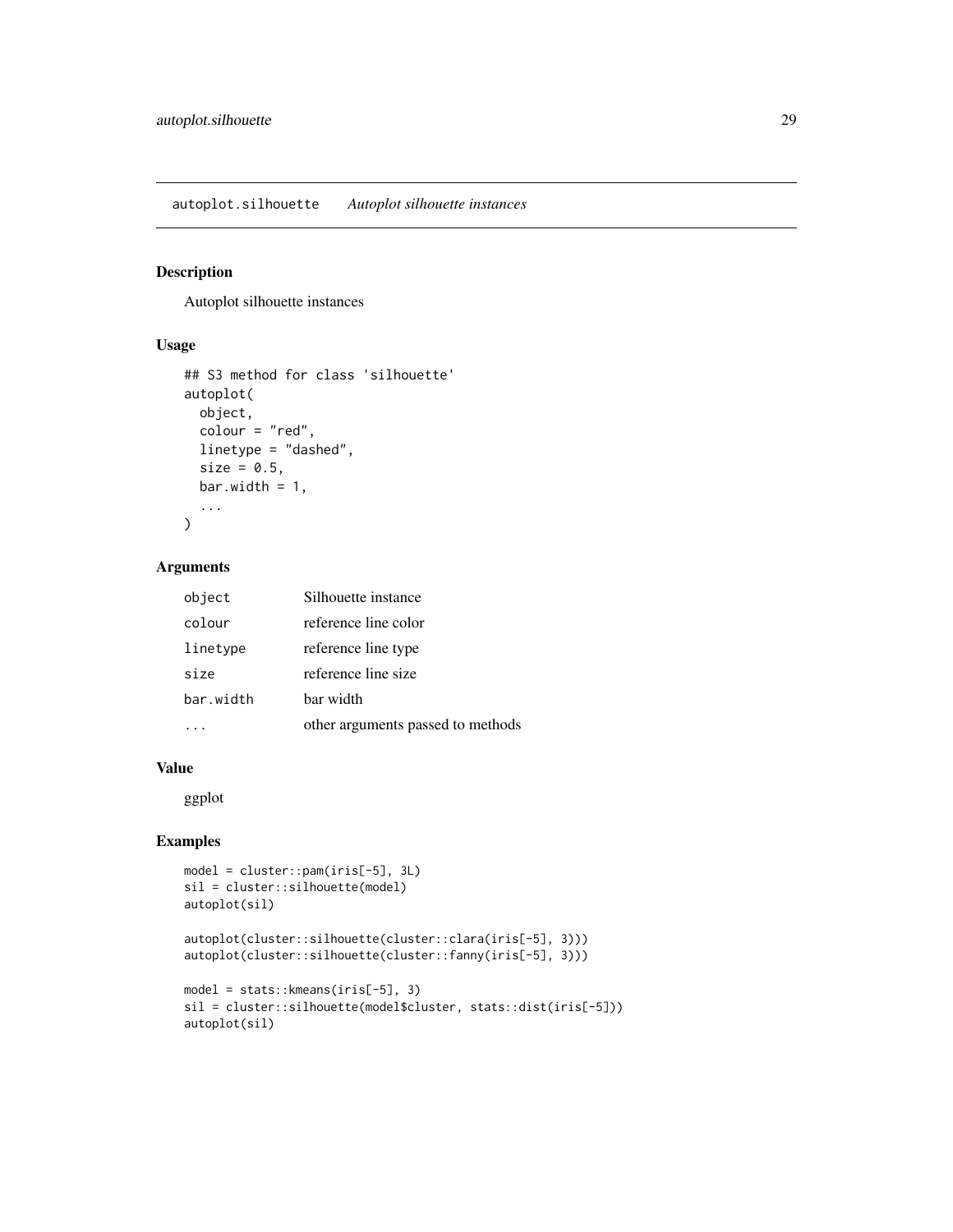<span id="page-29-0"></span>autoplot.SpatialCommon

Autoplot maps: : map

# Description

Autoplot maps: : map

## Usage

```
## S3 method for class 'SpatialCommon'
autoplot(
 object,
 p = NULL,group = NULL,
 colour = "black",
 size = NULL,
 linetype = NULL,
 alpha = NULL,
 fill = NULL,shape = NULL,
 xlim = c(NA, NA),
 ylim = c(NA, NA),
 \log = "".main = NULL,
  xlab = ",
  ylab = "",asp = NULL,...
)
```

| object   | $maps:map$ instance      |
|----------|--------------------------|
| р        | ggplot2::ggplot instance |
| group    | key for grouping geoms   |
| colour   | line colour              |
| size     | point size               |
| linetype | line type                |
| alpha    | alpha                    |
| fill     | fill colour              |
| shape    | point shape              |
| xlim     | limits for x axis        |
| vlim     | limits for y axis        |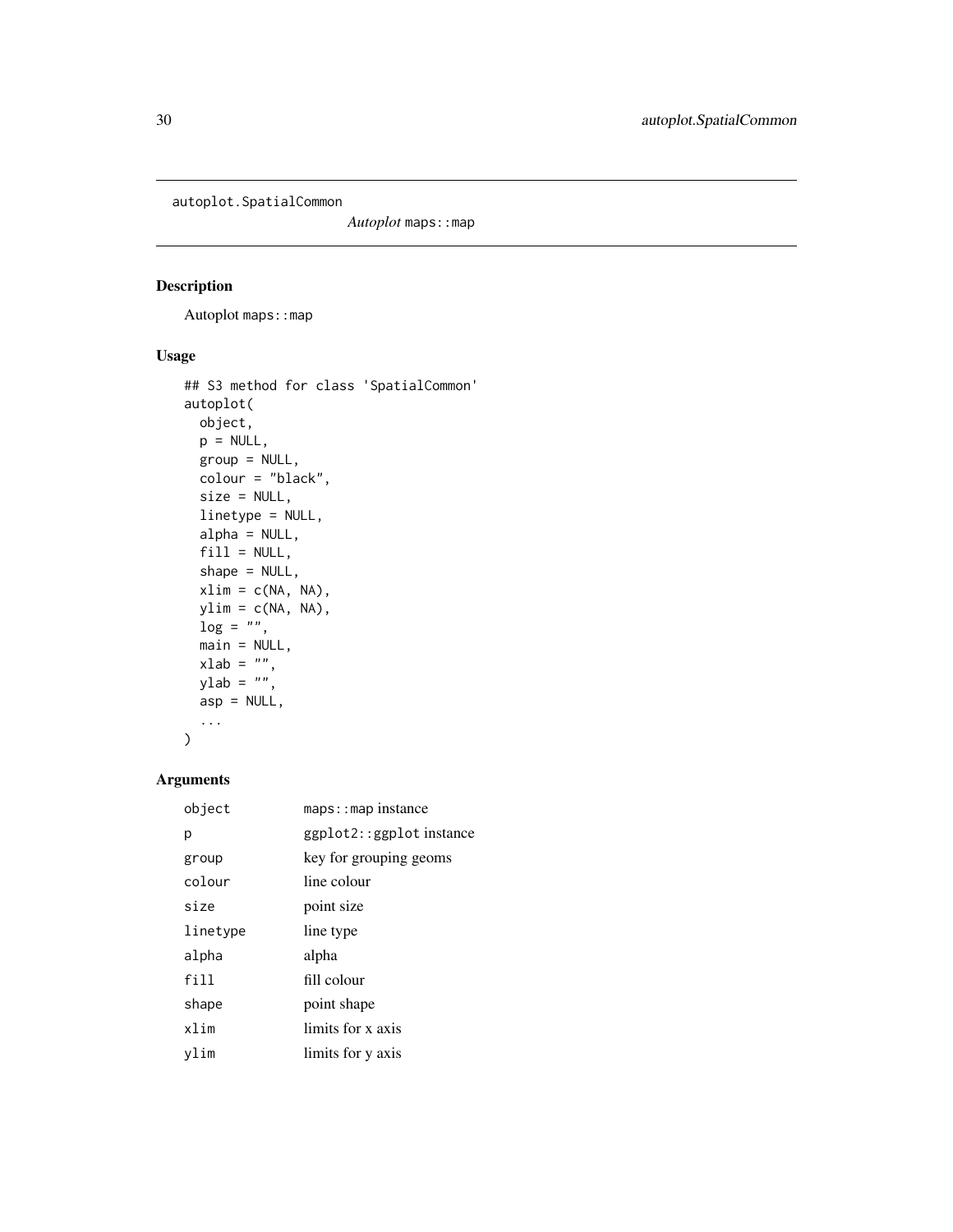# <span id="page-30-0"></span>autoplot.spec 31

| log  | which variables to log transform ("x", "y", or "xy") |
|------|------------------------------------------------------|
| main | character vector or expression for plot title        |
| xlab | character vector or expression for x axis label      |
| ylab | character vector or expression for y axis label      |
| asp  | the y/x aspect ratio                                 |
|      | other arguments passed to methods                    |

# Value

ggplot

autoplot.spec *Autoplot* stats::spec

#### Description

Autoplot stats::spec

# Usage

```
## S3 method for class 'spec'
autoplot(
 object,
 xlim = c(NA, NA),
 ylim = c(NA, NA),
 log = "y",main = NULL,xlab = NULL,
 ylab = NULL,
 asp = NULL,...
\mathcal{L}
```

| object | stats:: spec instance                                  |
|--------|--------------------------------------------------------|
| xlim   | limits for x axis                                      |
| ylim   | limits for y axis                                      |
| log    | which variables to log transform $("x", "y", or "xy")$ |
| main   | character vector or expression for plot title          |
| xlab   | character vector or expression for x axis label        |
| ylab   | character vector or expression for y axis label        |
| asp    | the y/x aspect ratio                                   |
|        | other arguments passed to methods                      |
|        |                                                        |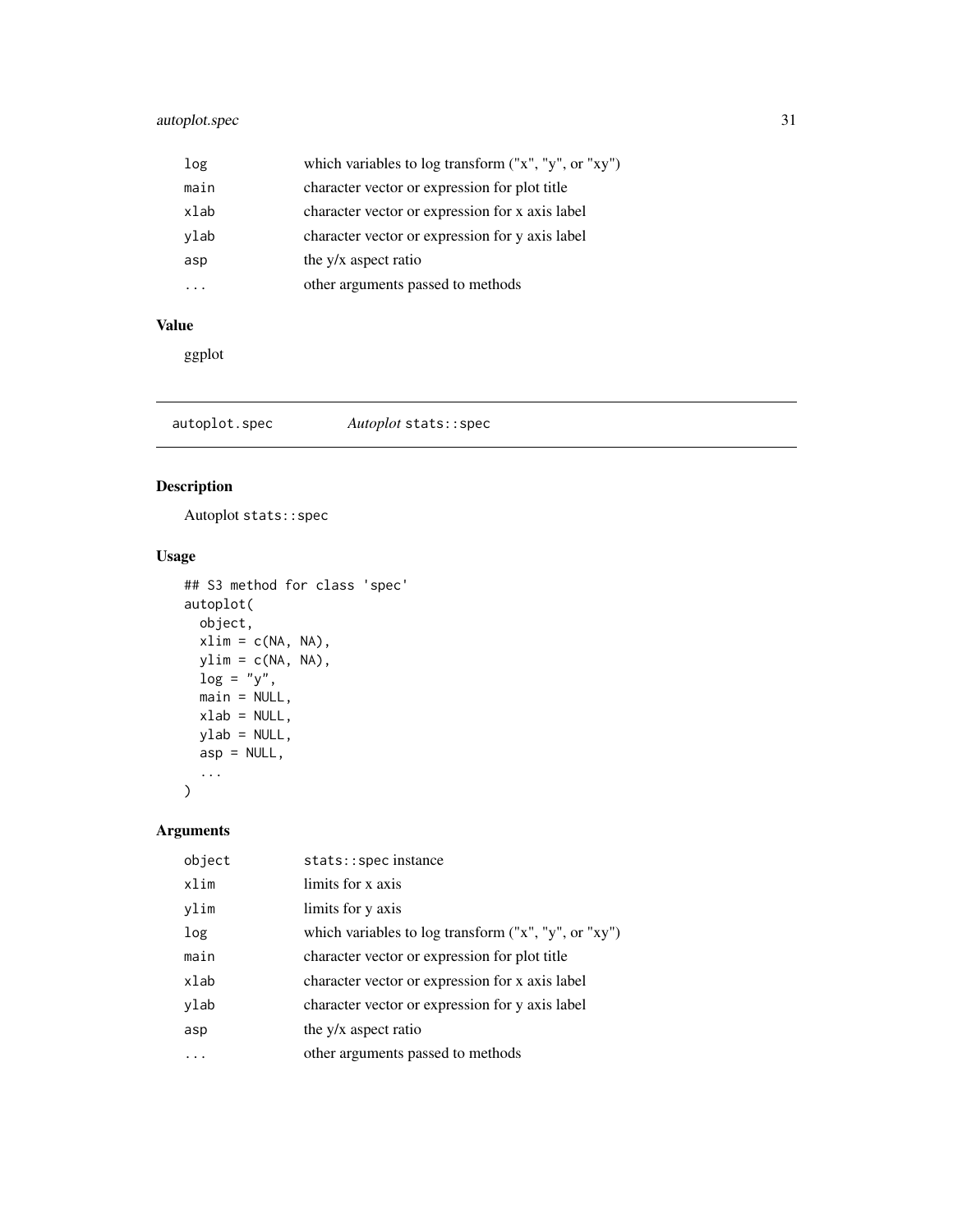### <span id="page-31-0"></span>Value

ggplot

#### Examples

```
autoplot(stats::spec.ar(AirPassengers))
autoplot(stats::spec.pgram(AirPassengers))
```
autoplot.stepfun *Plot* stats::stepfun

# Description

Plot stats::stepfun

## Usage

```
## S3 method for class 'stepfun'
autoplot(
 object,
 colour = NULL,
  size = NULL,
 linetype = NULL,
  alpha = NULL,shape = 1,
 xlim = c(NA, NA),
 ylim = c(NA, NA),
 log = "",main = NULL,
 xlab = NULL,ylab = NULL,
 asp = NULL,...
\mathcal{L}
```

| object   | stats:: stepfun instance |
|----------|--------------------------|
| colour   | colour                   |
| size     | point size               |
| linetype | line type                |
| alpha    | alpha                    |
| shape    | point shape              |
| xlim     | limits for x axis        |
| vlim     | limits for y axis        |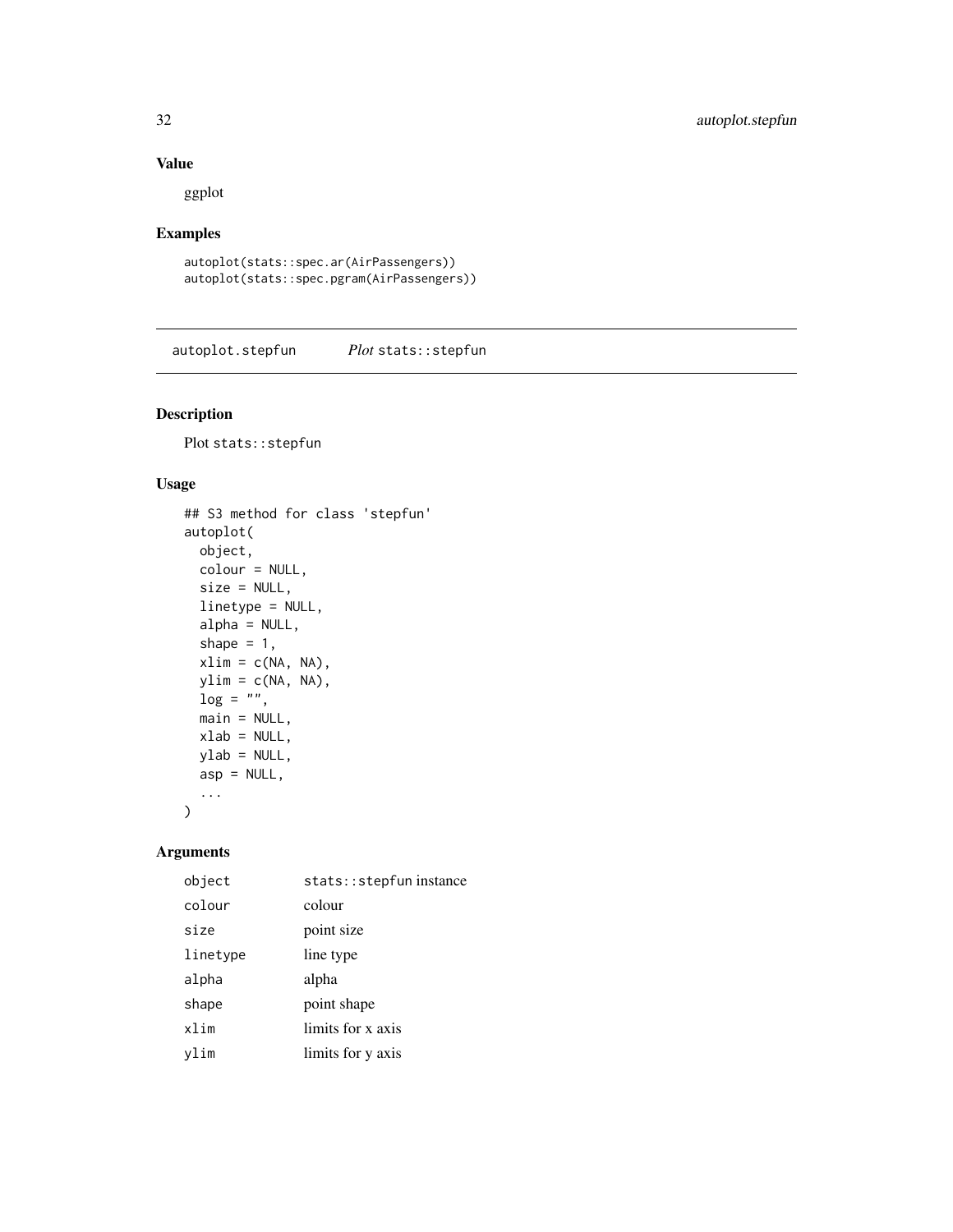#### <span id="page-32-0"></span>autoplot.survfit 33

| log  | which variables to log transform ("x", "y", or "xy") |
|------|------------------------------------------------------|
| main | character vector or expression for plot title        |
| xlab | character vector or expression for x axis label      |
| ylab | character vector or expression for y axis label      |
| asp  | the y/x aspect ratio                                 |
|      | other arguments passed to methods                    |

#### Value

ggplot

#### Examples

```
autoplot(stepfun(c(1, 2, 3), c(4, 5, 6, 7)))
autoplot(stepfun(c(1), c(4, 5)), shape = NULL)autoplot(stepfun(c(1, 3, 4, 8), c(4, 5, 2, 3, 5)), linetype = 'dashed')autoplot(stepfun(c(1, 2, 3, 4, 5, 6, 7, 8, 10), c(4, 5, 6, 7, 8, 9, 10, 11, 12, 9)), colour = 'red')
```
autoplot.survfit *Autoplot* survival::survfit

#### Description

Autoplot survival::survfit

```
## S3 method for class 'survfit'
autoplot(
 object,
 fun = NULL,surv.geom = "step",
  surv.colour = NULL,
 surv.size = NULL,
  surv.linetype = NULL,
 surv.alpha = NULL,
  surv.fill = NULL,surv.shape = NULL,
  surv.connect = TRUE,
 conf.int = TRUE,
 conf.int.colour = "#0000FF",
 conf.int.linetype = "none",
 conf.int.fill = "#000000",conf.int.alpha = 0.3,censor = TRUE,censor.colour = NULL,
```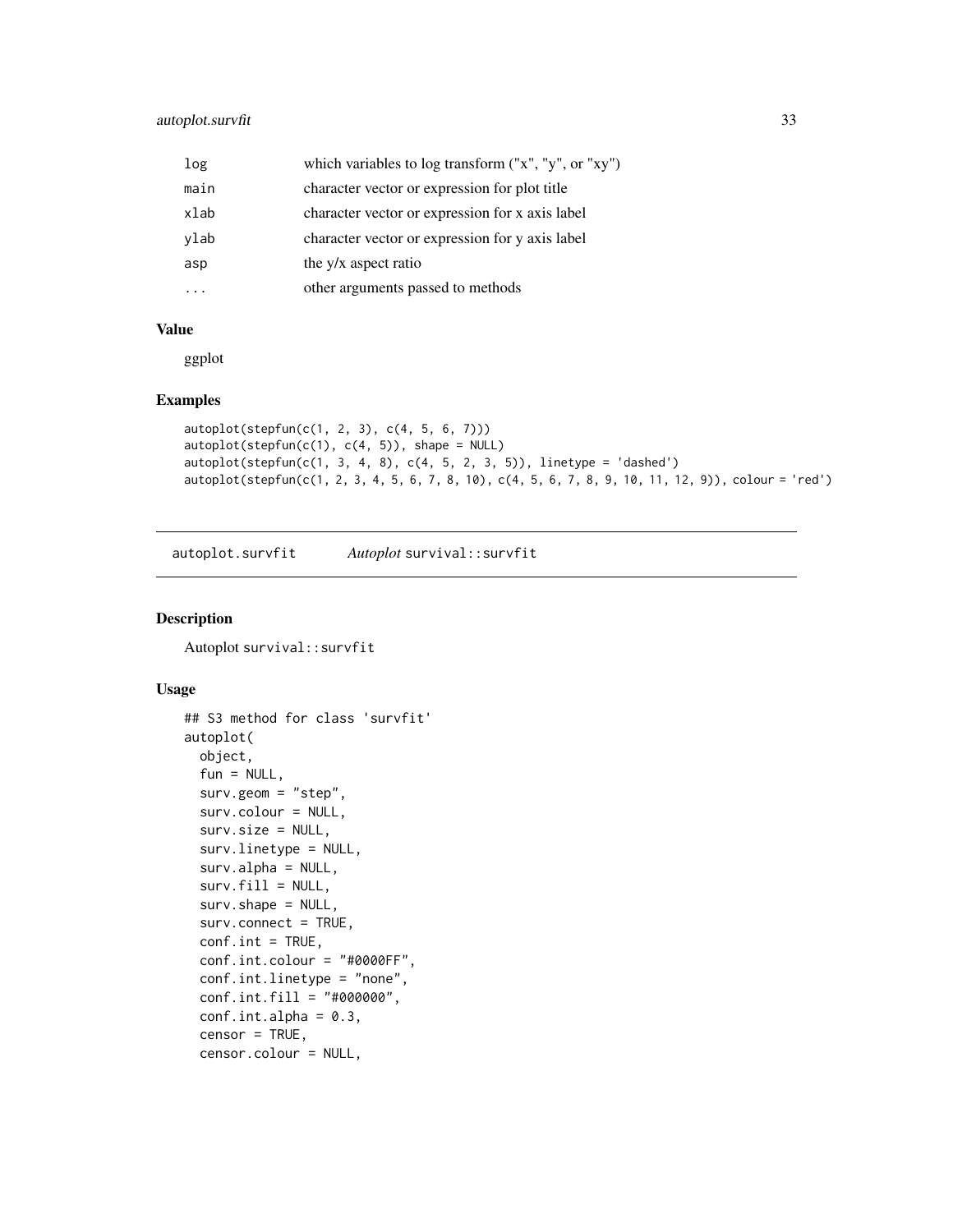```
censor.size = 3,
 censor.alpha = NULL,
 censor.shape = " +",facets = FALSE,
 nrow = NULL,
 ncol = 1,
 grid = FALSE,
 strip_swap = FALSE,
  scales = "free_y",
 xlim = c(NA, NA),ylim = c(NA, NA),
 log = "",main = NULL,
 xlab = NULL,
 ylab = NULL,
 asp = NULL,
  ...
\mathcal{L}
```

| object            | survival:: survfit instance                                           |
|-------------------|-----------------------------------------------------------------------|
| fun               | an arbitrary function defining a transformation of the survival curve |
| surv.geom         | geometric string for survival curve. 'step', 'line' or 'point'        |
| surv.colour       | line colour for survival curve                                        |
| surv.size         | point size for survival curve                                         |
| surv.linetype     | line type for survival curve                                          |
| surv.alpha        | alpha for survival curve                                              |
| surv.fill         | fill colour survival curve                                            |
| surv.shape        | point shape survival curve                                            |
| surv.connect      | logical frag indicates whether connects survival curve to the origin  |
| conf.int          | Logical flag indicating whether to plot confidence intervals          |
| conf.int.colour   |                                                                       |
|                   | line colour for confidence intervals                                  |
| conf.int.linetype |                                                                       |
|                   | line type for confidence intervals                                    |
| conf.int.fill     | fill colour for confidence intervals                                  |
| conf.int.alpha    | alpha for confidence intervals                                        |
| censor            | Logical flag indicating whether to plot censors                       |
| censor.colour     | colour for censors                                                    |
| censor.size       | size for censors                                                      |
| censor.alpha      | alpha for censors                                                     |
| censor.shape      | shape for censors                                                     |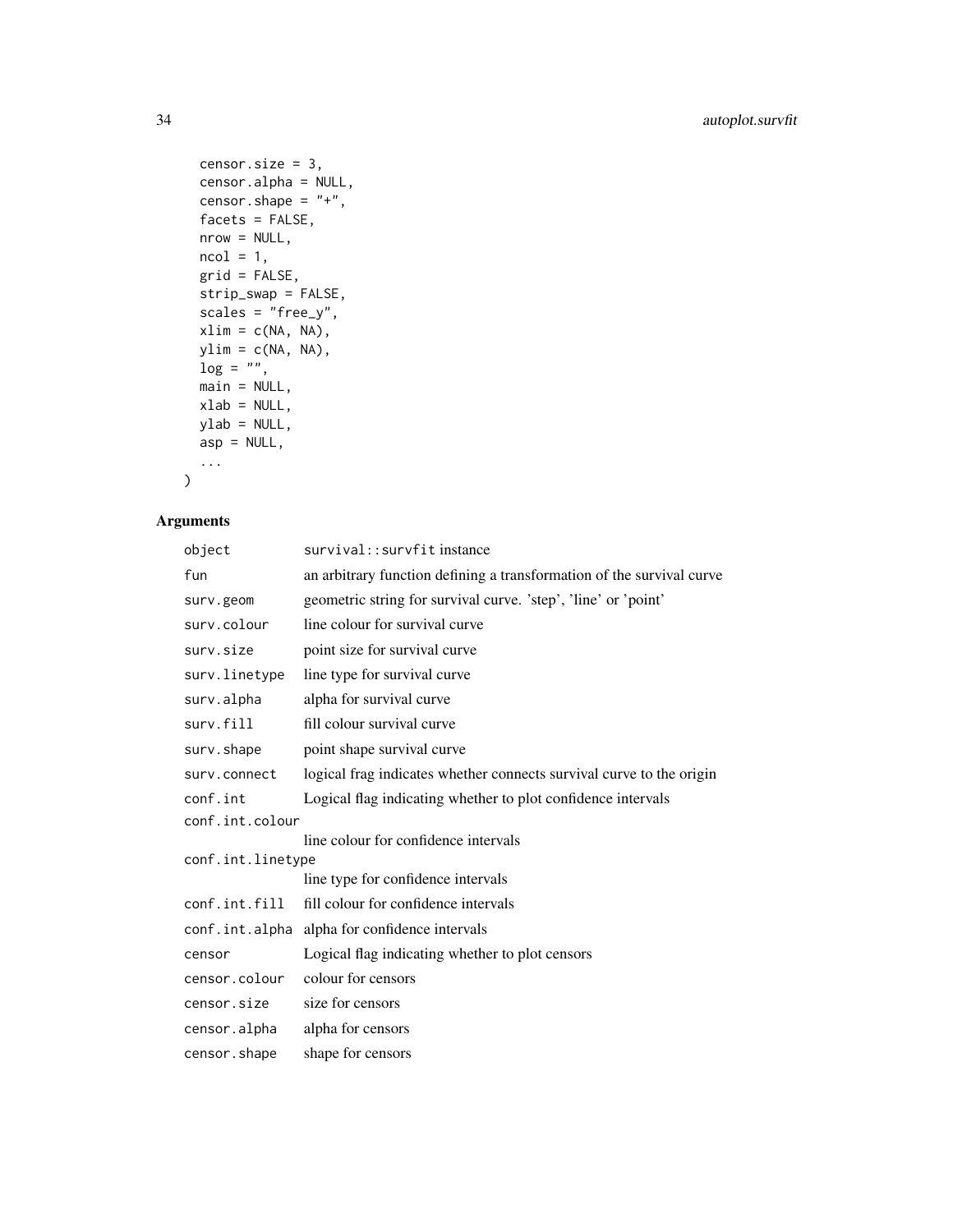#### <span id="page-34-0"></span>autoplot.ts 35

| facets     | Logical value to specify use facets                    |
|------------|--------------------------------------------------------|
| nrow       | Number of facet/subplot rows                           |
| ncol       | Number of facet/subplot columns                        |
| grid       | Logical flag indicating whether to draw grid           |
| strip_swap | swap facet or grid strips                              |
| scales     | Scale value passed to ggplot2                          |
| xlim       | limits for x axis                                      |
| ylim       | limits for y axis                                      |
| log        | which variables to log transform $("x", "y", or "xy")$ |
| main       | character vector or expression for plot title          |
| xlab       | character vector or expression for x axis label        |
| ylab       | character vector or expression for y axis label        |
| asp        | the y/x aspect ratio                                   |
| .          | other arguments passed to methods                      |

# Value

ggplot

#### Examples

```
library(survival)
autoplot(survfit(Surv(time, status) ~ sex, data = lung))
autoplot(survfit(Surv(time, status) \sim sex, data = lung), facets = TRUE)
autoplot(survfit(Surv(time, status) ~ 1, data = lung))
autoplot(survfit(Surv(time, status) ~ sex, data=lung), conf.int = FALSE, censor = FALSE)
autoplot(survfit(coxph(Surv(time, status) ~ sex, data = lung)))
```
autoplot.ts *Autoplot time-series-like*

#### Description

Autoplot time-series-like

```
## S3 method for class 'ts'
autoplot(
 object,
  columns = NULL,
  group = NULL,
  is.date = NULL,
  index.name = "Index",
```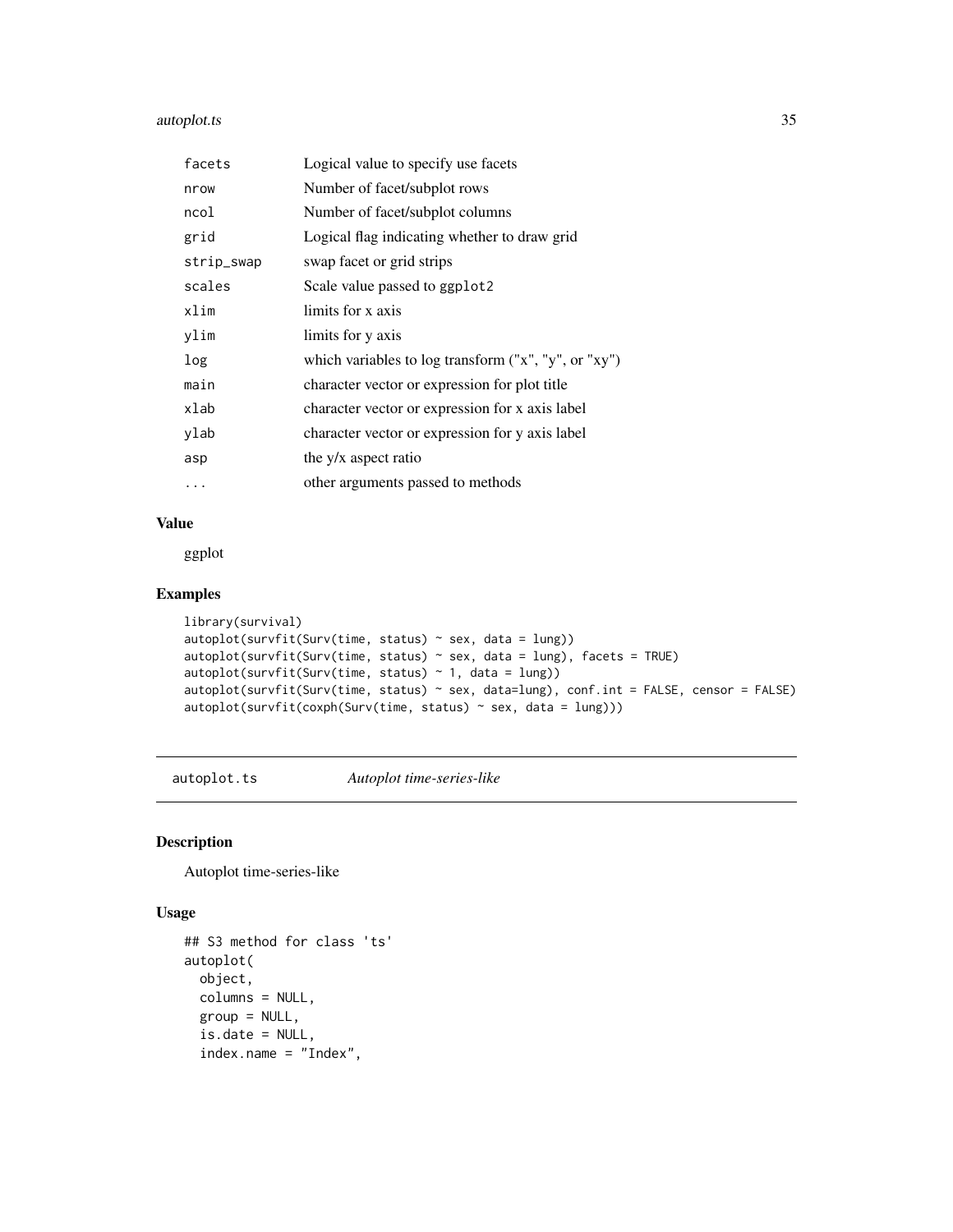36 autoplot.ts

```
p = NULL,ts.scale = FALSE,
 stacked = FALSE,
 factors = TRUE,nrow = NULL,
 ncol = 1,
  scales = "free_y",
 ts.geom = "line",
  ts.colour = NULL,
  ts.size = NULL,
  ts.linetype = NULL,
  ts.alpha = NULL,
  ts.fill = NULL,ts.shape = NULL,
 geom = ts.geom,
 colour = ts.colour,
 size = ts.size,
 linetype = ts.linetype,
 alpha = ts.alpha,
 fill = ts.fill,shape = ts.shape,
 xlim = c(NA, NA),
 ylim = c(NA, NA),
 \log = "".main = NULL,
 xlab = "",
 ylab = "",
 asp = NULL,...
)
```

| object     | time-series-like instance                                                                                                                |
|------------|------------------------------------------------------------------------------------------------------------------------------------------|
| columns    | Character vector specifies target column name(s)                                                                                         |
| group      | Character vector specifies grouping                                                                                                      |
| is.date    | Logical frag indicates whether the stats: : ts is date or not If not provided,<br>regard the input as date when the frequency is 4 or 12 |
| index.name | Specify column name for time series index when passing data. Frame via data.                                                             |
| p          | ggplot2::ggplot instance                                                                                                                 |
| ts.scale   | Logical flag indicating whether to perform scaling each timeseries                                                                       |
| stacked    | Logical flag indicating whether to stack multivariate timeseries                                                                         |
| facets     | Logical value to specify use facets                                                                                                      |
| nrow       | Number of facet/subplot rows                                                                                                             |
| ncol       | Number of facet/subplot columns                                                                                                          |
| scales     | Scale value passed to ggplot2                                                                                                            |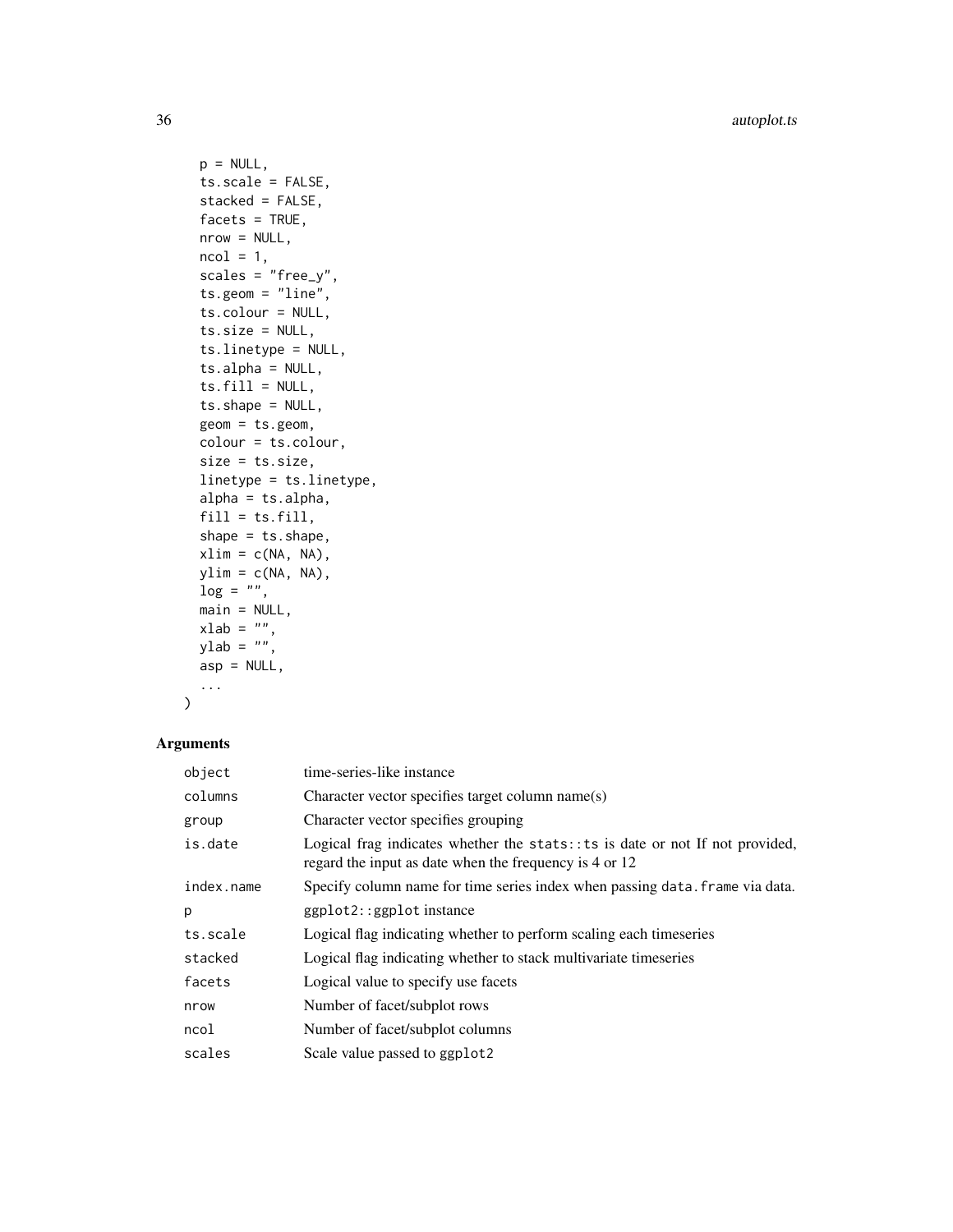## autoplot.ts 37

| ts.geom     | geometric string for time-series. 'line', 'bar', 'ribbon', or 'point' |
|-------------|-----------------------------------------------------------------------|
| ts.colour   | line colour for time-series                                           |
| ts.size     | point size for time-series                                            |
| ts.linetype | line type for time-series                                             |
| ts.alpha    | alpha for time-series                                                 |
| ts.fill     | fill colour for time-series                                           |
| ts.shape    | point shape for time-series                                           |
| geom        | same as ts.geom                                                       |
| colour      | same as ts.colour                                                     |
| size        | same as ts.size                                                       |
| linetype    | same as ts.linetype                                                   |
| alpha       | same as ts.alpha                                                      |
| fill        | same as ts.fill                                                       |
| shape       | same as ts.shape                                                      |
| xlim        | limits for x axis                                                     |
| ylim        | limits for y axis                                                     |
| log         | which variables to log transform ("x", "y", or "xy")                  |
| main        | character vector or expression for plot title                         |
| xlab        | character vector or expression for x axis label                       |
| ylab        | character vector or expression for y axis label                       |
| asp         | the y/x aspect ratio                                                  |
| .           | other arguments passed to methods                                     |

## Value

ggplot

## Examples

```
## Not run:
data(Canada, package = 'vars')
autoplot(AirPassengers)
autoplot(UKgas, ts.geom = 'bar')
autoplot(Canada)
autoplot(Canada, facets = FALSE)
library(zoo)
autoplot(xts::as.xts(AirPassengers))
autoplot(timeSeries::as.timeSeries(AirPassengers))
its <- tseries::irts(cumsum(rexp(10, rate = 0.1)), matrix(rnorm(20), ncol=2))
autoplot(its)
autoplot(stats::stl(UKgas, s.window = 'periodic'))
autoplot(stats::decompose(UKgas))
```
## End(Not run)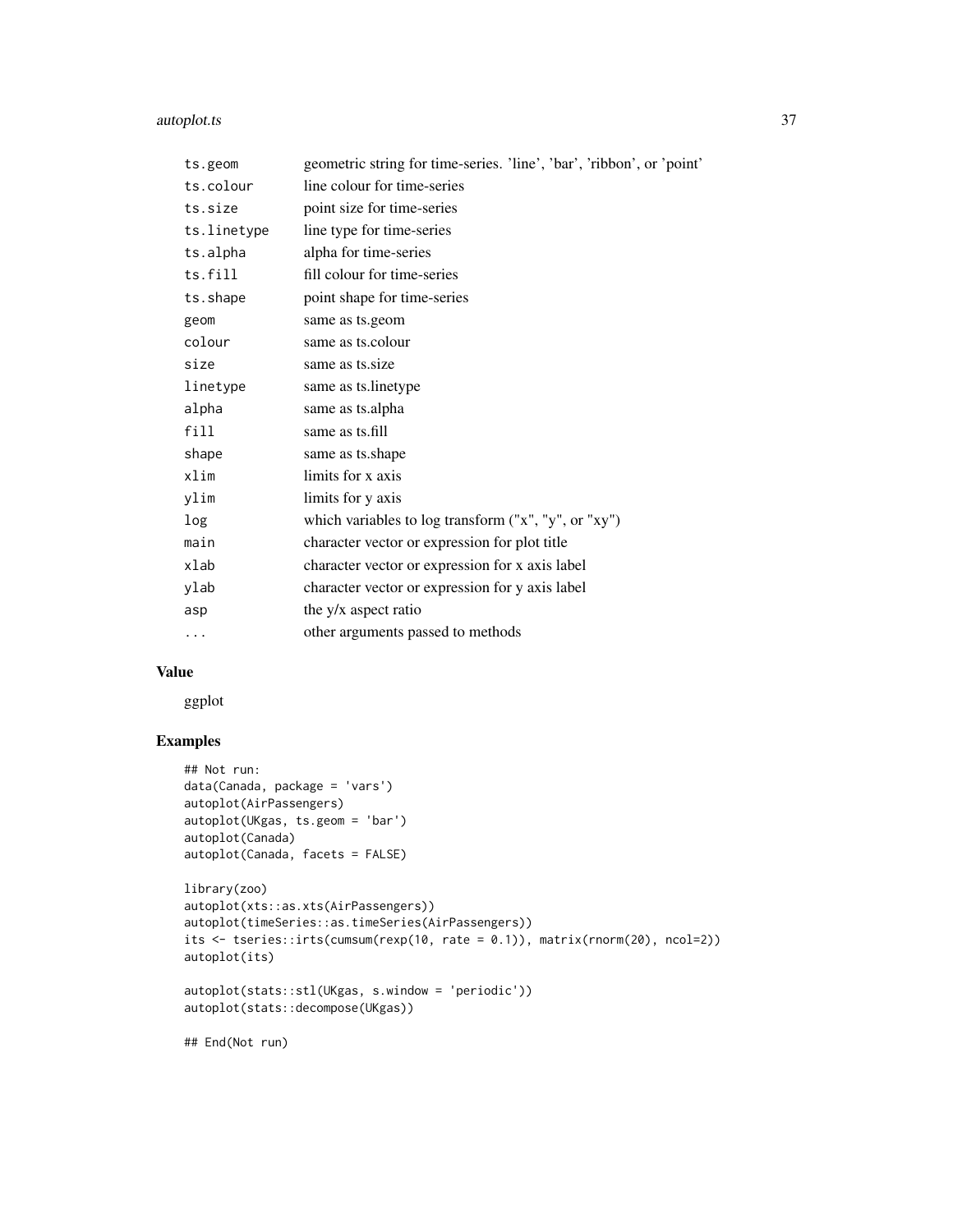Autoplot time series models (like AR, ARIMA)

#### Usage

```
## S3 method for class 'tsmodel'
autoplot(
 object,
 data = NULL,
 predict = NULL,
  is.date = NULL,
  ts.connect = TRUE,
  fitted.geom = "line",
  fitted.colour = "#FF0000",
  fitted.size = NULL,
  fitted.linetype = NULL,
  fitted.alpha = NULL,
  fitted.fill = NULL,fitted.shape = NULL,
 predict.geom = "line",
 predict.colour = "#0000FF",
 predict.size = NULL,
 predict.linetype = NULL,
 predict.alpha = NULL,
 predict.fill = NULL,
 predict.shape = NULL,
  conf.int = TRUE,conf.int.colour = "#0000FF",
  conf.int.linetype = "none",
  conf.int.fill = "#000000",
  conf.int.alpha = 0.3,...
)
```
#### Arguments

| object  | Time series model instance                                                                                                                 |
|---------|--------------------------------------------------------------------------------------------------------------------------------------------|
| data    | original dataset, needed for stats:: ar, stats:: Arima                                                                                     |
| predict | Predicted stats: : ts If not provided, try to retrieve from current environment<br>using variable name.                                    |
| is.date | Logical frag indicates whether the stats: $:ts$ is date or not. If not provided,<br>regard the input as date when the frequency is 4 or 12 |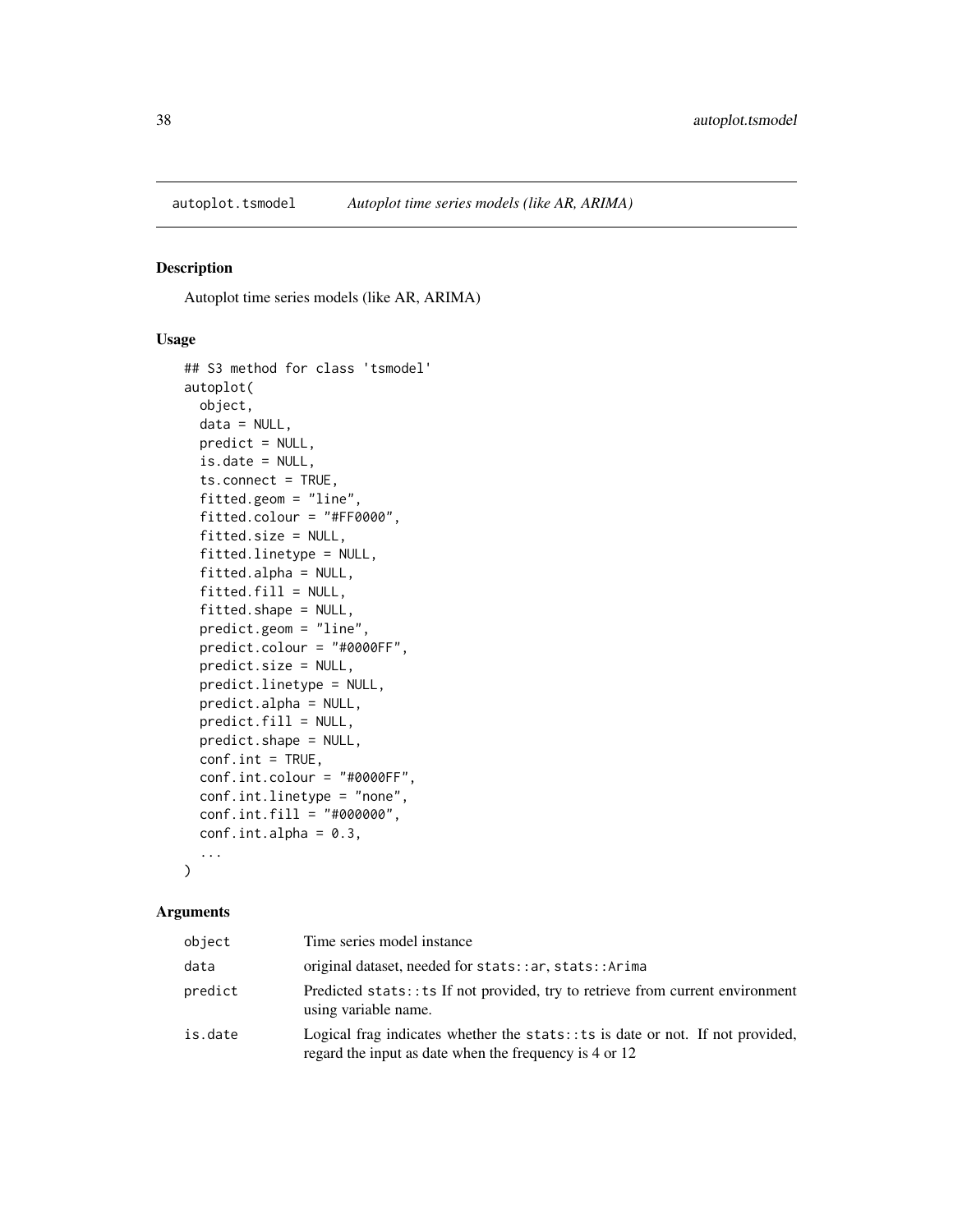| ts.connect        | Logical frag indicates whether connects original time-series and predicted val-<br>ues |
|-------------------|----------------------------------------------------------------------------------------|
| fitted.geom       | geometric string for fitted time-series                                                |
| fitted.colour     | line colour for fitted time-series                                                     |
| fitted.size       | point size for fitted time-series                                                      |
| fitted.linetype   |                                                                                        |
|                   | line type for fitted time-series                                                       |
| fitted.alpha      | alpha for fitted time-series                                                           |
| fitted.fill       | fill colour for fitted time-series                                                     |
| fitted.shape      | point shape for fitted time-series                                                     |
| predict.geom      | geometric string for predicted time-series                                             |
| predict.colour    | line colour for predicted time-series                                                  |
| predict.size      | point size for predicted time-series                                                   |
| predict.linetype  |                                                                                        |
|                   | line type for predicted time-series                                                    |
| predict.alpha     | alpha for predicted time-series                                                        |
| predict.fill      | fill colour for predicted time-series                                                  |
| predict.shape     | point shape for predicted time-series                                                  |
| conf.int          | Logical flag indicating whether to plot confidence intervals                           |
| conf.int.colour   |                                                                                        |
|                   | line colour for confidence intervals                                                   |
| conf.int.linetype | line type for confidence intervals                                                     |
| conf.int.fill     |                                                                                        |
|                   | fill colour for confidence intervals                                                   |
|                   | conf.int.alpha alpha for confidence intervals                                          |
| .                 | Keywords passed to autoplot.ts                                                         |
|                   |                                                                                        |

# Value

ggplot

```
d.ar <- stats::ar(AirPassengers)
autoplot(d.ar)
autoplot(d.ar, predict = predict(d.ar, n. ahead = 5))autoplot(stats::arima(UKgas), data = UKgas)
autoplot(forecast::arfima(AirPassengers))
autoplot(forecast::nnetar(UKgas), is.date = FALSE)
d.holt <- stats::HoltWinters(USAccDeaths)
autoplot(d.holt)
autoplot(d.holt, predict = predict(d.holt, n.ahead = 5))
autoff(d.holt, predict = predict(d.holt, n. ahead = 5, prediction.interval = TRUE))
```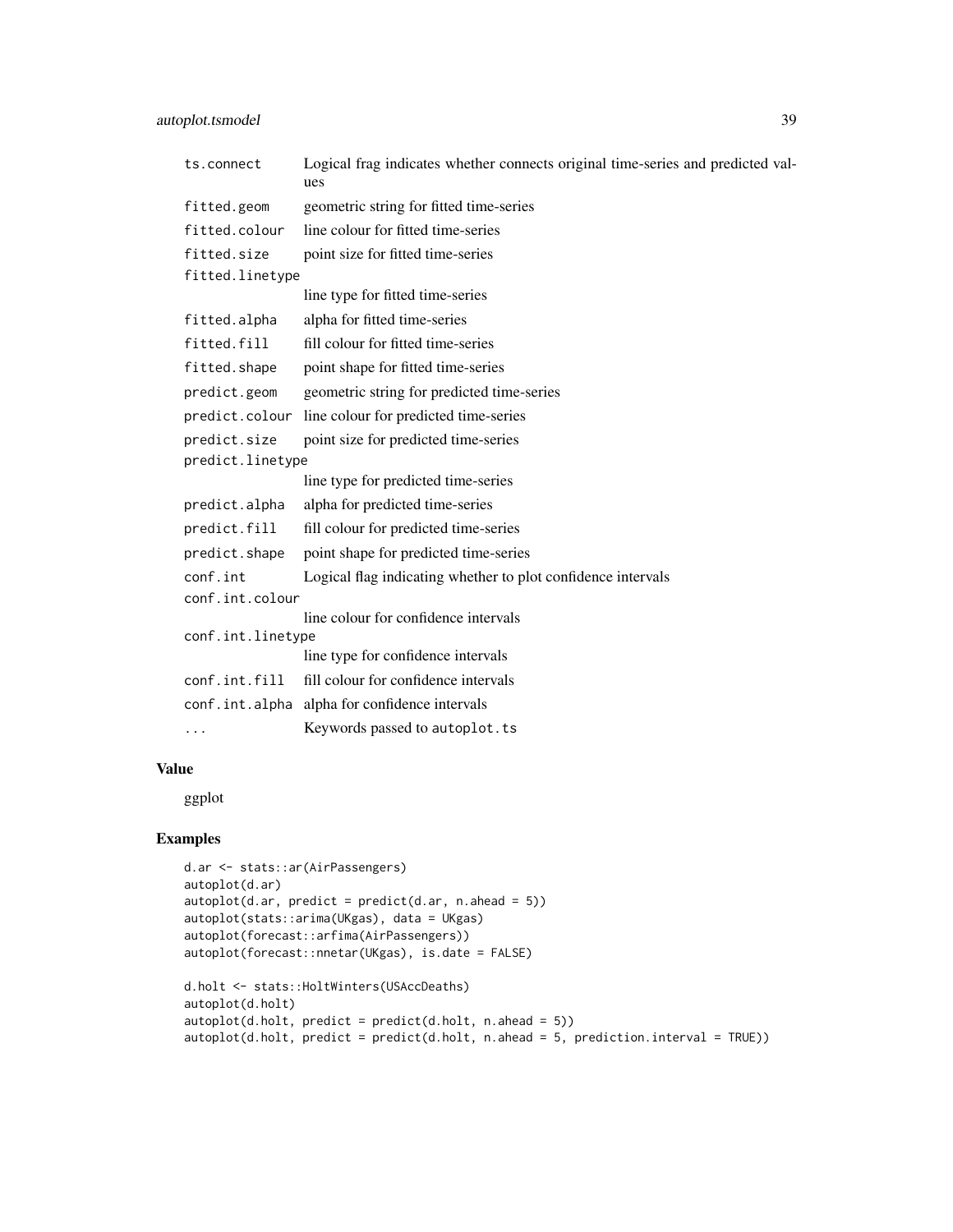autoplot.varprd *Autoplot* vars::varprd

## Description

Autoplot vars:: varprd

# Usage

```
## S3 method for class 'varprd'
autoplot(
 object,
 is.date = NULL,
 ts.connect = TRUE,
 scales = "free_y",
 predict.geom = "line",
 predict.colour = "#0000FF",
 predict.size = NULL,
 predict.linetype = NULL,
 predict.alpha = NULL,
 predict.fill = NULL,
 predict.shape = NULL,
 conf.int = TRUE,conf.int.colour = "#0000FF",
  conf.int.linetype = "none",
  conf.int.fill = "#000000",
 conf.int.alpha = 0.3,...
)
```
#### Arguments

| object           | vars:: varpred instance                                                                                                                    |
|------------------|--------------------------------------------------------------------------------------------------------------------------------------------|
| is.date          | Logical frag indicates whether the stats: : ts is date or not. If not provided,<br>regard the input as date when the frequency is 4 or 12. |
| ts.connect       | Logical frag indicates whether connects original time-series and predicted val-<br>ues                                                     |
| scales           | Scale value passed to ggplot2                                                                                                              |
| predict.geom     | geometric string for predicted time-series                                                                                                 |
|                  | predict.colour line colour for predicted time-series                                                                                       |
| predict.size     | point size for predicted time-series                                                                                                       |
| predict.linetype |                                                                                                                                            |
|                  | line type for predicted time-series                                                                                                        |
| predict.alpha    | alpha for predicted time-series                                                                                                            |
|                  |                                                                                                                                            |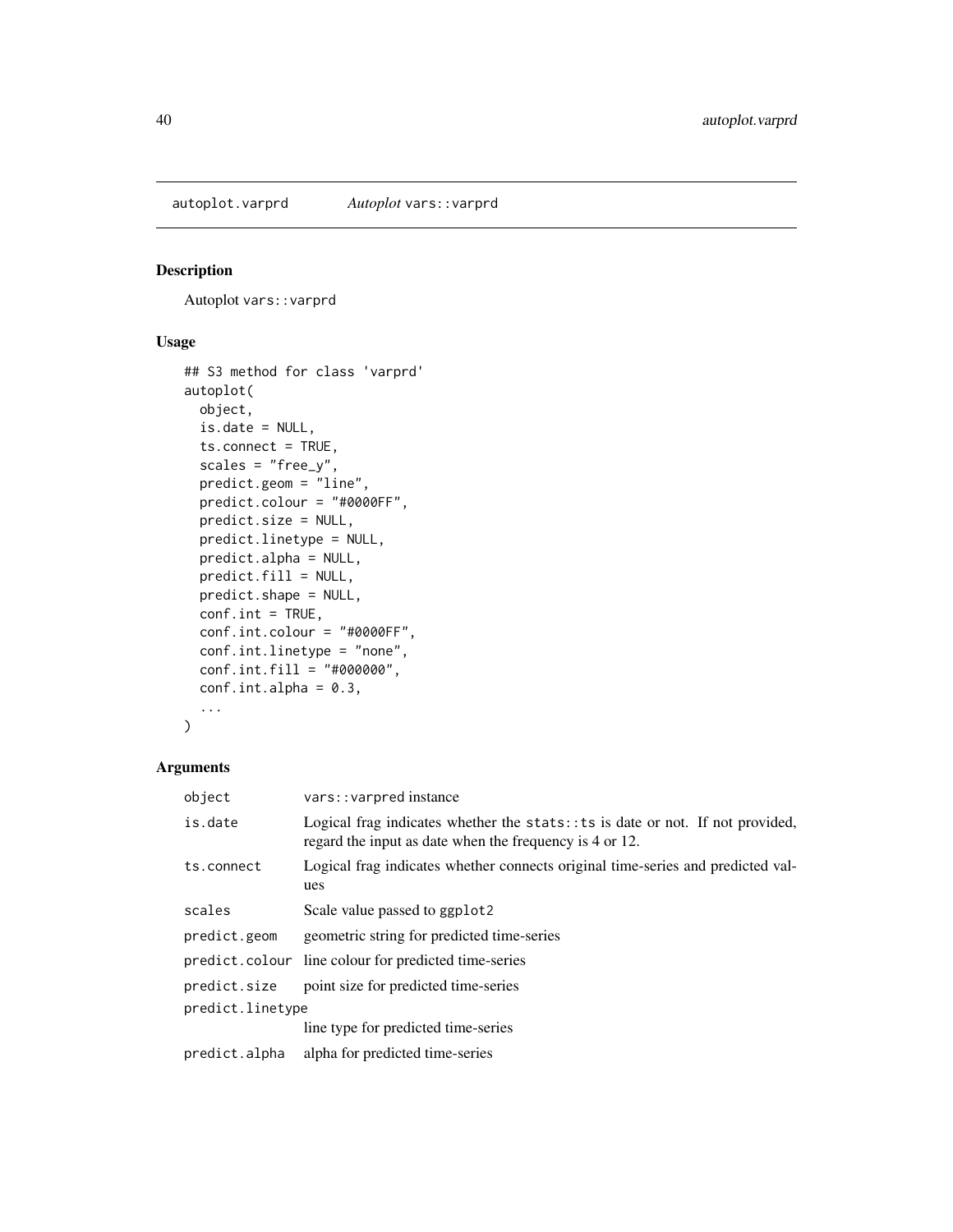# cbind\_wraps 41

| predict.fill      | fill colour for predicted time-series                        |  |
|-------------------|--------------------------------------------------------------|--|
| predict.shape     | point shape for predicted time-series                        |  |
| conf.int          | Logical flag indicating whether to plot confidence intervals |  |
| conf.int.colour   |                                                              |  |
|                   | line colour for confidence intervals                         |  |
| conf.int.linetype |                                                              |  |
|                   | line type for confidence intervals                           |  |
|                   | conf.int.fill fill colour for confidence intervals           |  |
|                   | conf.int.alpha alpha for confidence intervals                |  |
|                   | other arguments passed to autoplot.ts                        |  |

# Value

ggplot

# Examples

```
data(Canada, package = 'vars')
d.var <- vars::VAR(Canada, p = 3, type = 'const')
autoplot(stats::predict(d.var, n.ahead = 50), is.date = TRUE)
autoplot(stats::predict(d.var, n.ahead = 50), conf.int = FALSE)
```
cbind\_wraps *Wrapper for cbind*

# Description

Wrapper for cbind

#### Usage

cbind\_wraps(df1, df2)

## Arguments

| df1 | 1st data |
|-----|----------|
| df2 | 2nd data |

# Value

list

```
ggfortify:::cbind_wraps(iris[1:2], iris[3:5])
```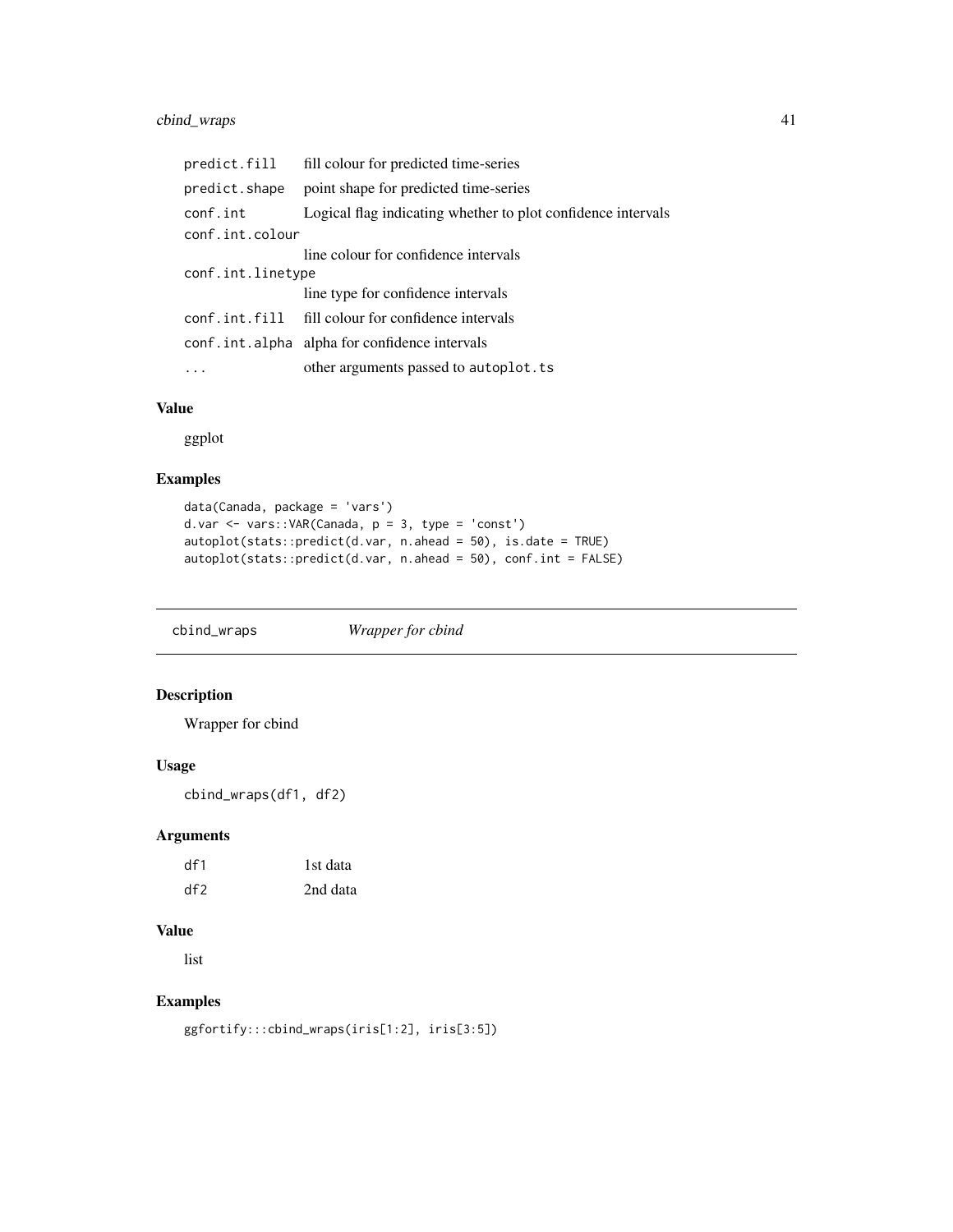Check data names are equal with expected

#### Usage

```
check_names(data, expected)
```
#### Arguments

| data     | list instance to be checked |
|----------|-----------------------------|
| expected | expected character vector   |

#### Value

logical

confint.acf *Calculate confidence interval for* stats::acf

# Description

Calculate confidence interval for stats::acf

#### Usage

## S3 method for class 'acf'  $confint(x, ci = 0.95, ci_type = "white")$ 

## Arguments

| $\mathsf{x}$ | $stats: \text{acf}$ instance        |
|--------------|-------------------------------------|
| .ci          | Float value for confidence interval |
| ci.type      | "white" or "ma"                     |

# Value

vector

```
air.acf <- acf(AirPassengers, plot = FALSE)
ggfortify:::confint.acf(air.acf)
ggfortify:::confint.acf(air.acf, ci.type = 'ma')
```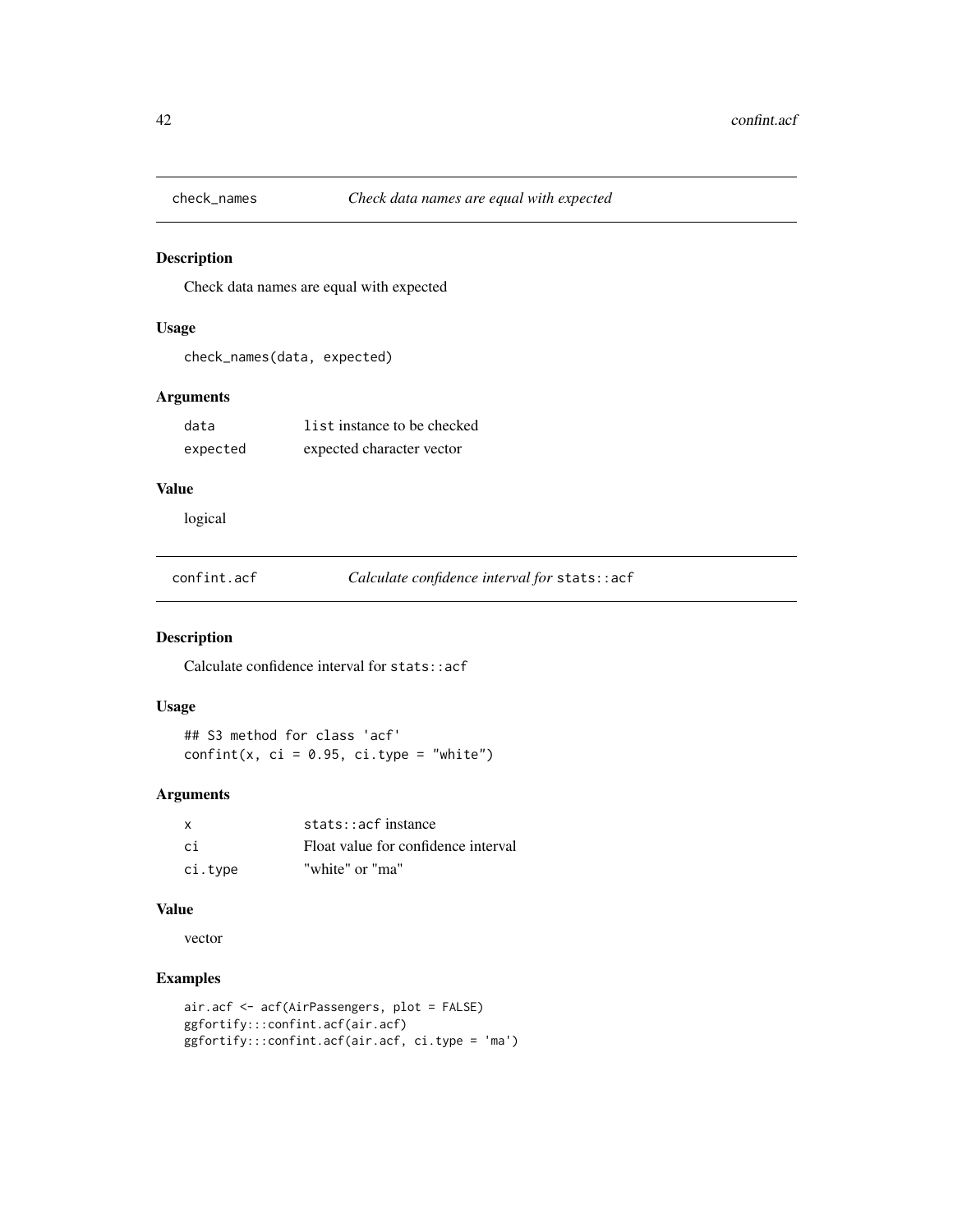deprecate.warning *Show deprecate warning*

## Description

Show deprecate warning

# Usage

deprecate.warning(old.kw, new.kw)

# Arguments

| old.kw | Keyword being deprecated |
|--------|--------------------------|
| new.kw | Keyword being replaced   |

# Examples

ggfortify:::deprecate.warning('old', 'new')

fitted.ar *Calculate fitted values for* stats::ar

#### Description

Calculate fitted values for stats::ar

#### Usage

## S3 method for class 'ar' fitted(object, ...)

## Arguments

| object                  | stats:ar instance |
|-------------------------|-------------------|
| $\cdot$ $\cdot$ $\cdot$ | other keywords    |

# Value

ts An time series of the one-step forecasts

# Examples

fitted(ar(WWWusage))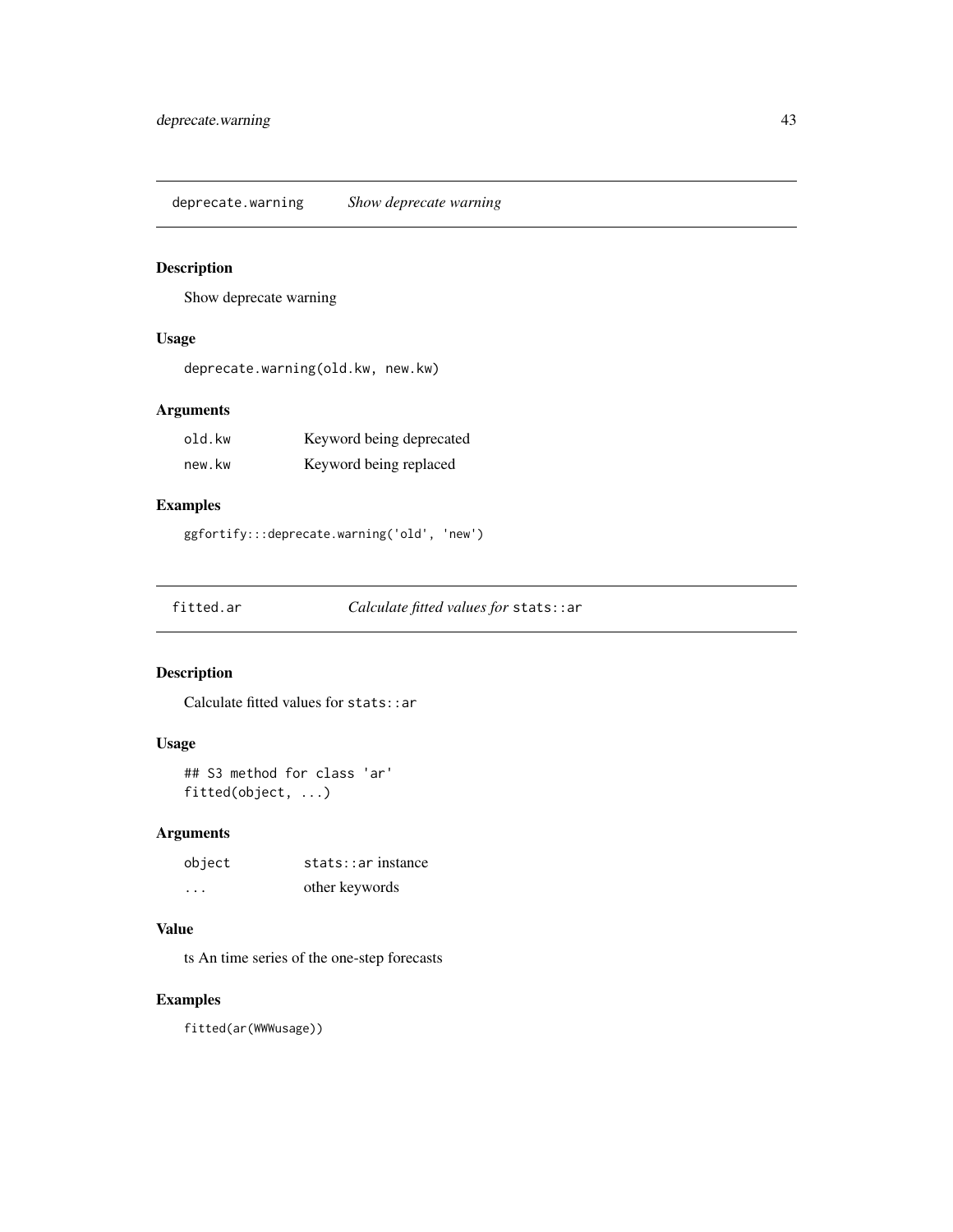tains list or matrix as column

# Usage

flatten(df)

# Arguments

df data.frame to be flatten

fortify.aareg *Convert* survival::aareg *to* data.frame

# Description

Convert survival: : aareg to data.frame

# Usage

```
## S3 method for class 'aareg'
fortify(
 model,
 data = NULL,
 maxtime = NULL,
 surv.connect = TRUE,
 melt = FALSE,...
\mathcal{L}
```
## Arguments

| model        | survival: : aareg instance                                           |
|--------------|----------------------------------------------------------------------|
| data         | original dataset, if needed                                          |
| maxtime      | truncate the input to the model at time "maxtime"                    |
| surv.connect | logical frag indicates whether connects survival curve to the origin |
| melt         | Logical flag indicating whether to melt each timeseries as variable  |
|              | other arguments passed to methods                                    |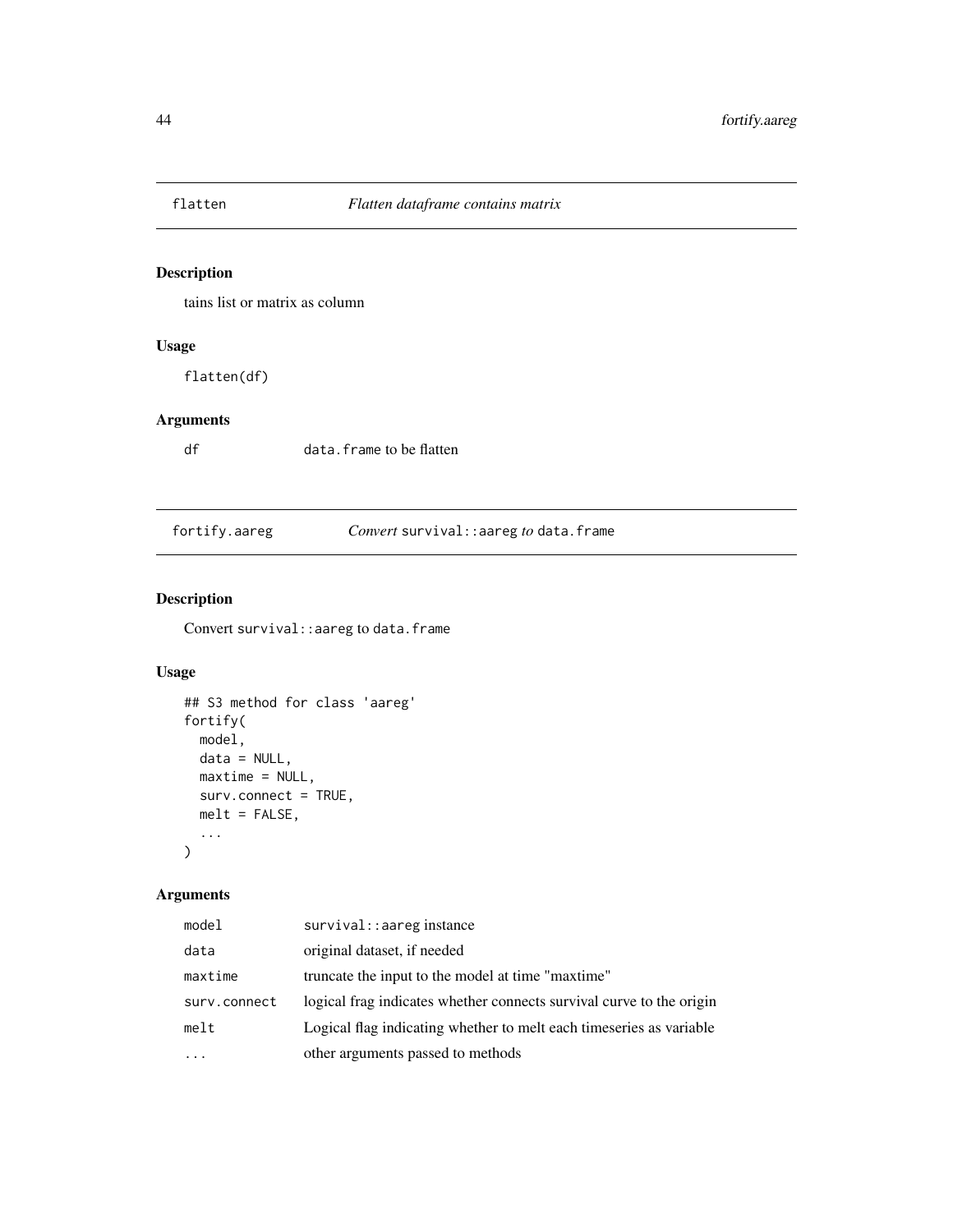#### fortify.acf 45

# Value

data.frame

## Examples

```
library(survival)
fortify(aareg(Surv(time, status) \sim age + sex + ph.ecog, data = lung, nmin = 1))
fortify(aareg(Surv(time, status) \sim age + sex + ph.ecog, data = lung, nmin = 1), melt = TRUE)
```
fortify.acf *Convert* stats::acf *to* data.frame

# Description

Convert stats::acf to data.frame

## Usage

```
## S3 method for class 'acf'
fortify(
 model,
 data = NULL,
  conf.int = TRUE,
  conf.int.value = 0.95,
  conf.int.type = "white",
  ...
)
```
# Arguments

| model         | stats::acfinstance                                                         |
|---------------|----------------------------------------------------------------------------|
| data          | original dataset, if needed                                                |
| conf.int      | Logical flag indicating whether to attach confidence intervals             |
|               | conf.int.value Coverage probability for confidence interval                |
| conf.int.type | Type of confidence interval, 'white' for white noise or 'ma' MA(k-1) model |
| $\cdots$      | other arguments passed to methods                                          |

#### Value

data.frame

```
fortify(stats::acf(AirPassengers))
fortify(stats::pacf(AirPassengers))
fortify(stats::ccf(AirPassengers, AirPassengers))
```

```
fortify(stats::acf(AirPassengers), conf.int = TRUE)
```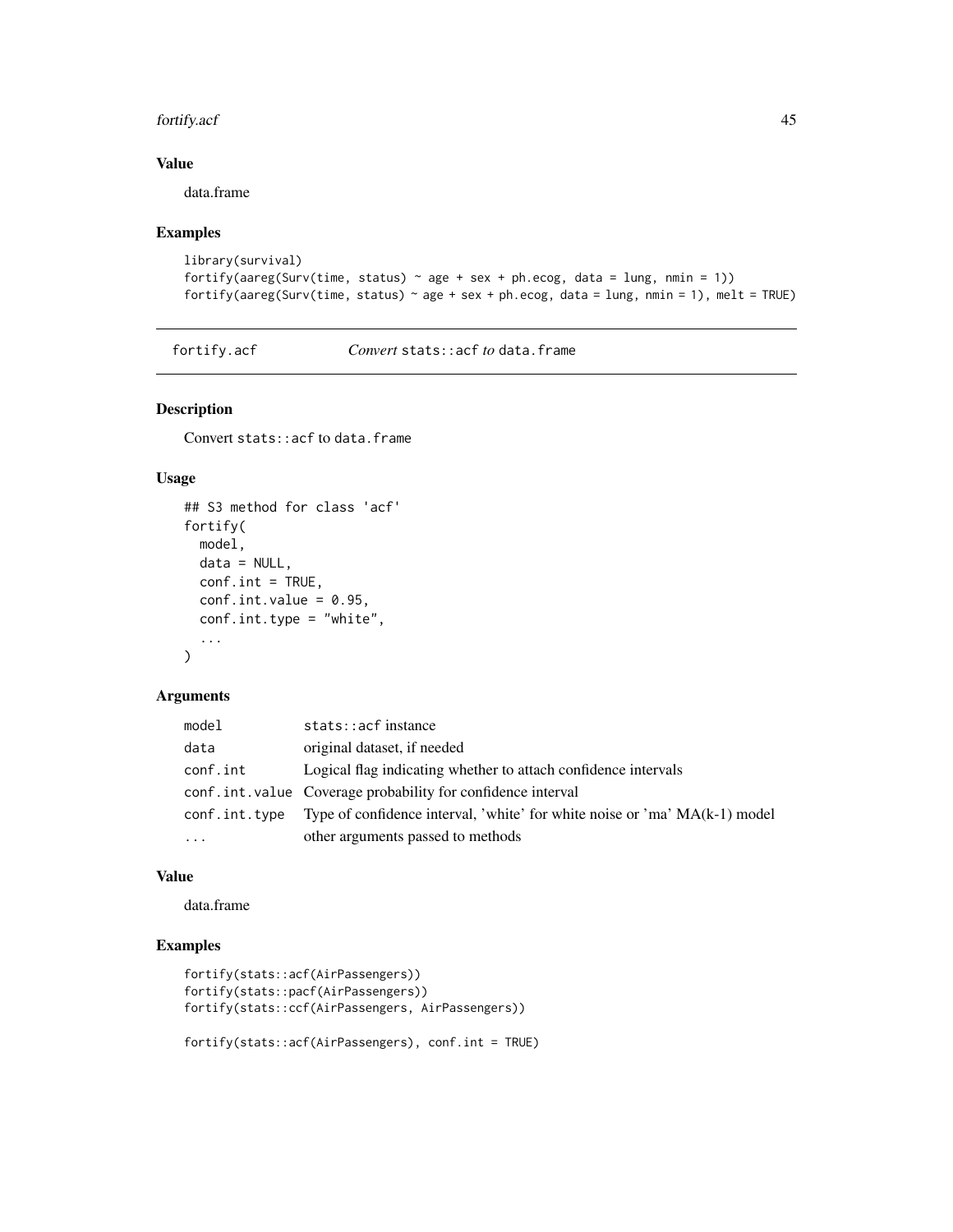Convert spline basis instances to data.frame

## Usage

```
## S3 method for class 'basis'
fortify(model, data, n = 256, ...)
```
#### Arguments

| model                   | spline basis object                                                                                                                                                                           |
|-------------------------|-----------------------------------------------------------------------------------------------------------------------------------------------------------------------------------------------|
| data                    | x-values at which to evaluate the splines. Optional. By default, an evenly spaced<br>sequence of 256 values covering the range of the splines will be used.                                   |
| n                       | If data is not provided, instead use an evenly-spaced sequence of x-values of<br>this length (plus one, since both endpoints are included). If data is provided, this<br>argument is ignored. |
| $\cdot$ $\cdot$ $\cdot$ | other arguments passed to methods                                                                                                                                                             |

## Value

data.frame with 3 columns: Spline (character), x (numeric), and y (numeric); giving the interpolated x and y values for each of the splines in the basis.

# Examples

```
library(splines)
x \le - seq(0, 1, by=0.001)
spl \leftarrow bs(x, df=6)fortify(spl)
```

| fortify.cpt | <i>Convert</i> changepoint::cpt <i>and</i> strucchange::breakpoints <i>to</i> |
|-------------|-------------------------------------------------------------------------------|
|             | data.frame                                                                    |

#### Description

Convert changepoint::cpt and strucchange::breakpoints to data.frame

```
## S3 method for class 'cpt'
fortify(model, data = NULL, is.date = NULL, \ldots)
```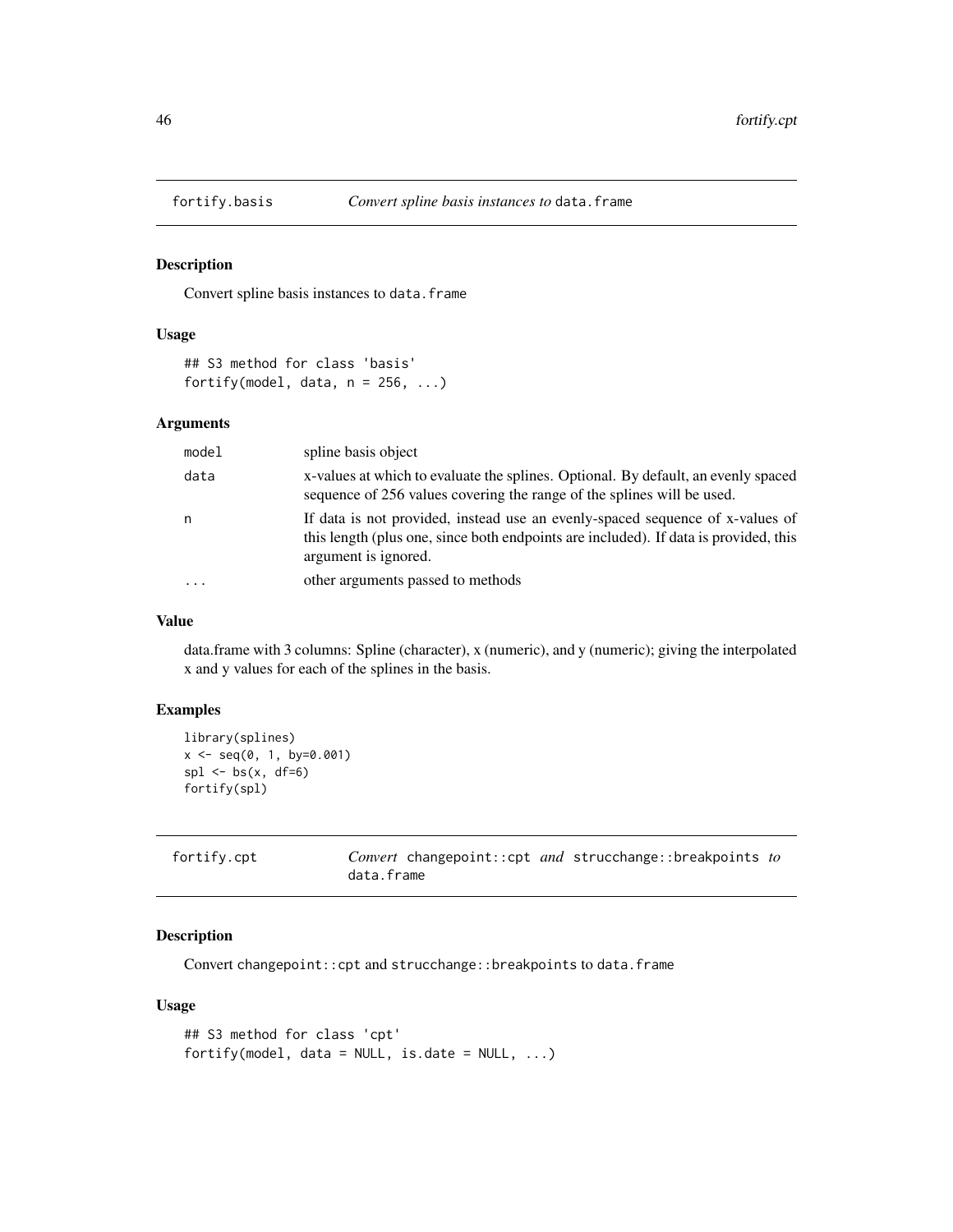## fortify.cv.glmnet 47

#### Arguments

| model     | chantepoint:: cpt or strucchange:: breakpoints instance                                                                                        |
|-----------|------------------------------------------------------------------------------------------------------------------------------------------------|
| data      | original dataset, if needed                                                                                                                    |
| is.date   | Logical frag indicates whether the stats: $\pm$ ts is date or not. If not provided,<br>regard the input as date when the frequency is 4 or 12. |
| $\ddotsc$ | other arguments passed to methods                                                                                                              |

#### Value

data.frame

#### Examples

```
library(changepoint)
fortify(cpt.mean(AirPassengers))
fortify(cpt.var(AirPassengers))
fortify(cpt.meanvar(AirPassengers))
library(strucchange)
bp.nile <- breakpoints(Nile ~ 1)
fortify(bp.nile)
fortify(breakpoints(bp.nile, breaks = 2))
fortify(breakpoints(bp.nile, breaks = 2), data = Nile)
```
fortify.cv.glmnet *Convert* glmnet::cv.glmnet *to* data.frame

#### Description

Convert glmnet::cv.glmnet to data.frame

#### Usage

```
## S3 method for class 'cv.glmnet'
fortify(model, data = NULL, ...)
```
#### Arguments

| model                   | glmnet::cv.glmnetinstance         |
|-------------------------|-----------------------------------|
| data                    | original dataset, if needed       |
| $\cdot$ $\cdot$ $\cdot$ | other arguments passed to methods |

#### Value

data.frame

```
fortify(glmnet::cv.glmnet(data.matrix(Orange[-3]), data.matrix(Orange[3])))
```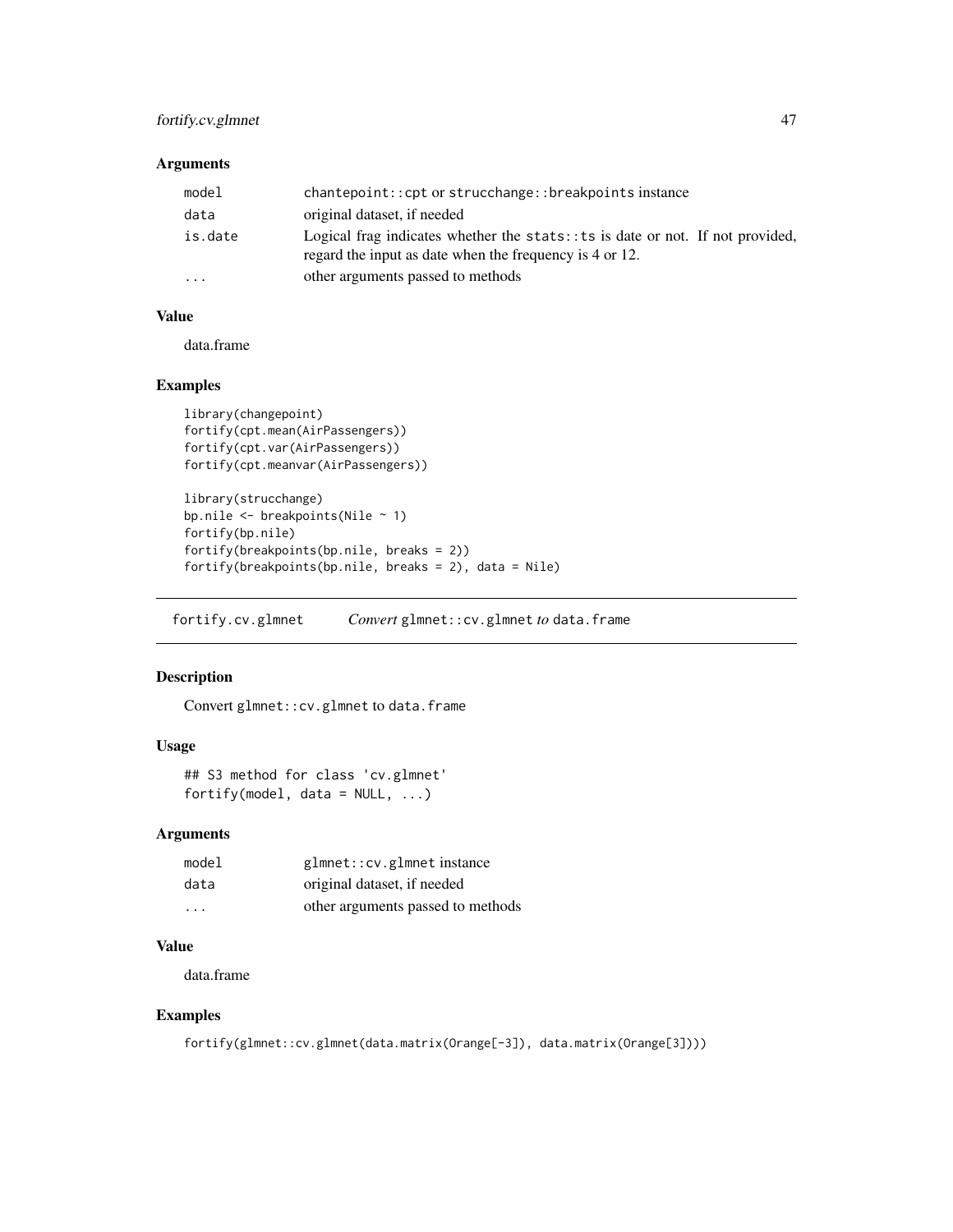Convert stats: : density to data.frame

# Usage

```
## S3 method for class 'density'
fortify(model, data = NULL, ...)
```
## Arguments

| model | stats:: density instance          |
|-------|-----------------------------------|
| data  | original dataset, if needed       |
| .     | other arguments passed to methods |

#### Value

data.frame

# Examples

fortify(stats::density(stats::rnorm(1:50)))

fortify.dist *Convert* stats::dist *to* data.frame

#### Description

Convert stats::dist to data.frame

## Usage

## S3 method for class 'dist' fortify(model, data = NULL, ...)

## Arguments

| model | stats:: distinstance              |
|-------|-----------------------------------|
| data  | original dataset, if needed       |
| .     | other arguments passed to methods |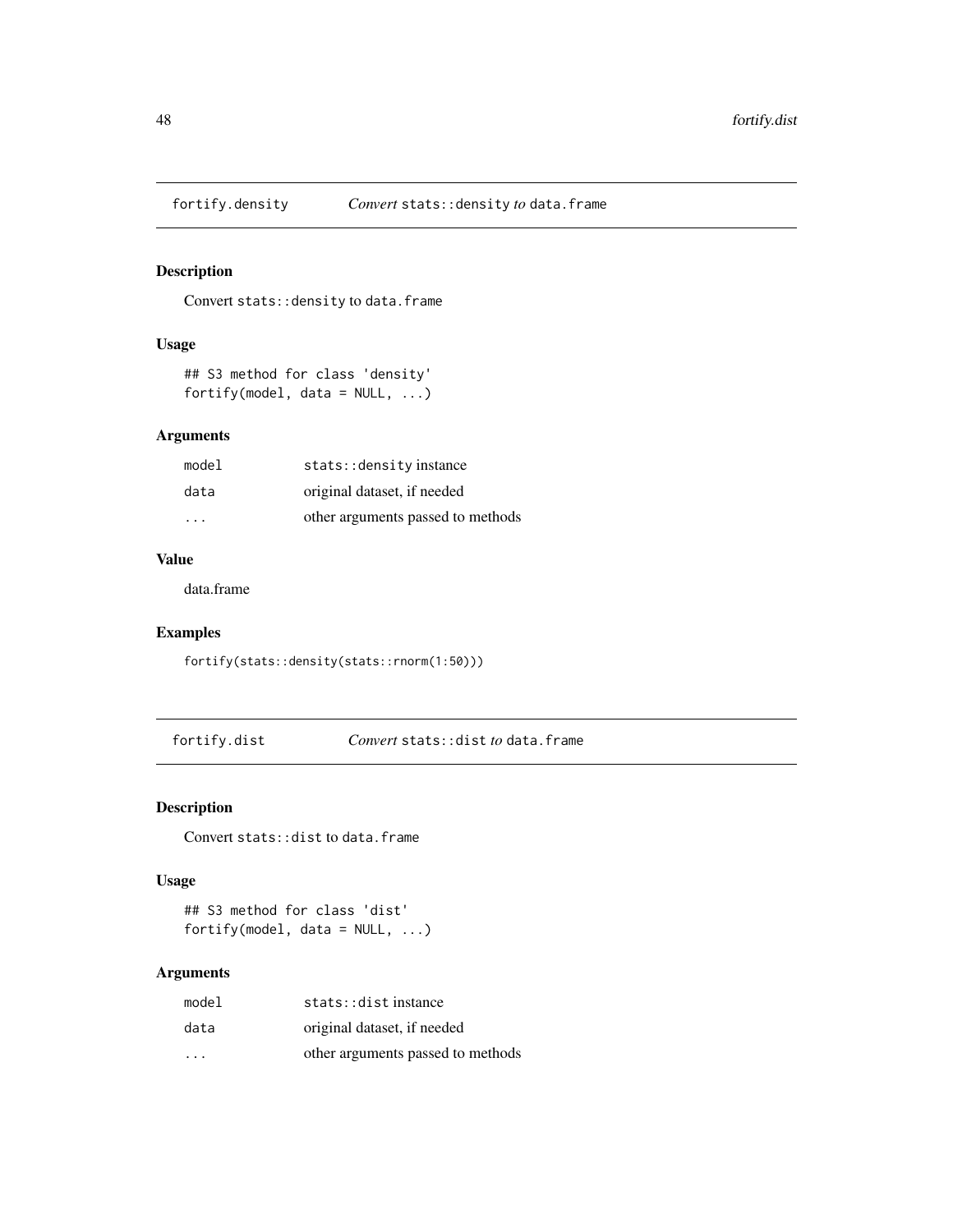#### fortify.ets 49

# Value

data.frame

## Examples

fortify(eurodist)

fortify.ets *Convert* forecast::bats *and* forecast::ets *to* data.frame

# Description

Convert forecast::bats and forecast::ets to data.frame

## Usage

```
## S3 method for class 'ets'
fortify(model, data = NULL, ...)
```
# Arguments

| model                   | forecast::bats or forecast::ets instance |
|-------------------------|------------------------------------------|
| data                    | original dataset, if needed              |
| $\cdot$ $\cdot$ $\cdot$ | other arguments passed to methods        |

# Value

data.frame

```
## Not run:
fortify(forecast::bats(UKgas))
fortify(forecast::ets(UKgas))
## End(Not run)
```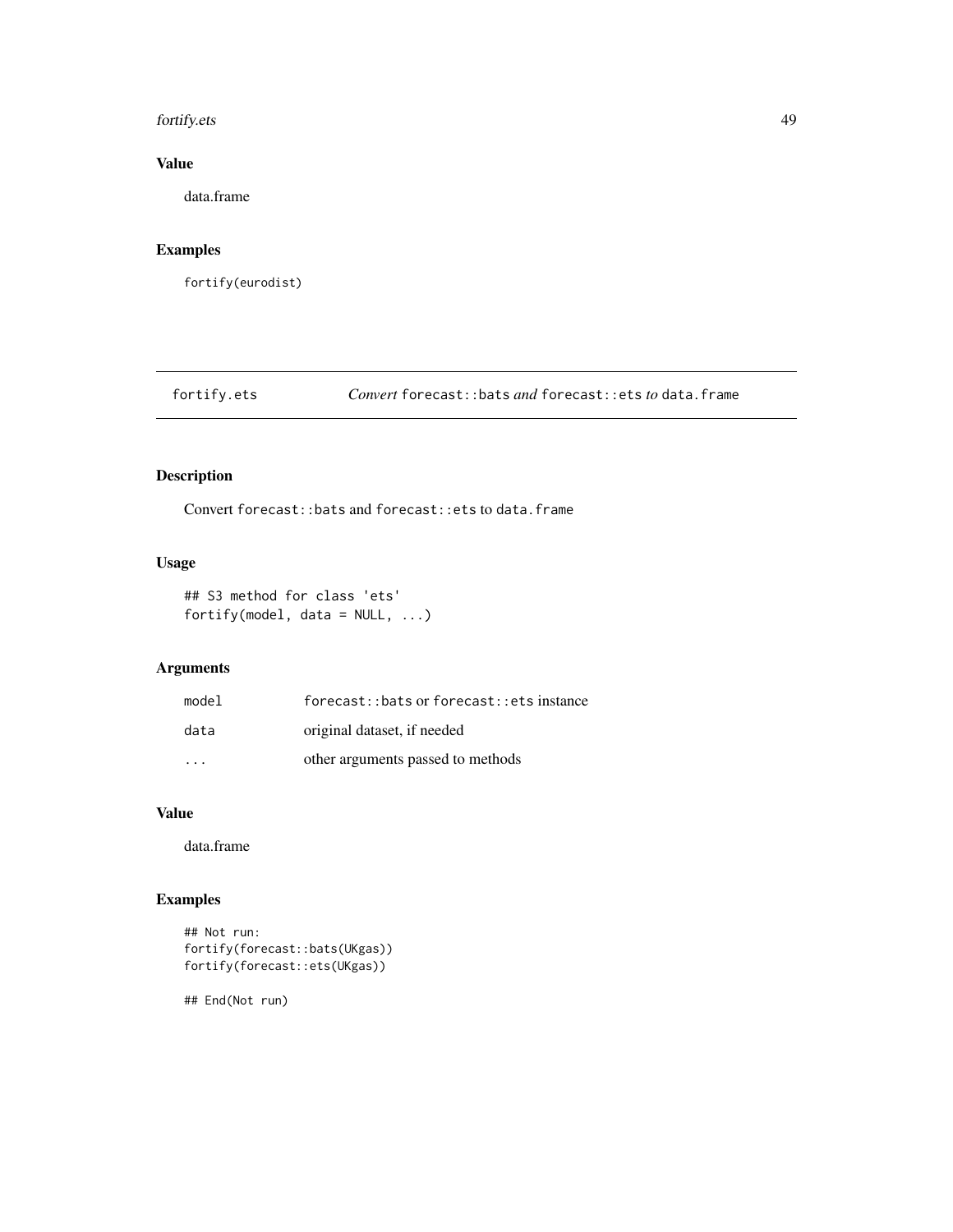fortify.factanal *Convert* stats::factanal *to* data.frame

#### Description

Convert stats:: factanal to data.frame

#### Usage

## S3 method for class 'factanal' fortify(model, data =  $NULL, ...)$ 

## Arguments

| model                   | stats::factanalinstance           |
|-------------------------|-----------------------------------|
| data                    | original dataset, if needed       |
| $\cdot$ $\cdot$ $\cdot$ | other arguments passed to methods |

# Value

data.frame

#### Examples

```
d.factanal <- stats::factanal(state.x77, factors = 3, scores = 'regression')
fortify(d.factanal)
fortify(d.factanal, data = state.x77)
```
fortify.forecast *Convert* forecast::forecast *to* data.frame

# Description

Convert forecast::forecast to data.frame

```
## S3 method for class 'forecast'
fortify(model, data = NULL, is.date = NULL, ts.connect = FALSE, ...)
```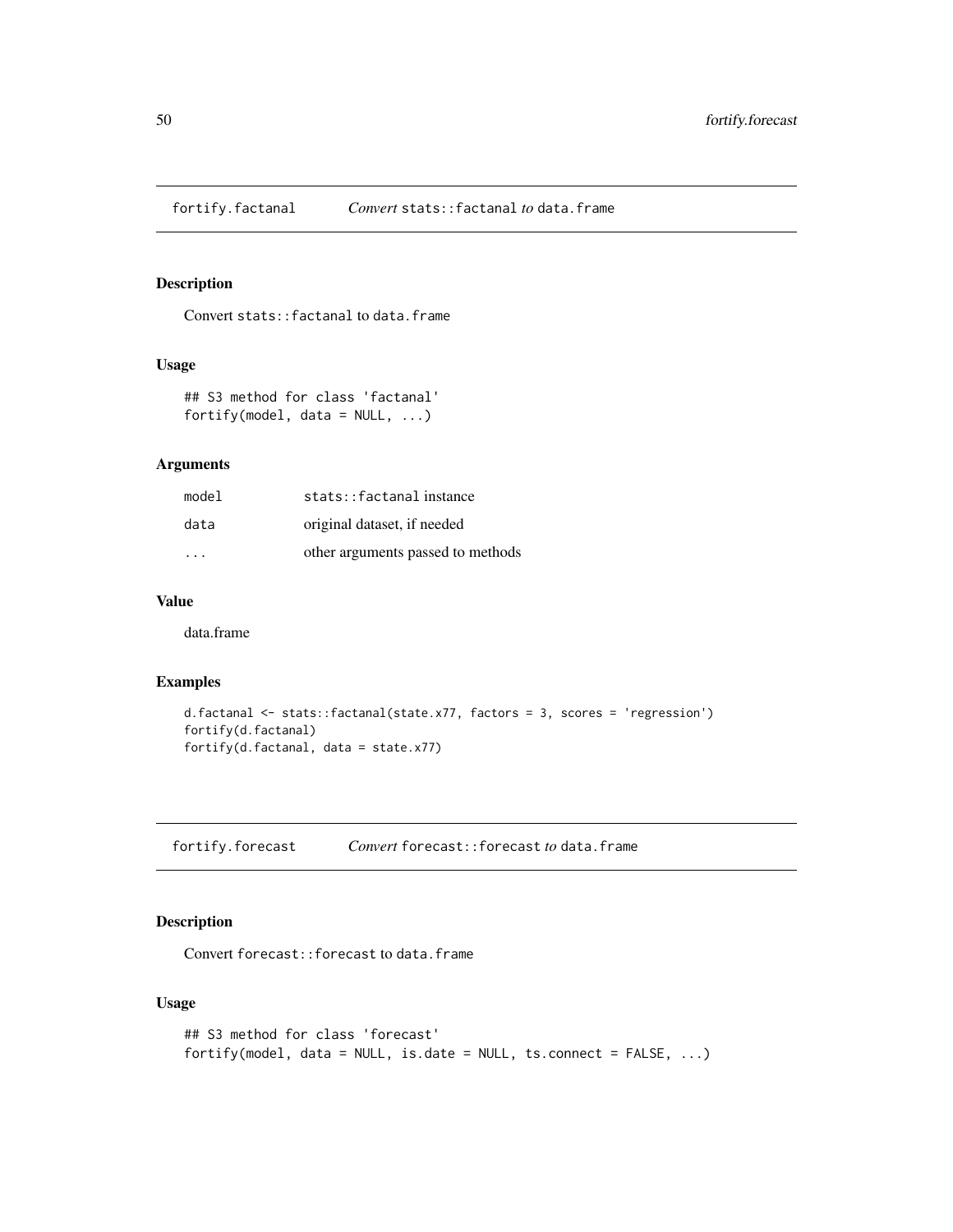## fortify.glmnet 51

# Arguments

| model      | forecast::forecastinstance                                                                                                                  |
|------------|---------------------------------------------------------------------------------------------------------------------------------------------|
| data       | original dataset, if needed                                                                                                                 |
| is.date    | Logical frag indicates whether the stats: $:ts$ is date or not. If not provided,<br>regard the input as date when the frequency is 4 or 12. |
| ts.connect | Logical frag indicates whether connects original time-series and predicted val-<br>ues                                                      |
| $\cdots$   | other arguments passed to methods                                                                                                           |

# Value

data.frame

## Examples

```
d.arima <- forecast::auto.arima(AirPassengers)
d.forecast <- forecast::forecast(d.arima, level = c(95), h = 50)
fortify(d.forecast)
fortify(d.forecast, ts.connect = TRUE)
```

| fortify.glmnet | <i>Convert</i> glmnet:: glmnet to data.frame |
|----------------|----------------------------------------------|
|                |                                              |

# Description

Convert glmnet:: glmnet to data.frame

## Usage

```
## S3 method for class 'glmnet'
fortify(model, data = NULL, ...)
```
## Arguments

| model                   | glmnet::glmnetinstance            |
|-------------------------|-----------------------------------|
| data                    | original dataset, if needed       |
| $\cdot$ $\cdot$ $\cdot$ | other arguments passed to methods |

## Value

data.frame

```
fortify(glmnet::glmnet(data.matrix(Orange[-3]), data.matrix(Orange[3])))
```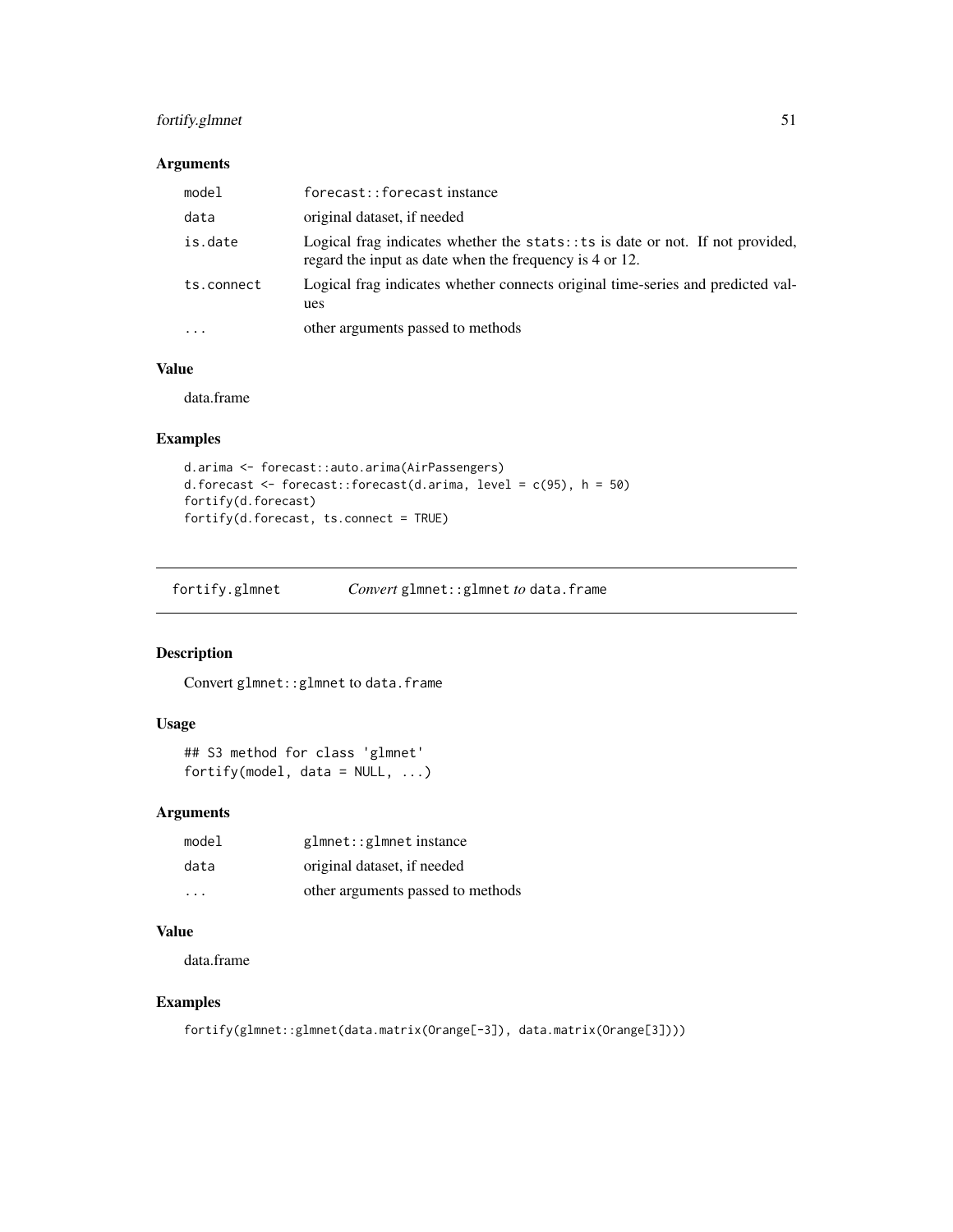Convert cluster instances to data.frame

#### Usage

```
## S3 method for class 'kmeans'
fortify(model, data = NULL, ...)
```
#### Arguments

| model   | Clustered instance                |
|---------|-----------------------------------|
| data    | original dataset, if needed       |
| $\cdot$ | other arguments passed to methods |

# Value

data.frame

#### Examples

```
fortify(stats::kmeans(iris[-5], 3))
fortify(stats::kmeans(iris[-5], 3), data = iris)
fortify(cluster::clara(iris[-5], 3))
fortify(cluster::fanny(iris[-5], 3))
fortify(cluster::pam(iris[-5], 3), data = iris)
```
fortify.lfda *Convert* lfda::lfda *or* lfda::klfda *or* lfda::self *to* data.frame

## Description

Convert lfda::lfda or lfda::klfda or lfda::self to data.frame

#### Usage

## S3 method for class 'lfda' fortify(model, data = NULL, ...)

#### Arguments

| model                   | lfda::lfda or lfda::klfda or lfda::self instance |
|-------------------------|--------------------------------------------------|
| data                    | original dataset, if needed                      |
| $\cdot$ $\cdot$ $\cdot$ | other arguments passed to methods                |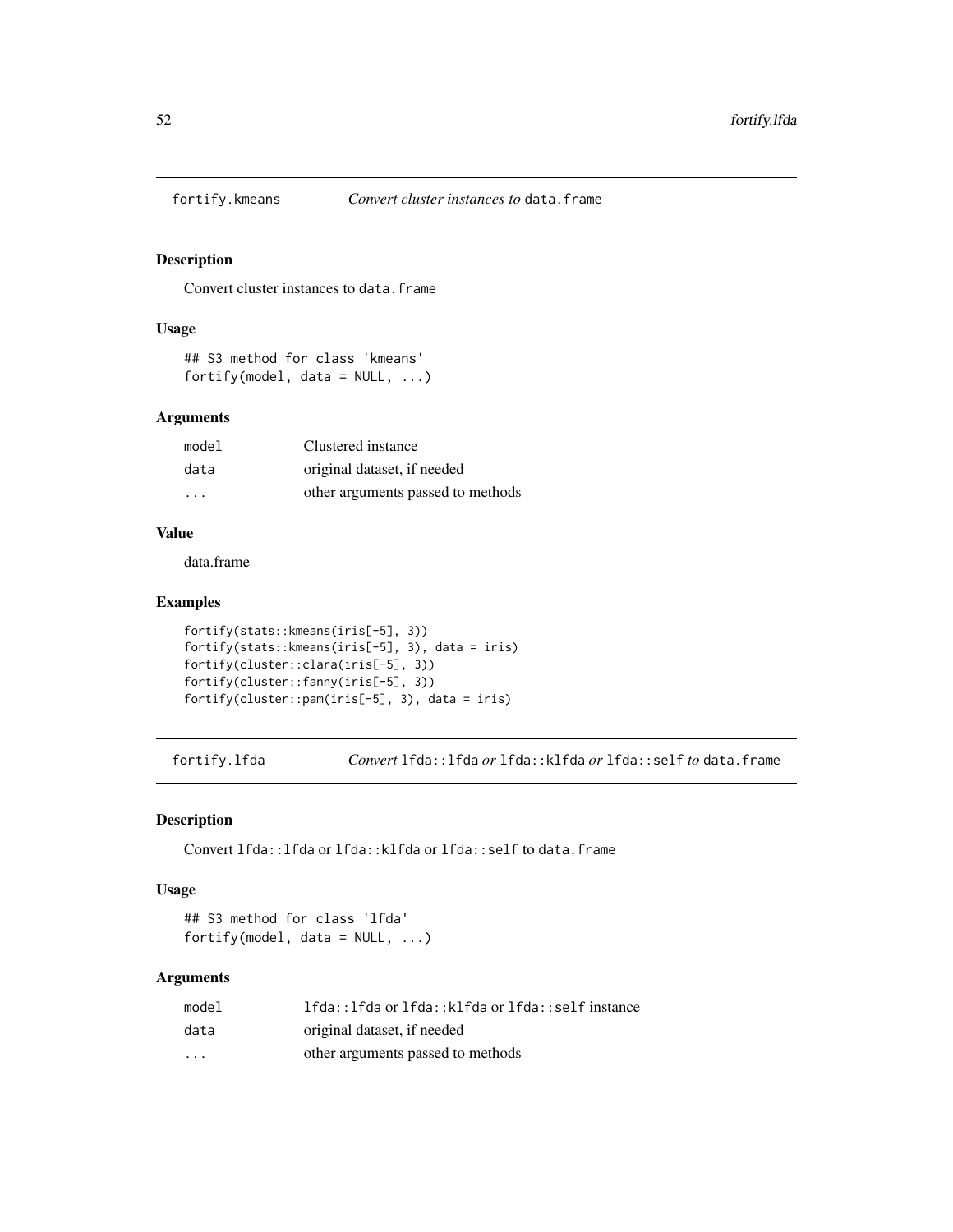#### fortify.list 53

# Value

data.frame

## Examples

```
## Not run:
model <- lfda::lfda(iris[, -5], iris[, 5], 3, metric = "plain")
fortify(model)
## End(Not run)
```
fortify.list *Convert list to data.frame*

# Description

Convert list to data.frame

## Usage

```
## S3 method for class 'list'
fortify(model, data = NULL, ...)
```
## Arguments

| model                   | list instance                     |
|-------------------------|-----------------------------------|
| data                    | original dataset, if needed       |
| $\cdot$ $\cdot$ $\cdot$ | other arguments passed to methods |

#### Value

data.frame

fortify.matrix *Convert* base::matrix *to* data.frame

# Description

Different from as.data.frame

```
## S3 method for class 'matrix'
fortify(model, data = NULL, compact = FALSE, ...)
```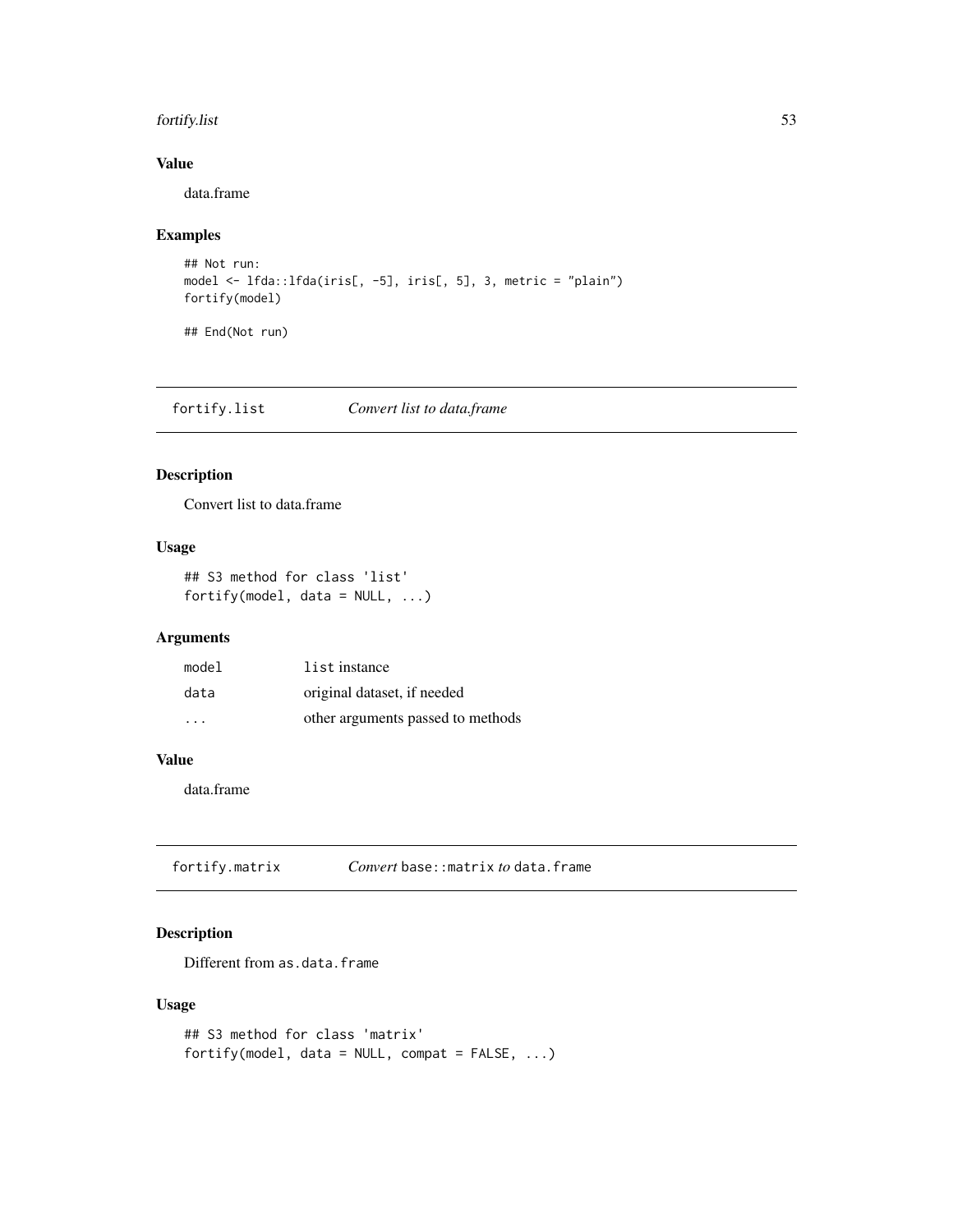#### Arguments

| model  | base::matrixinstance                                                                                                                                                                                                            |
|--------|---------------------------------------------------------------------------------------------------------------------------------------------------------------------------------------------------------------------------------|
| data   | original dataset, if needed                                                                                                                                                                                                     |
| compat | Logical frag to specify the behaviour when converting matrix which has no col-<br>umn name. If FALSE, result has character columns like $c(1', 2', \ldots)$ . If TRUE,<br>result has character columns like $c('V1', 'V2', )$ . |
| .      | other arguments passed to methods                                                                                                                                                                                               |
|        |                                                                                                                                                                                                                                 |

## Value

data.frame

## Examples

fortify(matrix(1:6, nrow=2, ncol=3))

fortify.MSM.lm *Convert* MSwM::MSM.lm *to* data.frame

## Description

Convert MSwM:: MSM. 1m to data.frame

#### Usage

## S3 method for class 'MSM.lm' fortify(model, data = NULL, melt =  $FALSE, ...)$ 

## Arguments

| model                   | MSwM:: MSM. 1m instance                             |
|-------------------------|-----------------------------------------------------|
| data                    | original dataset, if needed                         |
| melt                    | Logical flag indicating whether to melt each models |
| $\cdot$ $\cdot$ $\cdot$ | other arguments passed to methods                   |

# Value

data.frame

```
library(MSwM)
d \leq - data.frame(Data = c(rnorm(50, mean = -10), rnorm(50, mean = 10)),
                exog = cos(seq(-pi/2, pi/2, length.out = 100))d.mswm <- MSwM::msmFit(lm(Data ~ -1, data = d), k=2, sw=rep(TRUE, 2),control = list(parallelization = FALSE))
fortify(d.mswm)
```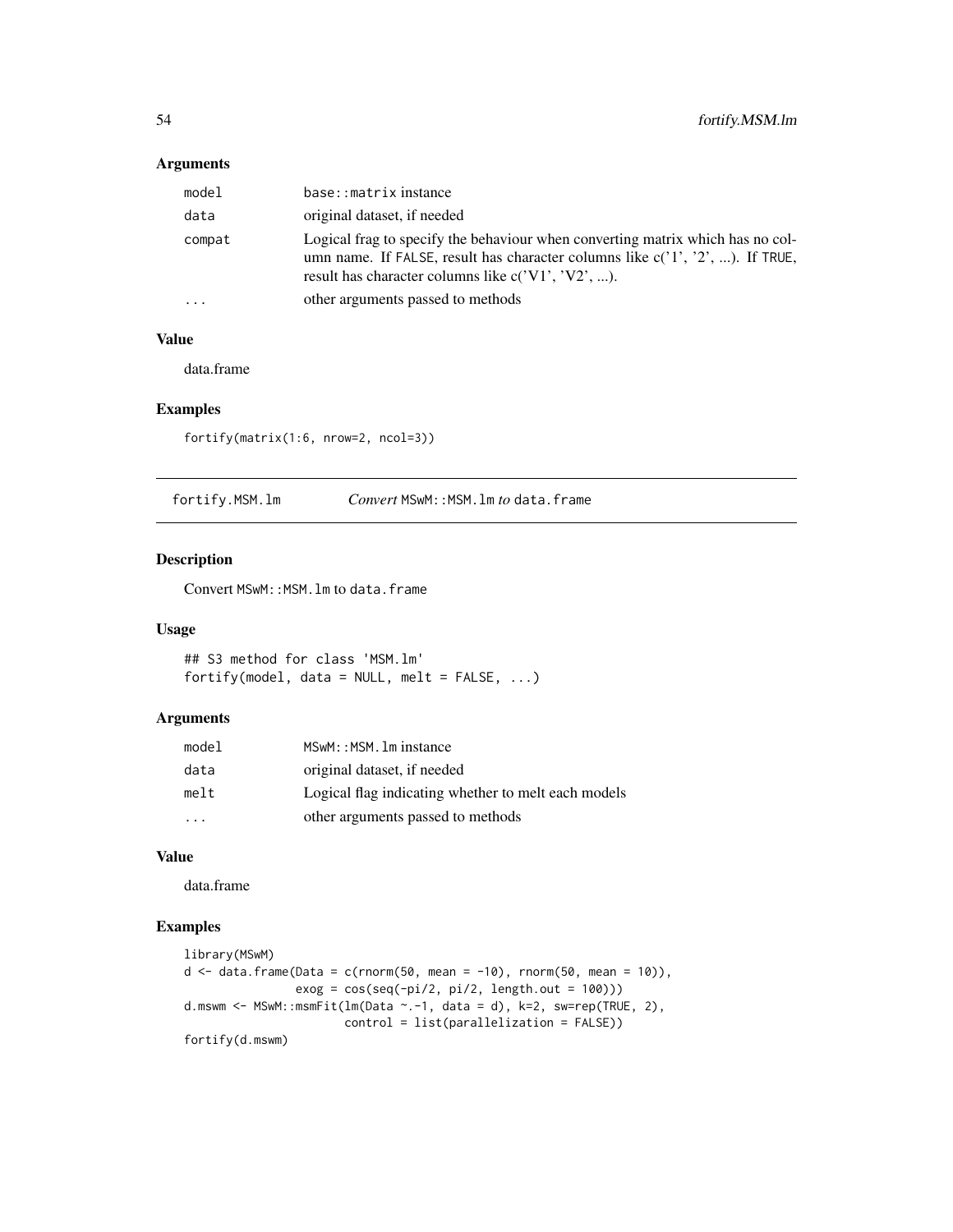fortify.performance *Convert* ROCR::performance *objects to* data.frame

## Description

Convert ROCR:: performance objects to data.frame

# Usage

```
## S3 method for class 'performance'
fortify(model, data = NULL, ...)
```
## Arguments

| mode1                   | performance instances             |
|-------------------------|-----------------------------------|
| data                    | original dataset, if needed       |
| $\cdot$ $\cdot$ $\cdot$ | other arguments passed to methods |

#### Value

data.frame

fortify.prcomp *Convert* stats::prcomp*,* stats::princomp *to* data.frame

# Description

Convert stats::prcomp, stats::princomp to data.frame

#### Usage

```
## S3 method for class 'prcomp'
fortify(model, data = NULL, ...)
```
#### Arguments

| model                   | stats::prcomp or stats::princomp instance |
|-------------------------|-------------------------------------------|
| data                    | original dataset, if needed               |
| $\cdot$ $\cdot$ $\cdot$ | other arguments passed to methods         |

#### Value

data.frame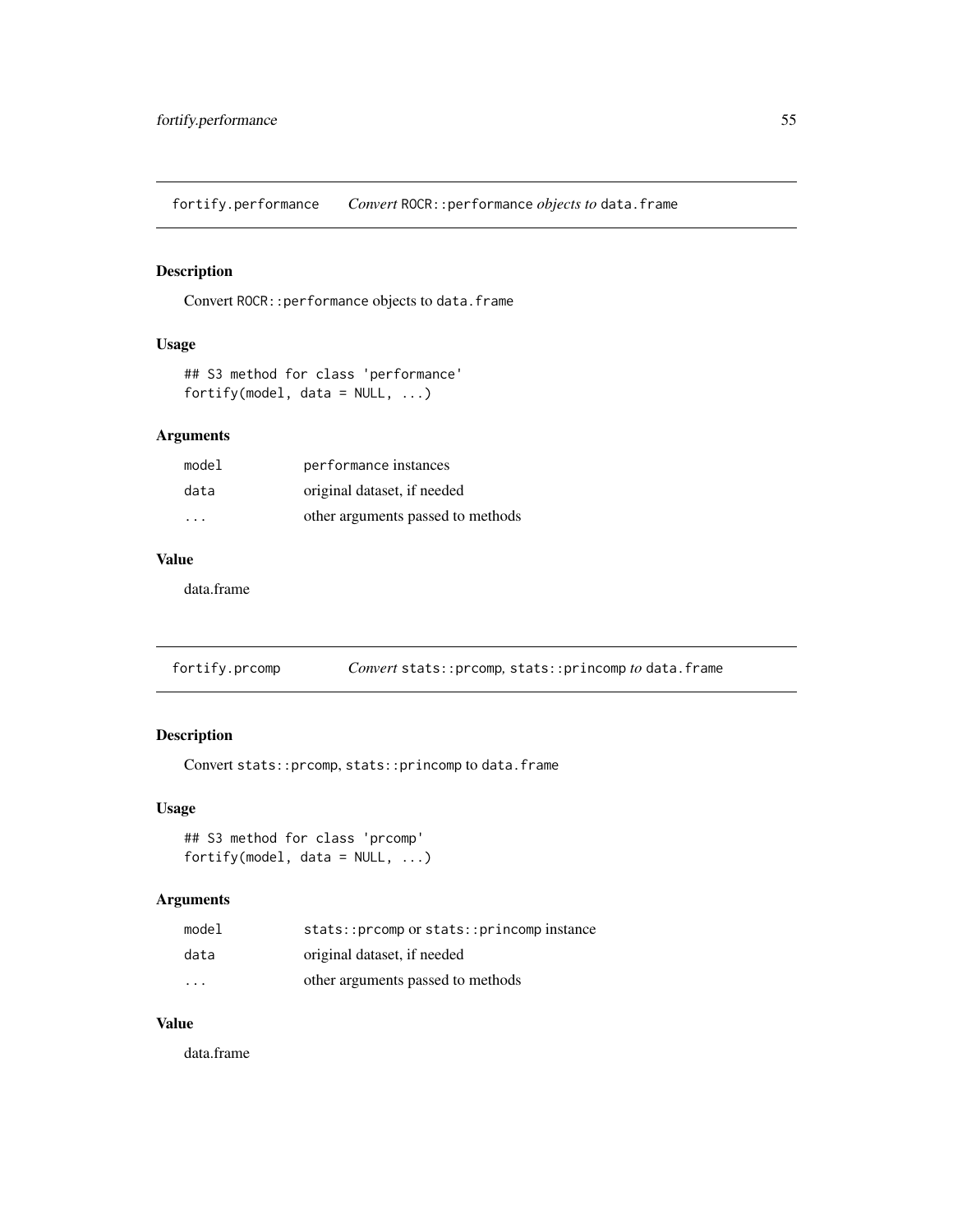## Examples

```
fortify(stats::prcomp(iris[-5]))
fortify(stats::prcomp(iris[-5]), data = iris)
fortify(stats::princomp(iris[-5]))
fortify(stats::princomp(iris[-5]), data = iris)
```
fortify.RasterCommon *Convert* raster *to* data.frame

#### Description

Convert raster to data.frame

#### Usage

## S3 method for class 'RasterCommon' fortify(model, data = NULL, maxpixels = 1e+05, rename = TRUE,  $\ldots$ )

#### Arguments

| model     | raster instances                                                      |
|-----------|-----------------------------------------------------------------------|
| data      | original dataset, if needed                                           |
| maxpixels | number of pixels for resampling                                       |
| rename    | logical flag indicating whether to rename coordinates to long and lat |
| .         | other arguments passed to methods                                     |

#### Value

data.frame

fortify.silhouette *Convert* cluster::silhouette *to* data.frame

## Description

Convert cluster::silhouette to data.frame

```
## S3 method for class 'silhouette'
fortify(model, data = NULL, ...)
```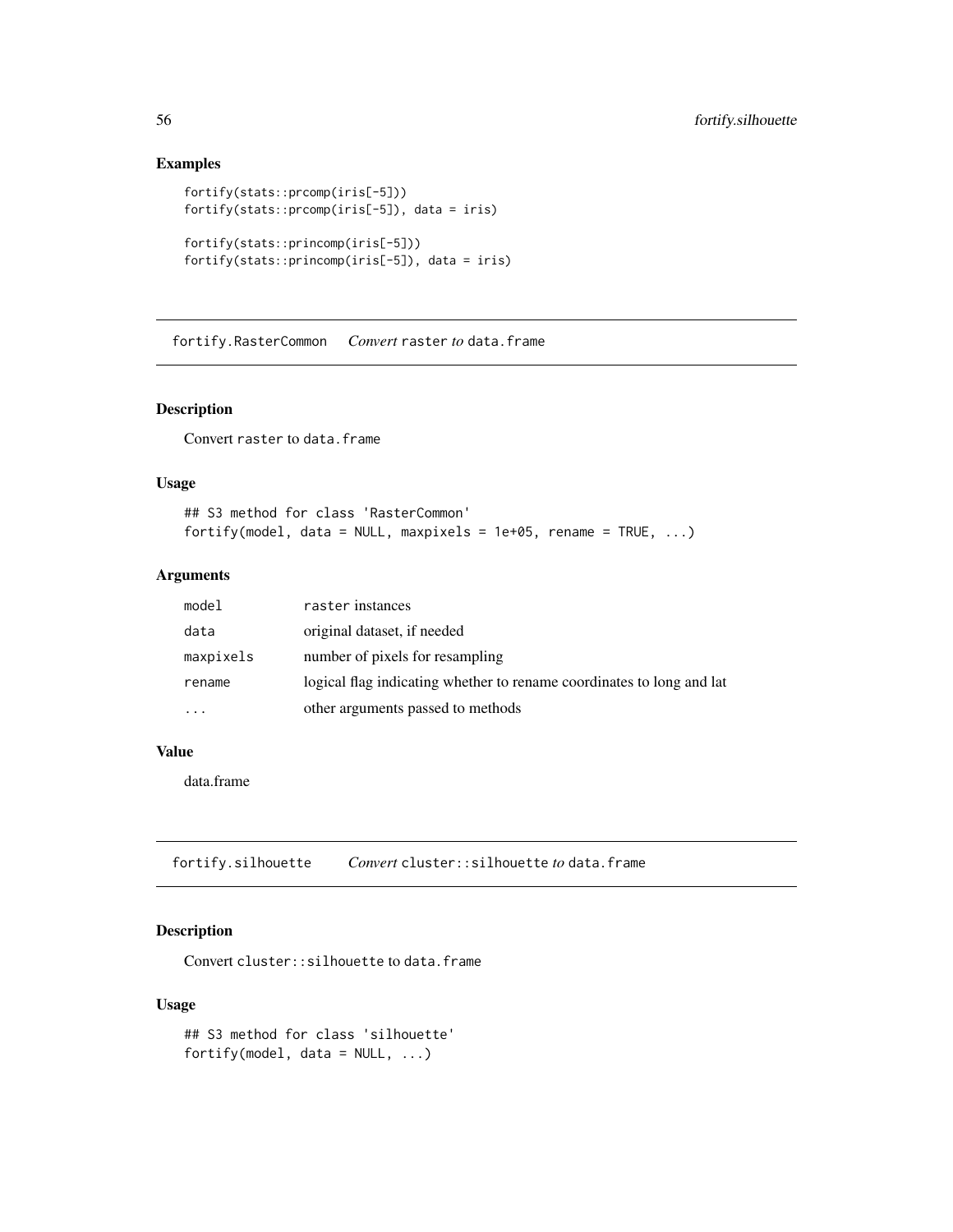## fortify.SpatialCommon 57

#### Arguments

| model | Silhouette instance               |
|-------|-----------------------------------|
| data  | original dataset, if needed       |
| .     | other arguments passed to methods |

## Value

data.frame

## Examples

```
fortify(cluster::silhouette(cluster::pam(iris[-5], 3)))
fortify(cluster::silhouette(cluster::clara(iris[-5], 3)))
fortify(cluster::silhouette(cluster::fanny(iris[-5], 3)))
mod = stats::kmeans(iris[-5], 3)
```
fortify(cluster::silhouette(mod\$cluster, stats::dist(iris[-5])))

fortify.SpatialCommon *Convert* sp *instances to* data.frame*.*

#### Description

Convert sp instances to data.frame.

#### Usage

```
## S3 method for class 'SpatialCommon'
fortify(model, data = NULL, rename = TRUE, ...)
```
## Arguments

| model    | sp instances                                                          |
|----------|-----------------------------------------------------------------------|
| data     | original dataset, if needed                                           |
| rename   | logical flag indicating whether to rename coordinates to long and lat |
| $\cdots$ | other arguments passed to methods                                     |

#### Value

data.frame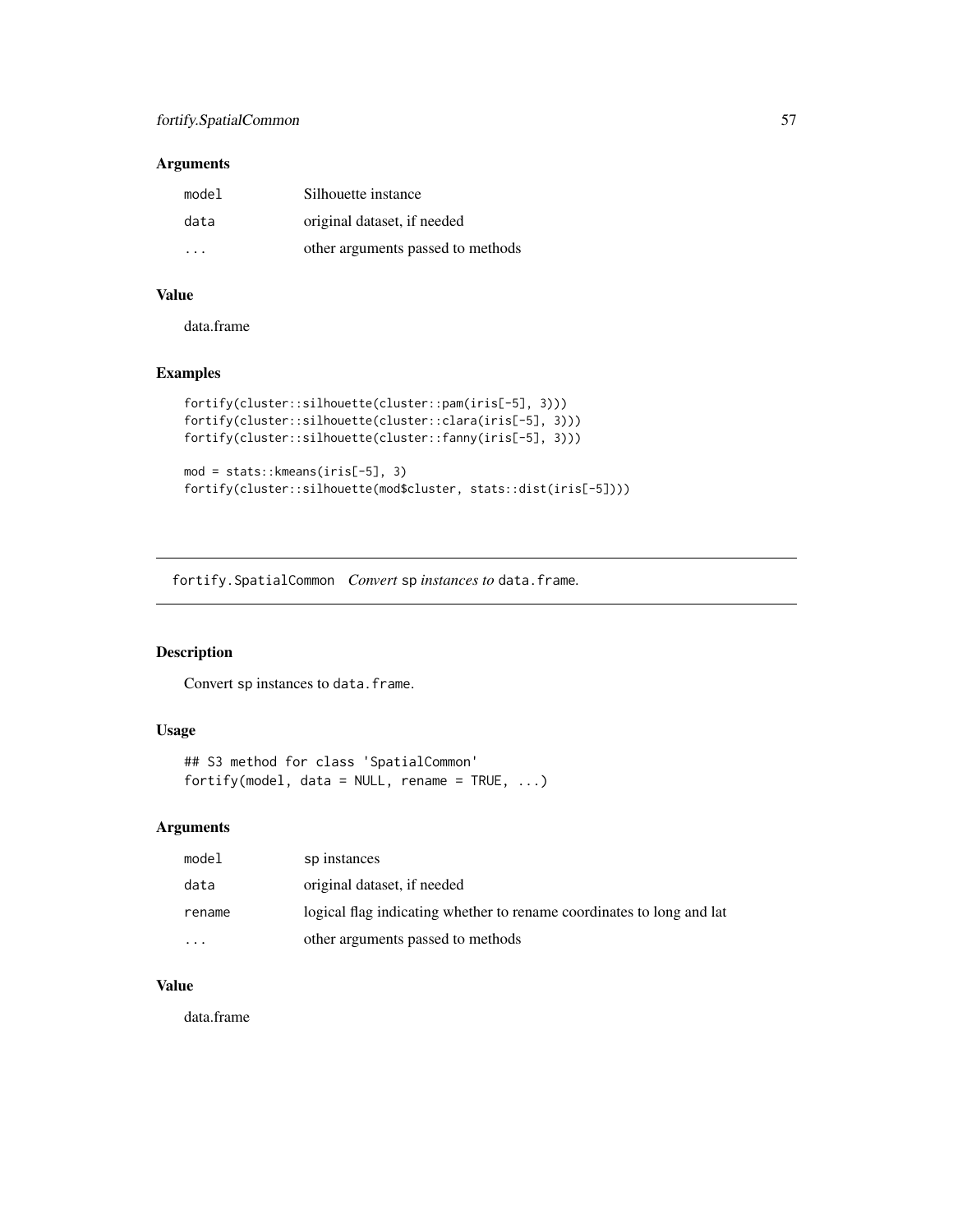Convert stats::spec to data.frame

## Usage

```
## S3 method for class 'spec'
fortify(model, data = NULL, ...)
```
## Arguments

| model                   | stats::specinstance               |
|-------------------------|-----------------------------------|
| data                    | original dataset, if needed       |
| $\cdot$ $\cdot$ $\cdot$ | other arguments passed to methods |

#### Value

data.frame

#### Examples

```
fortify(spectrum(AirPassengers))
fortify(stats::spec.ar(AirPassengers))
fortify(stats::spec.pgram(AirPassengers))
```
fortify.stepfun *Convert* stats::stepfun *to* data.frame

## Description

Convert stats:: stepfun to data.frame

#### Usage

## S3 method for class 'stepfun' fortify(model, data, ...)

# Arguments

| model                   | stats:: stepfun instance          |
|-------------------------|-----------------------------------|
| data                    | original dataset, if needed       |
| $\cdot$ $\cdot$ $\cdot$ | other arguments passed to methods |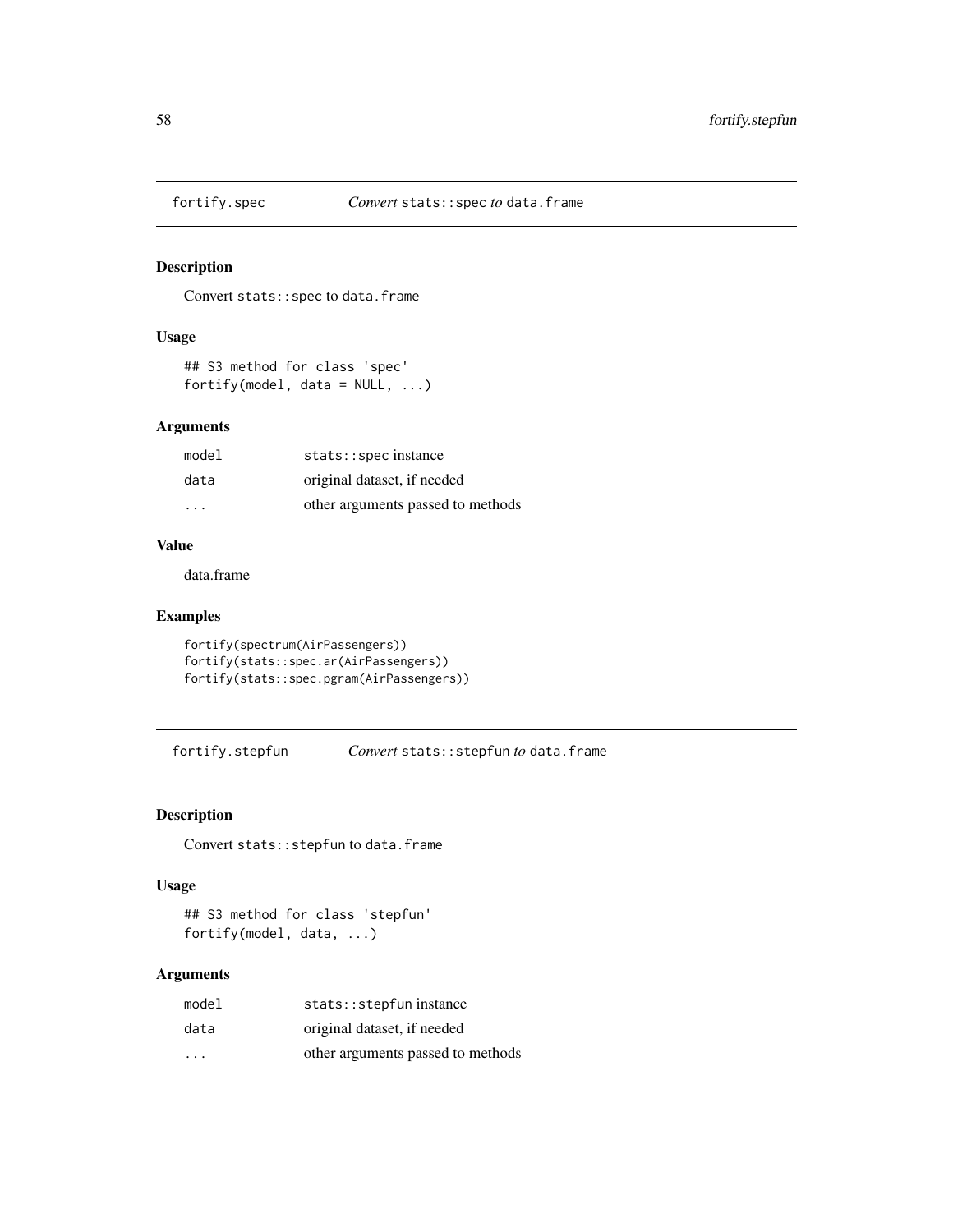## fortify.survfit 59

## Value

data.frame

#### Examples

```
fortify(stepfun(c(1, 2, 3), c(4, 5, 6, 7)))
fortify(stepfun(c(1), c(4, 5)))
fortify(stepfun(c(1, 3, 4, 8), c(4, 5, 2, 3, 5)))
fortify(stepfun(c(1, 2, 3, 4, 5, 6, 7, 8, 10), c(4, 5, 6, 7, 8, 9, 10, 11, 12, 9)))
```
fortify.survfit *Convert* survival::survfit *to* data.frame

#### Description

Convert survival:: survfit to data.frame

#### Usage

```
## S3 method for class 'survfit'
fortify(model, data = NULL, surv.connect = FALSE, fun = NULL, ...)
```
#### Arguments

| model        | survival::survfitinstance                                             |
|--------------|-----------------------------------------------------------------------|
| data         | original dataset, if needed                                           |
| surv.connect | logical frag indicates whether connects survival curve to the origin  |
| fun          | an arbitrary function defining a transformation of the survival curve |
| $\ddotsc$    | other arguments passed to methods                                     |

#### Value

data.frame

```
library(survival)
fortify(survfit(Surv(time, status) \sim sex, data = lung))
fortify(survfit(Surv(time, status) \sim 1, data = lung))
fortify(survfit(coxph(Surv(time, status) ~ sex, data = lung)))
fortify(survfit(coxph(Surv(time, status) \sim 1, data = lung)))
```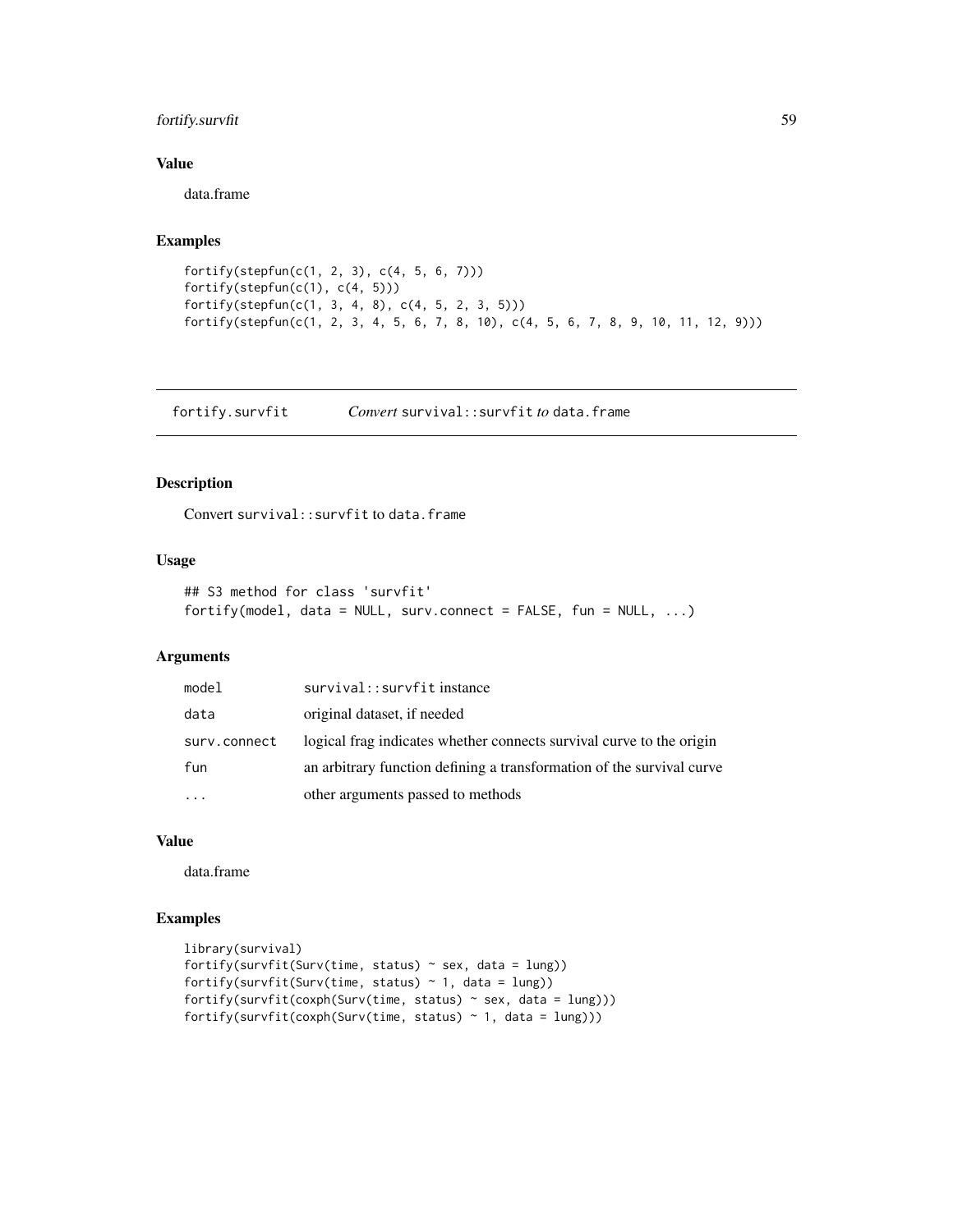Convert base:: table to data.frame

## Usage

## S3 method for class 'table' fortify(model, data, ...)

## Arguments

| model   | base::table instance              |
|---------|-----------------------------------|
| data    | original dataset, if needed       |
| $\cdot$ | other arguments passed to methods |

# Value

data.frame

# Examples

fortify(Titanic)

fortify.ts *Convert time-series-like to data.frame*

## Description

Convert time-series-like to data.frame

```
## S3 method for class 'ts'
fortify(
 model,
 data = NULL,
  columns = NULL,
  is.date = NULL,
  index.name = "Index",
 data.name = "Data",
  scale = FALSE,
 melt = FALSE,...
\mathcal{L}
```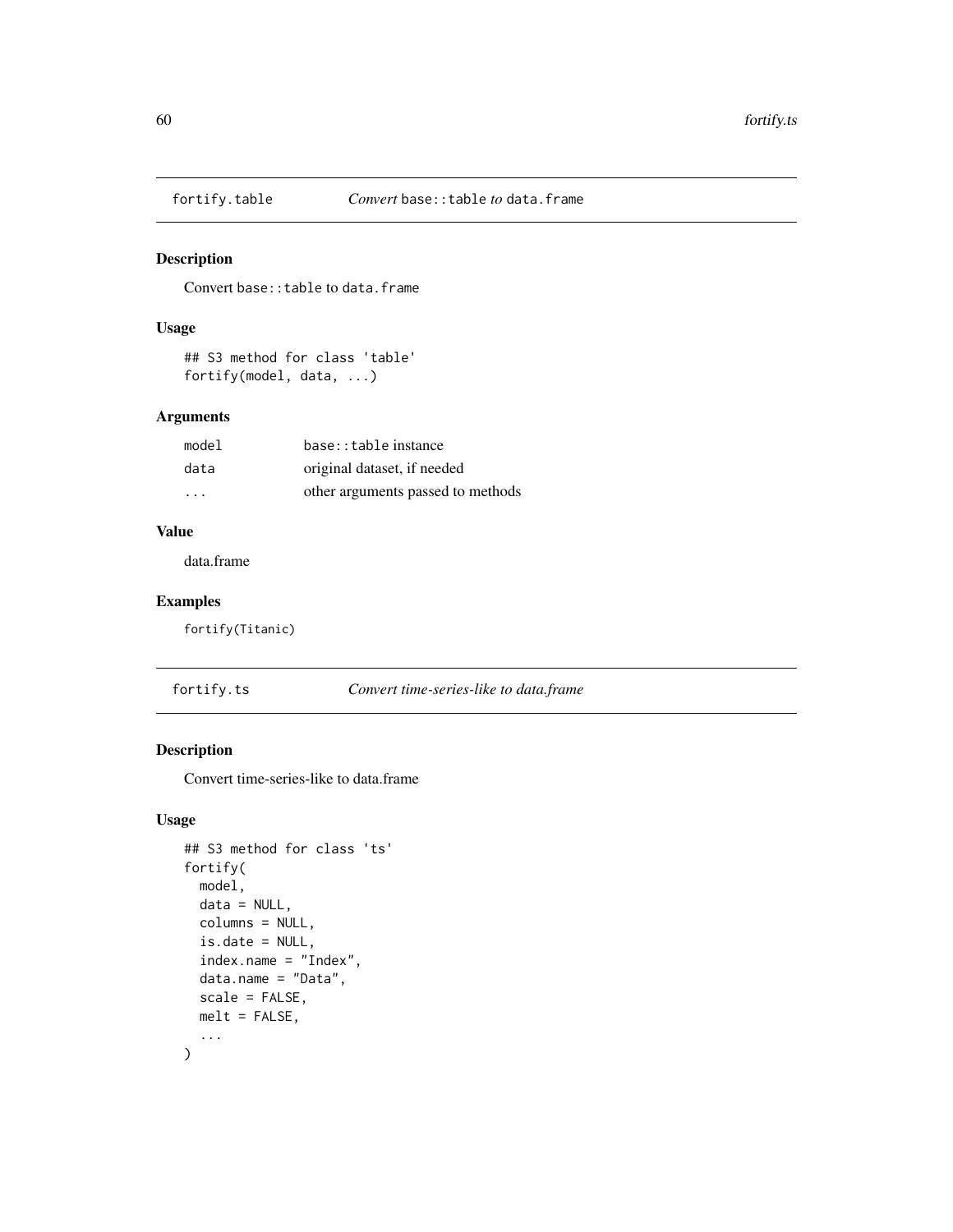## fortify.tsmodel 61

#### Arguments

| model      | time-series-like instance                                                                                                                |  |
|------------|------------------------------------------------------------------------------------------------------------------------------------------|--|
| data       | original dataset, if needed                                                                                                              |  |
| columns    | character vector specifies target column name(s)                                                                                         |  |
| is.date    | logical frag indicates whether the stats: : ts is date or not If not provided,<br>regard the input as date when the frequency is 4 or 12 |  |
| index.name | specify column name for time series index                                                                                                |  |
| data.name  | specify column name for univariate time series data. Ignored in multivariate<br>time series.                                             |  |
| scale      | logical flag indicating whether to perform scaling each timeseries                                                                       |  |
| melt       | logical flag indicating whether to melt each timeseries as variable                                                                      |  |
| $\cdots$   | other arguments passed to methods                                                                                                        |  |

# Value

data.frame

#### Examples

```
fortify(AirPassengers)
fortify(timeSeries::as.timeSeries(AirPassengers))
fortify(tseries::irts(cumsum(rexp(10, rate = 0.1)), matrix(rnorm(20), ncol=2)))
fortify(stats::stl(UKgas, s.window = 'periodic'))
fortify(stats::decompose(UKgas))
```
fortify.tsmodel *Convert time series models (like AR, ARIMA) to* data.frame

## Description

Convert time series models (like AR, ARIMA) to data.frame

```
## S3 method for class 'tsmodel'
fortify(
  model,
  data = NULL,predict = NULL,
  is.date = NULL,
  ts.connect = TRUE,
  ...
\mathcal{L}
```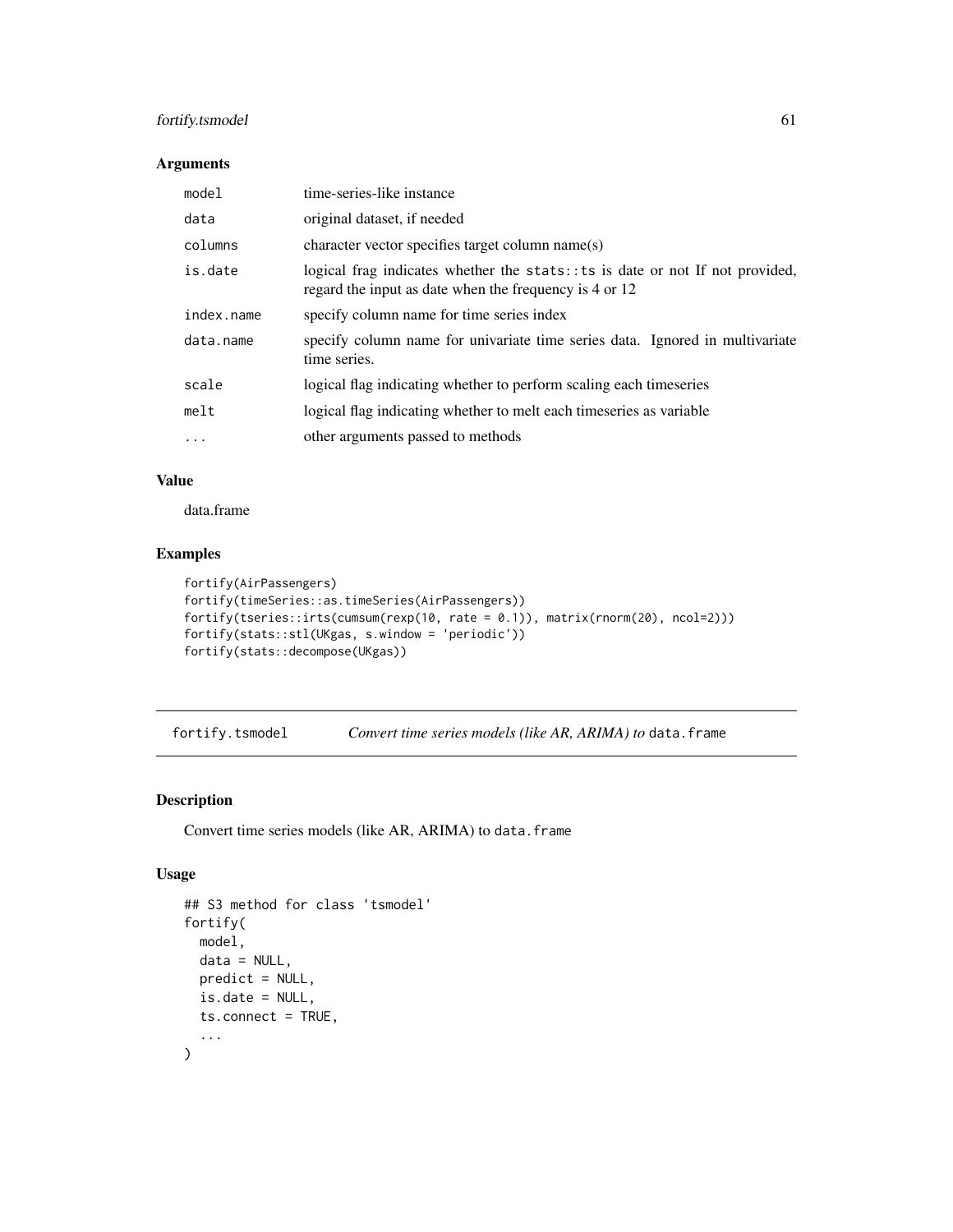## Arguments

| model      | Time series model instance                                                                                                                  |
|------------|---------------------------------------------------------------------------------------------------------------------------------------------|
| data       | original dataset, needed for stats:: ar, stats:: Arima                                                                                      |
| predict    | Predicted stats: : ts If not provided, try to retrieve from current environment<br>using variable name.                                     |
| is.date    | Logical frag indicates whether the stats: $:ts$ is date or not. If not provided,<br>regard the input as date when the frequency is 4 or 12. |
| ts.connect | Logical frag indicates whether connects original time-series and predicted val-<br>ues                                                      |
| $\cdots$   | other arguments passed to methods                                                                                                           |

#### Value

data.frame

# Examples

```
fortify(stats::ar(AirPassengers))
fortify(stats::arima(UKgas))
fortify(stats::arima(UKgas), data = UKgas, is.date = TRUE)
fortify(forecast::auto.arima(austres))
fortify(forecast::arfima(AirPassengers))
fortify(forecast::nnetar(UKgas))
fortify(stats::HoltWinters(USAccDeaths))
data(LPP2005REC, package = 'timeSeries')
x = timeSeries::as.timeSeries(LPP2005REC)
d.Garch = fGarch::garchFit(LPP40 ~ garch(1, 1), data = 100 * x, trace = FALSE)
fortify(d.Garch)
```
fortify.varprd *Convert* vars::varprd *to* data.frame

#### Description

Convert vars:: varprd to data.frame

```
## S3 method for class 'varprd'
fortify(
 model,
  data = NULL,is.date = NULL,
  ts.connect = FALSE,
 melt = FALSE,...
\mathcal{L}
```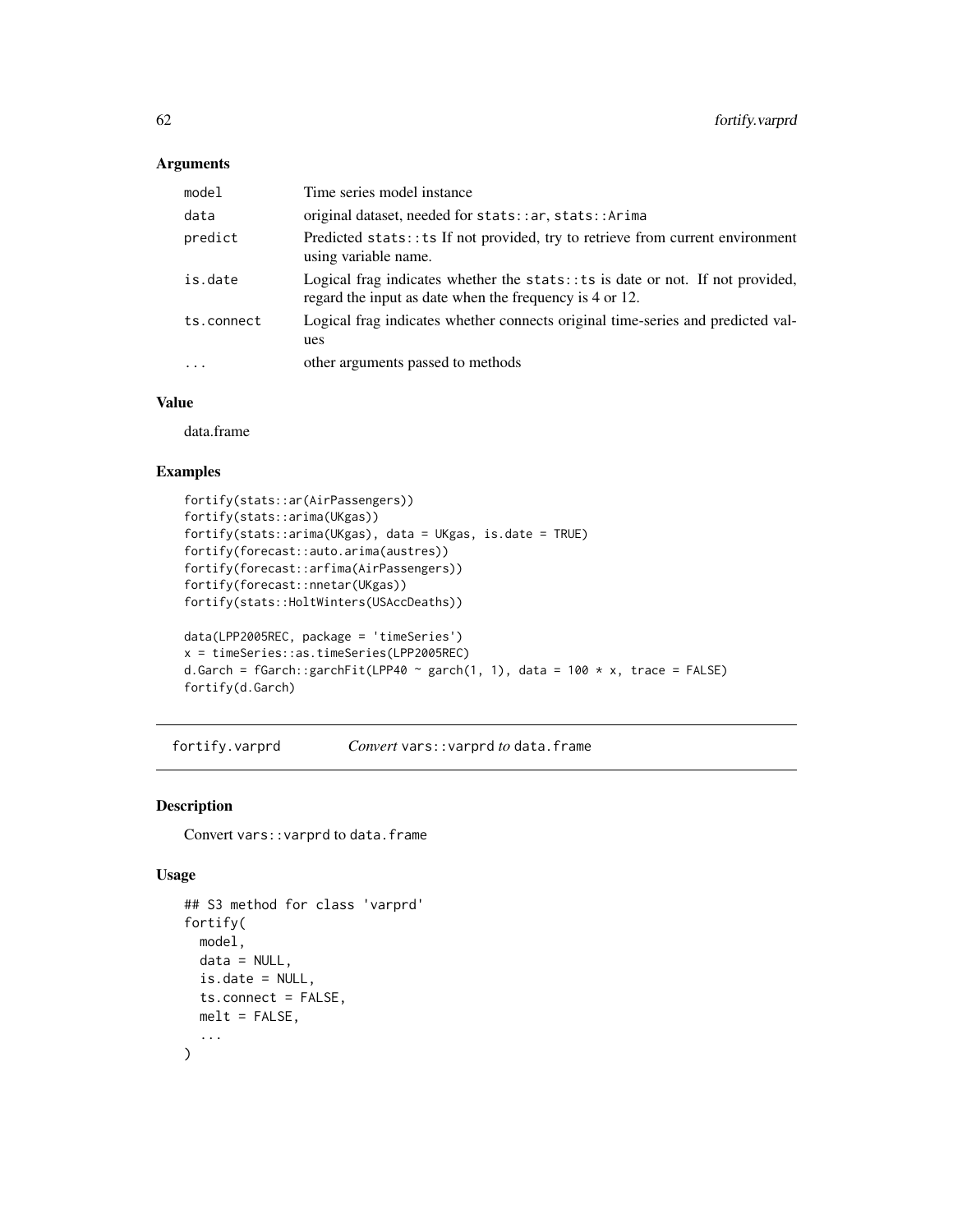# fortify\_base 63

## Arguments

| model      | vars:: varprd instance                                                                                                                      |
|------------|---------------------------------------------------------------------------------------------------------------------------------------------|
| data       | original dataset, if needed                                                                                                                 |
| is.date    | Logical frag indicates whether the stats: $:ts$ is date or not. If not provided,<br>regard the input as date when the frequency is 4 or 12. |
| ts.connect | Logical frag indicates whether connects original time-series and predicted val-<br>ues                                                      |
| melt       | Logical flag indicating whether to melt each timeseries as variable                                                                         |
| $\cdots$   | other arguments passed to methods                                                                                                           |

# Value

data.frame

## Examples

```
data(Canada, package = 'vars')
d.var \leq vars:: VAR(Canada, p = 3, type = 'const')
fortify(stats::predict(d.var, n.ahead = 50))
```
fortify\_base *Convert* base::table *to* data.frame

# Description

Convert base:: table to data.frame

## Usage

```
fortify_base(model, data, ...)
```
## Arguments

| model | base::table instance              |
|-------|-----------------------------------|
| data  | original dataset, if needed       |
| .     | other arguments passed to methods |

## Value

data.frame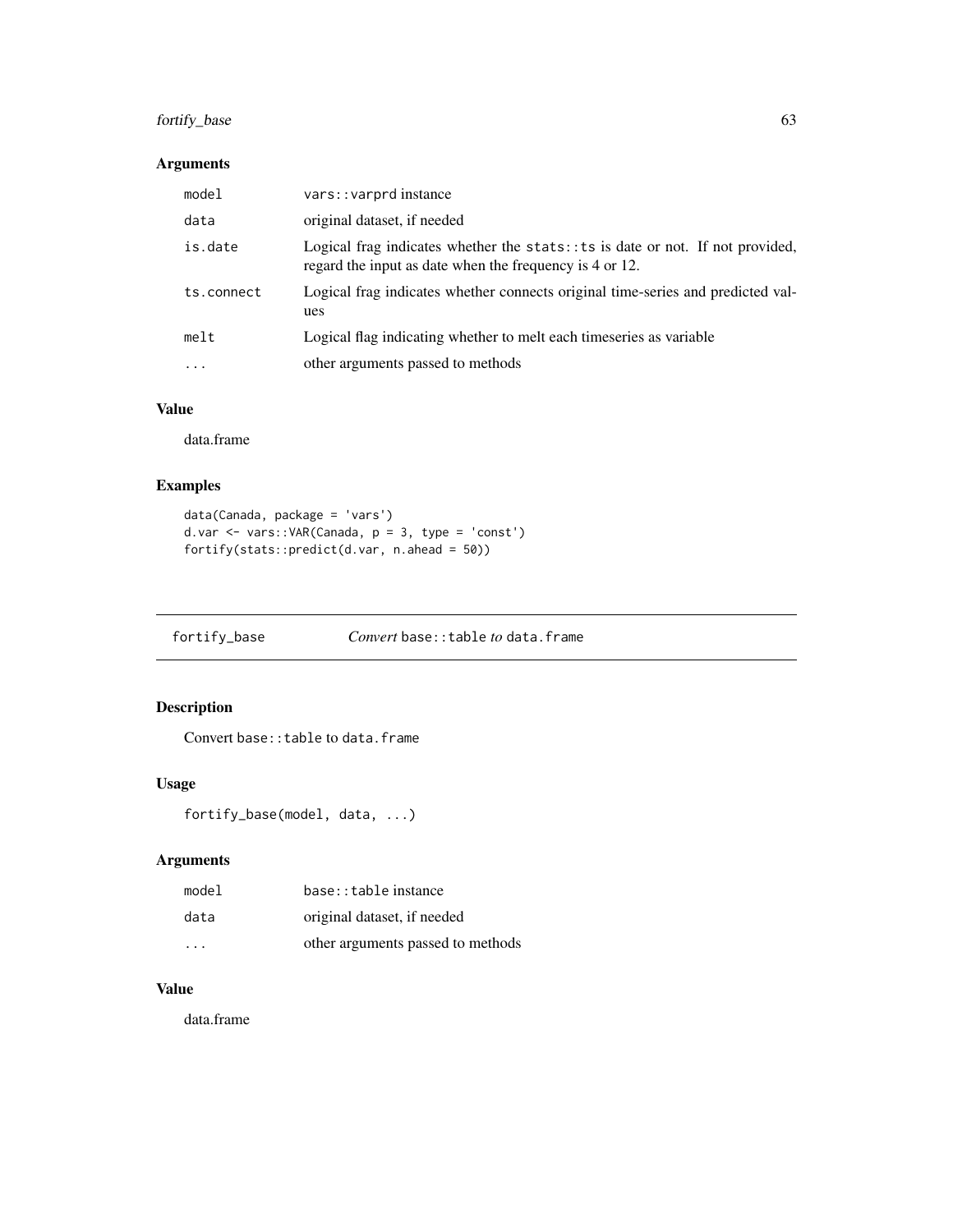Convert maps: : map to data.frame.

## Usage

fortify\_map(model, data = NULL, ...)

# Arguments

| model                   | $maps: :map$ instance             |
|-------------------------|-----------------------------------|
| data                    | original dataset, if needed       |
| $\cdot$ $\cdot$ $\cdot$ | other arguments passed to methods |

# Value

data.frame

geom\_confint *Connect observations by stairs.*

# Description

Connect observations by stairs.

```
geom_confint(
  mapping = NULL,
  data = NULL,stat = "identity",
  position = "identity",
  na.rm = FALSE,
  ...
\mathcal{L}
```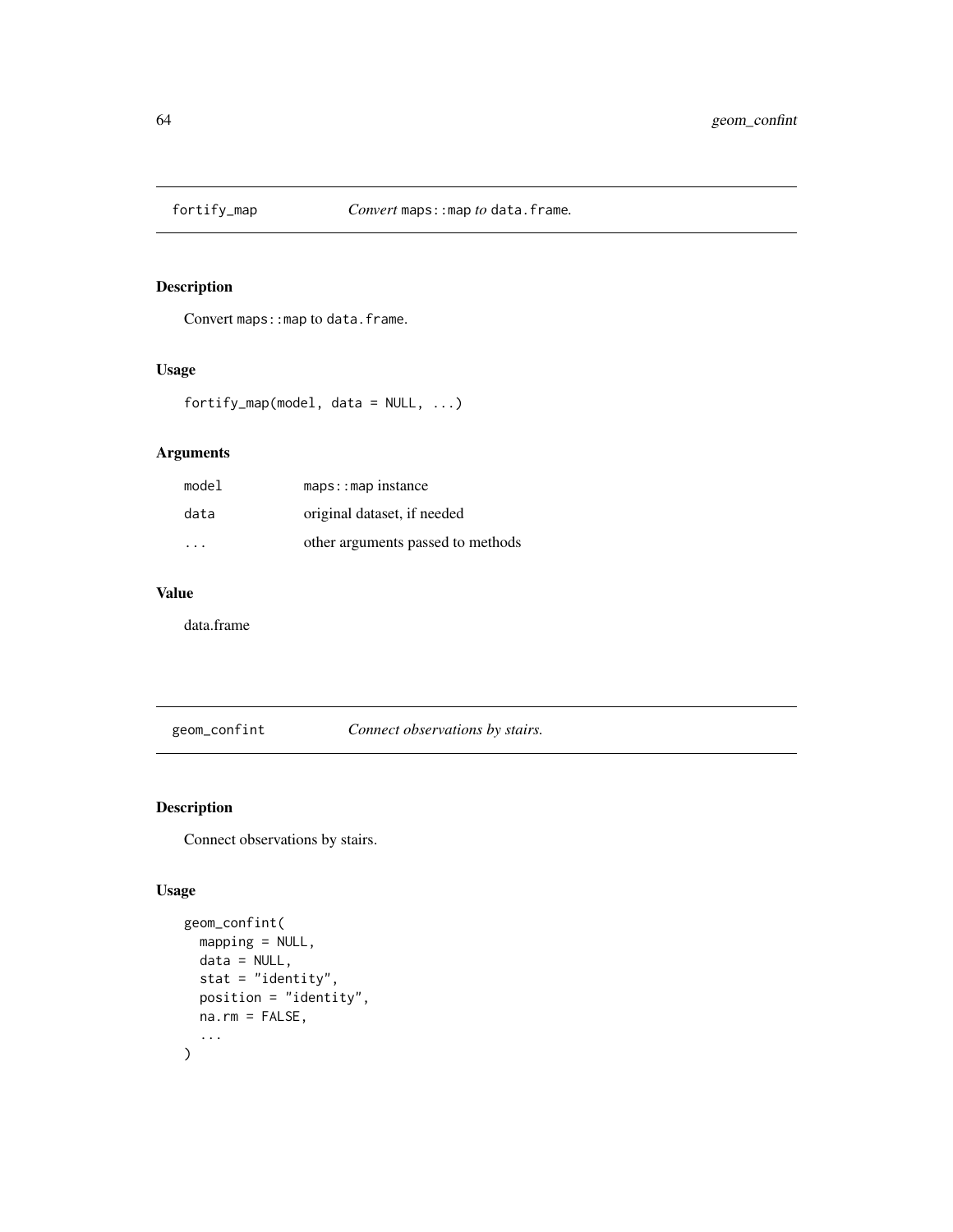## geom\_factory 65

# Arguments

| mapping  | the aesthetic mapping                                               |
|----------|---------------------------------------------------------------------|
| data     | a layer specific dataset                                            |
| stat     | the statistical transformation to use on the data for this layer    |
| position | the position adjustment to use for overlapping points on this layer |
| na.rm    | logical frag whether silently remove missing values                 |
|          | other arguments passed to methods                                   |

geom\_factory *Factory function to control* ggplot2::geom\_xxx *functions*

# Description

Factory function to control ggplot2::geom\_xxx functions

## Usage

```
geom_factory(geomfunc, data = NULL, position = NULL, ...)
```
# Arguments

| geomfunc | $ggplot2$ : : $geom_xxx$ function |
|----------|-----------------------------------|
| data     | plotting data                     |
| position | A position function or character  |
|          | other arguments passed to methods |

# Value

proto

| get.dtindex | Convert ts index to Date vector |  |  |
|-------------|---------------------------------|--|--|
|-------------|---------------------------------|--|--|

# Description

Convert ts index to Date vector

```
get.dtindex(data, is.tsp = FALSE, is.date = NULL)
```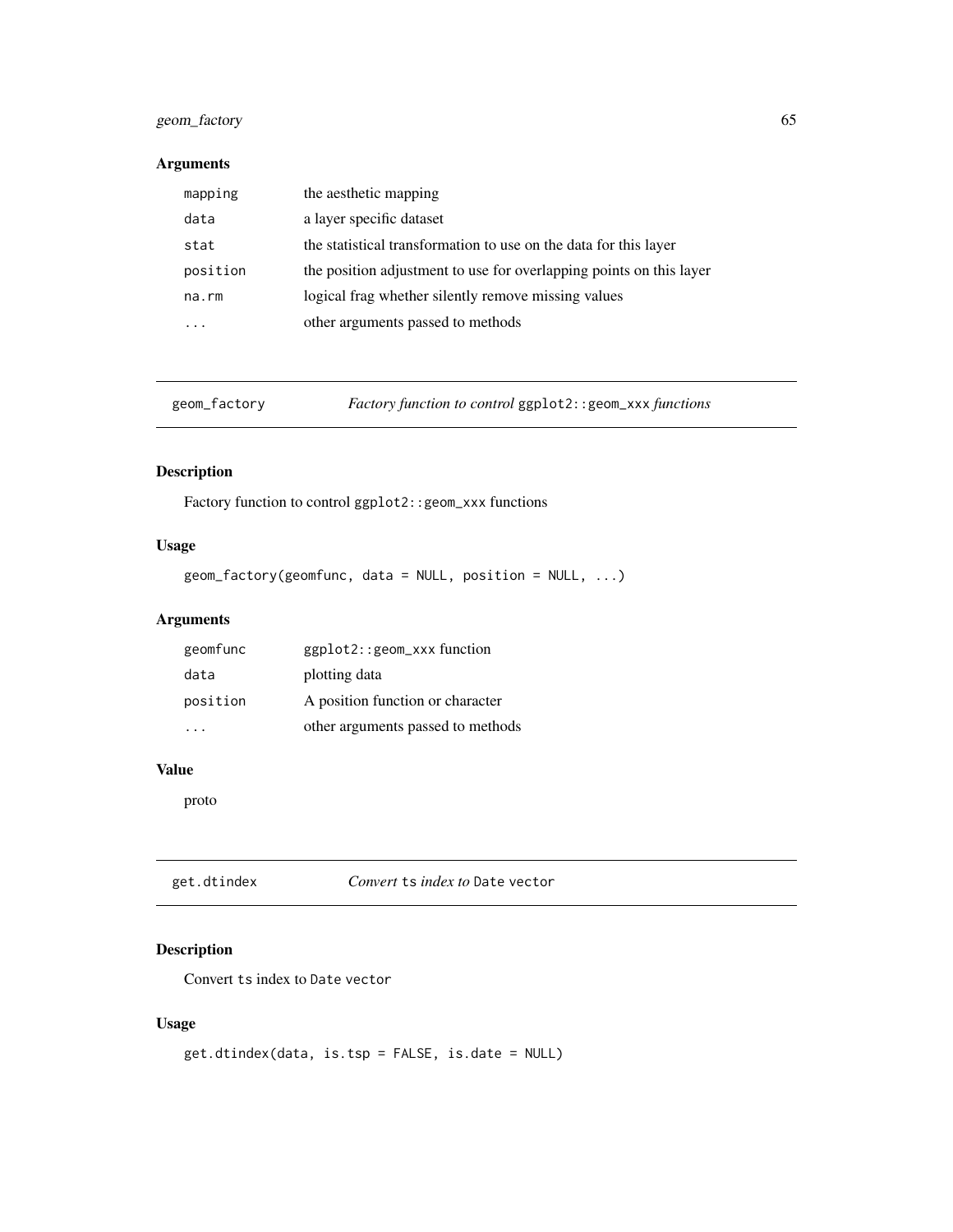#### Arguments

| data    | ts instance                                                                                                                                    |
|---------|------------------------------------------------------------------------------------------------------------------------------------------------|
| is.tsp  | Logical frag whether data is tsp itself or not                                                                                                 |
| is.date | Logical frag indicates whether the stats: $\pm$ ts is date or not. If not provided,<br>regard the input as date when the frequency is 4 or 12. |

#### Value

vector

# Examples

```
ggfortify:::get.dtindex(AirPassengers)
ggfortify:::get.dtindex(UKgas)
ggfortify:::get.dtindex(Nile, is.date = FALSE)
ggfortify:::get.dtindex(Nile, is.date = TRUE)
```
get.dtindex.continuous

*Get* Date vector *continue to* ts *index*

## Description

Get Date vector continue to ts index

#### Usage

```
get.dtindex.continuous(data, length, is.tsp = FALSE, is.date = NULL)
```
#### Arguments

| data    | ts instance                                                                                                                                |
|---------|--------------------------------------------------------------------------------------------------------------------------------------------|
| length  | A number to continue                                                                                                                       |
| is.tsp  | Logical frag whether data is tsp itself or not                                                                                             |
| is.date | Logical frag indicates whether the stats: : ts is date or not. If not provided,<br>regard the input as date when the frequency is 4 or 12. |

## Value

vector

```
ggfortify:::get.dtindex.continuous(AirPassengers, length = 10)
ggfortify:::get.dtindex.continuous(UKgas, length = 10)
```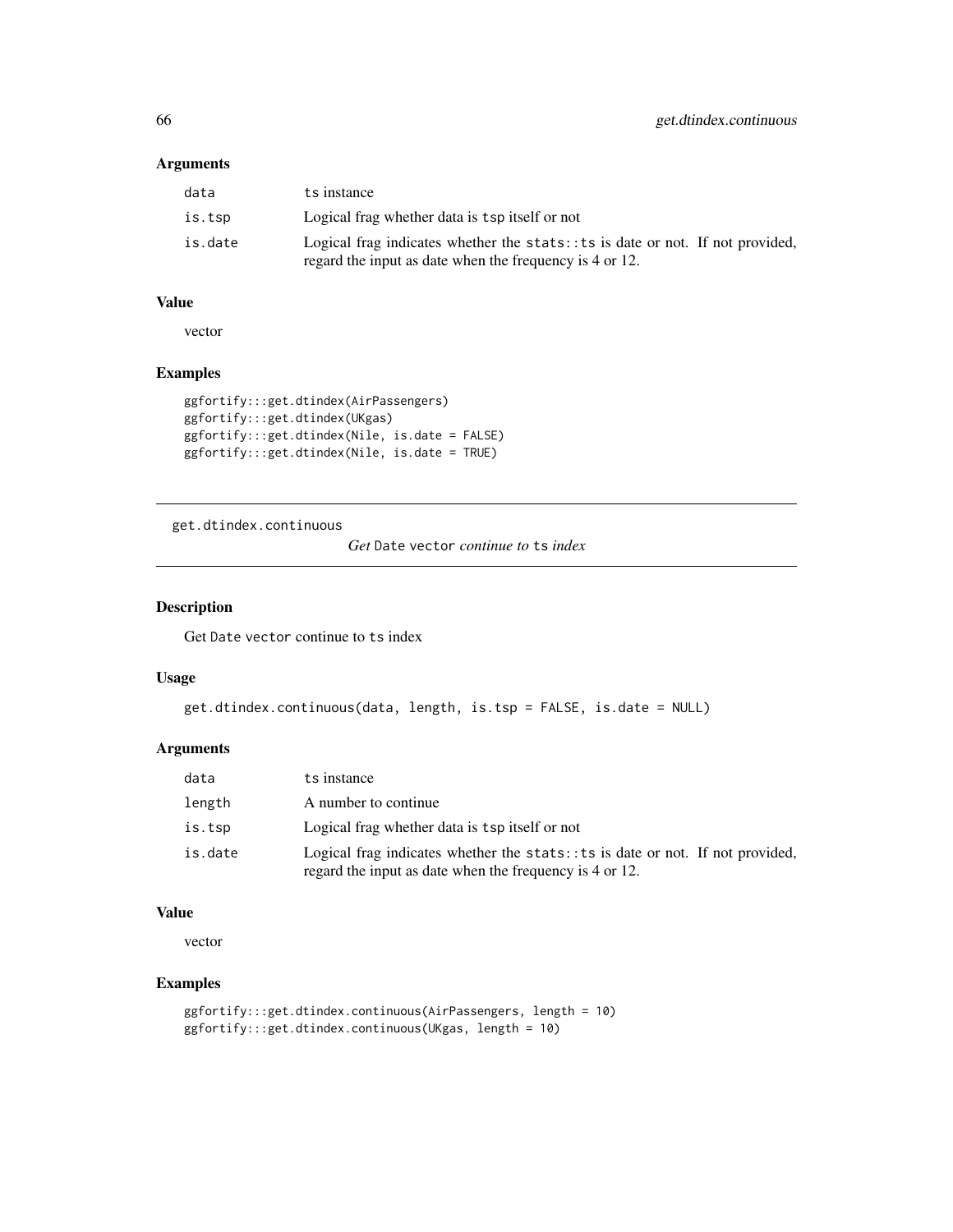Calcurate layout matrix for ggmultiplot

# Usage

get.layout(nplots, ncol, nrow)

## Arguments

| nplots | Number of plots        |
|--------|------------------------|
| ncol   | Number of grid columns |
| nrow   | Number of grid rows    |

#### Value

matrix

# Examples

ggfortify:::get.layout(3, 2, 2)

get\_geom\_function *Factory function to control* ggplot2::geom\_xxx *functions*

## Description

Factory function to control ggplot2::geom\_xxx functions

#### Usage

```
get_geom_function(geom, allowed = c("line", "bar", "point"))
```
## Arguments

| geom    | string representation of ggplot2:: geom_xxx function |
|---------|------------------------------------------------------|
| allowed | character vector contains allowed values             |

#### Value

function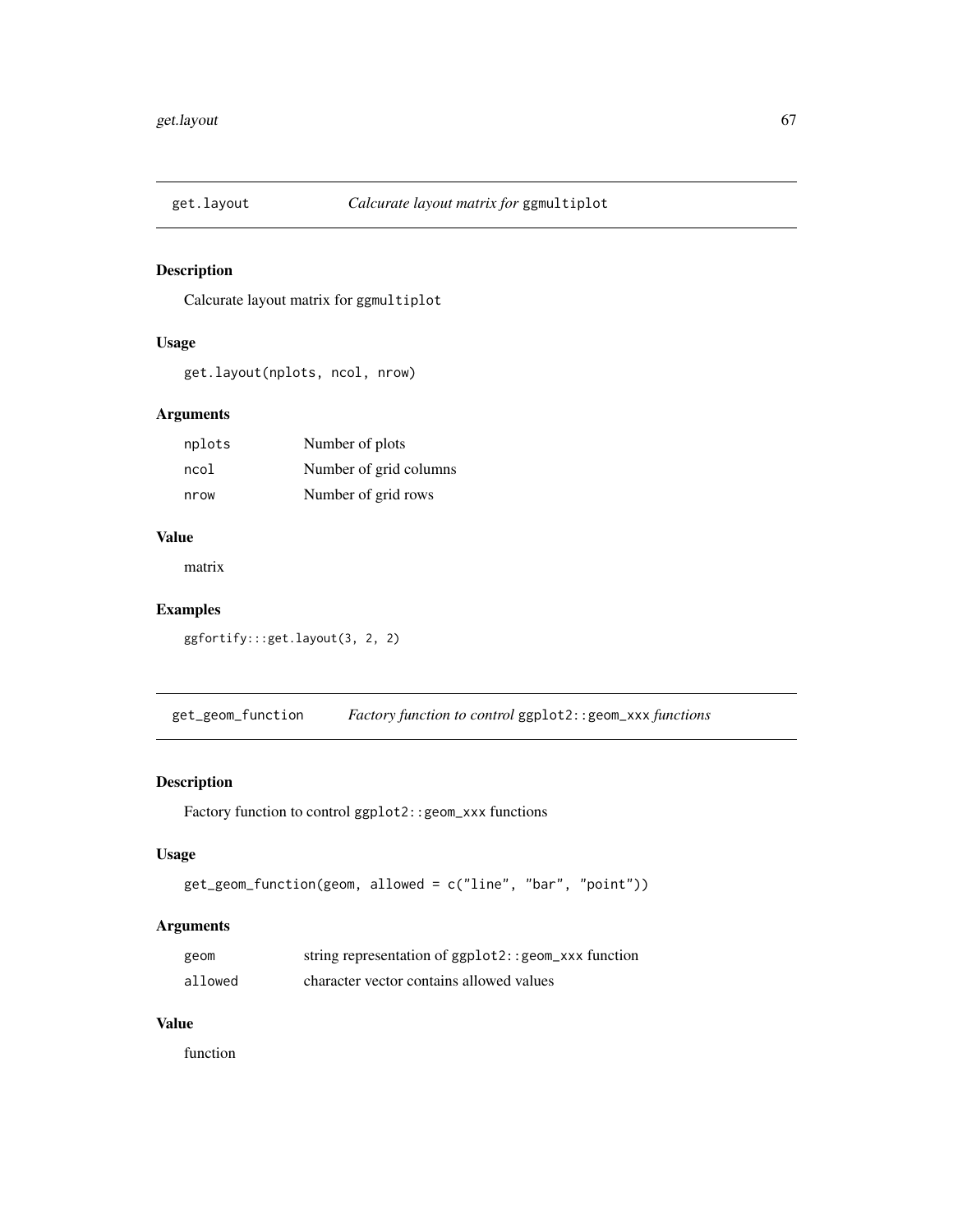#### Examples

```
ggfortify:::get_geom_function('point')
ggfortify:::get_geom_function('line', allowed = c('line'))
```
#### ggbiplot *Draw* biplot *using* ggplot2*.*

#### Description

Draw biplot using ggplot2.

```
ggbiplot(
  plot.data,
  loadings.data = NULL,
  colour = NULL,
  size = NULL,
  linetype = NULL,
  alpha = NULL,
  fill = NULL,shape = NULL,
  label = FALSE,
  label.label = "rownames",
  label.colour = colour,
  label.alpha = NULL,
  label.size = NULL,
  label.angle = NULL,
  label.family = NULL,
  label.fontface = NULL,
  label.lineheight = NULL,
  label.hjust = NULL,
  label.vjust = NULL,label.repel = FALSE,
  label.position = "identity",
  loadings = FALSE,
  loadings.array = grid::arrow(length = grid::unit(8, "points")),
  loadings.colour = "#FF0000",
  loadings.label = FALSE,
  loadings.label.label = "rownames",
  loadings.label.colour = "#FF0000",
  loadings.label.alpha = NULL,
  loadings.label.size = NULL,
  loadings.label.angle = NULL,
  loadings.label.family = NULL,
  loadings.label.fontface = NULL,
  loadings.label.lineheight = NULL,
```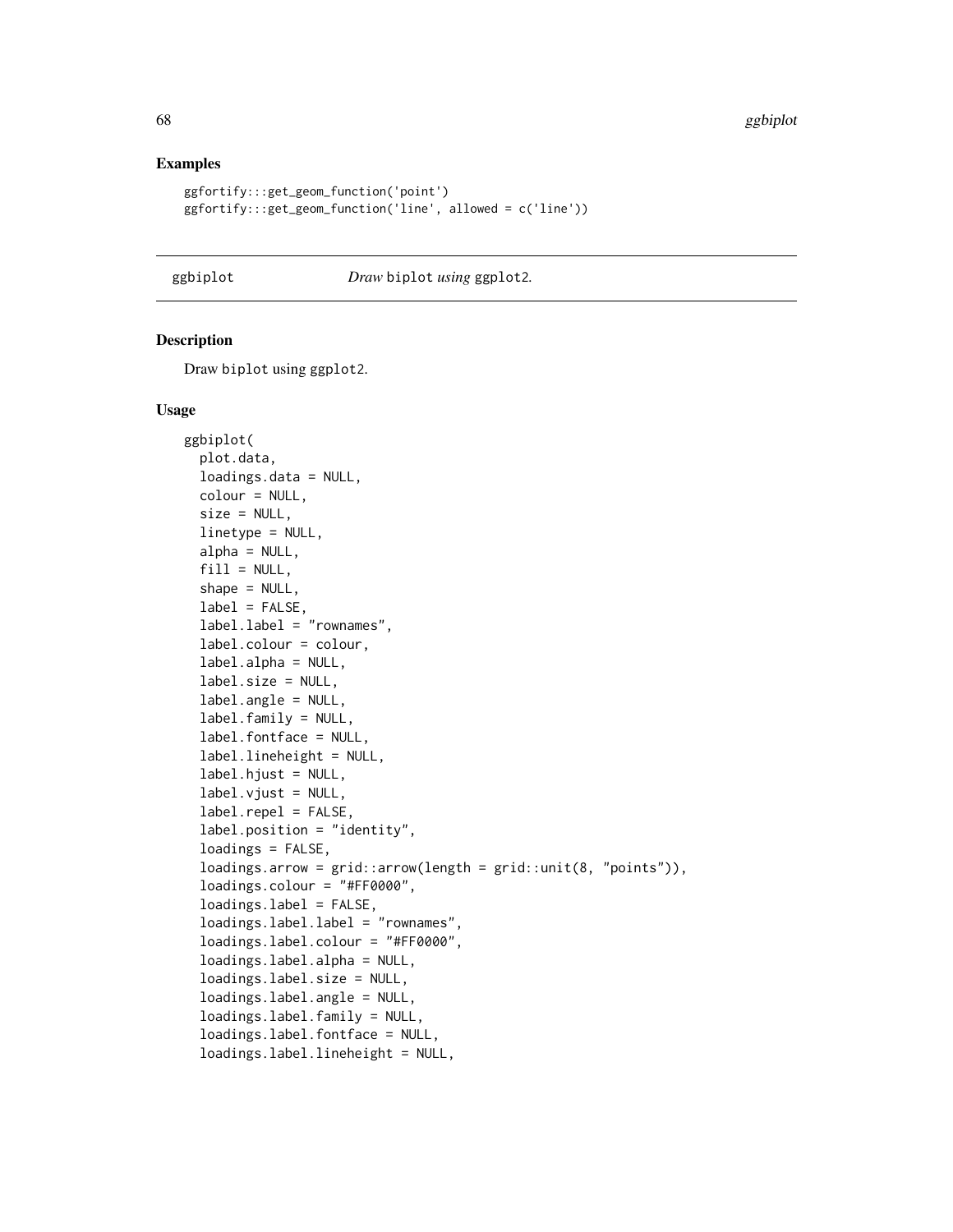#### ggbiplot 69 km and the contract of the contract of the contract of the contract of the contract of the contract of the contract of the contract of the contract of the contract of the contract of the contract of the contrac

```
loadings.label.hjust = NULL,
  loadings.label.vjust = NULL,
  loadings.label.repel = FALSE,
  label.show.legend = NA,
  frame = FALSE,
  frame.type = NULL,
  frame.colour = colour,
  frame.level = 0.95,
  frame.alpha = 0.2,
  xlim = c(NA, NA),
 ylim = c(NA, NA),
 \log = "".main = NULL,
 xlab = NULL,ylab = NULL,
 asp = NULL,
  ...
\mathcal{L}
```
## Arguments

| plot.data                                                   | data.frame                                                                                       |
|-------------------------------------------------------------|--------------------------------------------------------------------------------------------------|
| loadings.data                                               | data.frame                                                                                       |
| colour                                                      | colour                                                                                           |
| size                                                        | size                                                                                             |
| linetype                                                    | line type                                                                                        |
| alpha                                                       | alpha                                                                                            |
| fill                                                        | fill                                                                                             |
| shape                                                       | shape                                                                                            |
| label                                                       | Logical value whether to display data labels                                                     |
| label.label                                                 | Column name used for label text                                                                  |
| label.colour                                                | Colour for text labels                                                                           |
| label.alpha                                                 | Alpha for text labels                                                                            |
| label.size                                                  | Size for text labels                                                                             |
| label.angle                                                 | Angle for text labels                                                                            |
| label.family                                                | Font family for text labels                                                                      |
| label.fontface Fontface for text labels<br>label.lineheight |                                                                                                  |
|                                                             | Lineheight for text labels                                                                       |
| label.hjust                                                 | Horizontal adjustment for text labels                                                            |
| label.vjust                                                 | Vertical adjustment for text labels                                                              |
| label.repel                                                 | Logical flag indicating whether to use ggrepel, enabling this may take some<br>time for plotting |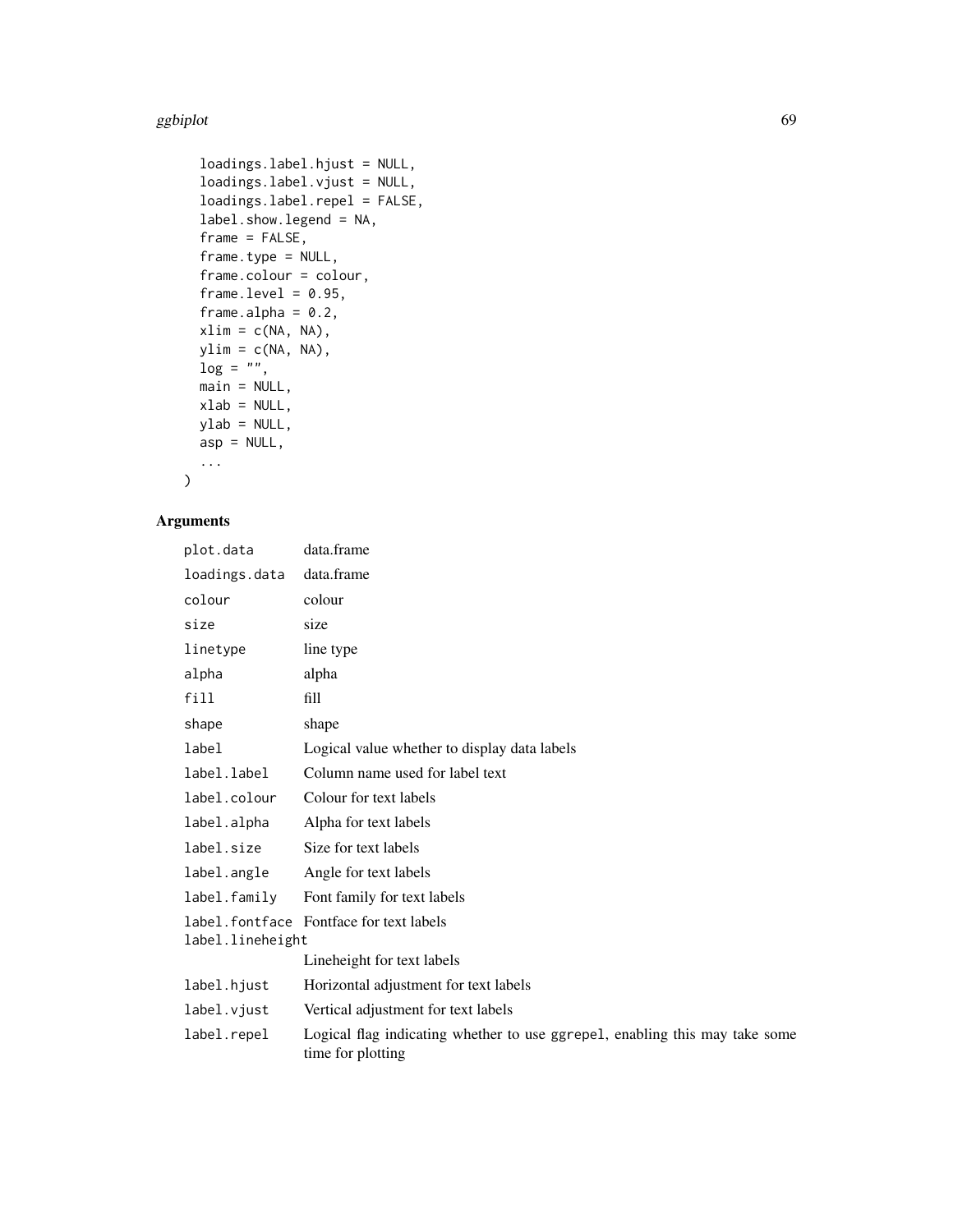label.position Character or a position function loadings Logical value whether to display loadings arrows loadings.arrow An arrow definition loadings.colour Point colour for data loadings.label Logical value whether to display loadings labels loadings.label.label Column name used for loadings text labels loadings.label.colour Colour for loadings text labels loadings.label.alpha Alpha for loadings text labels loadings.label.size Size for loadings text labels loadings.label.angle Angle for loadings text labels loadings.label.family Font family for loadings text labels loadings.label.fontface Fontface for loadings text labels loadings.label.lineheight Lineheight for loadings text labels loadings.label.hjust Horizontal adjustment for loadings text labels loadings.label.vjust Vertical adjustment for loadings text labels loadings.label.repel Logical flag indicating whether to use ggrepel automatically label.show.legend Logical value indicating whether to show the legend of text labels frame Logical value whether to draw outliner convex / ellipse frame.type Character specifying frame type. 'convex' or types supporeted by ggplot2::stat\_ellipse can be used. frame.colour Colour for frame frame.level Passed for ggplot2::stat\_ellipse 's level. Ignored in 'convex'. frame.alpha Alpha for frame xlim limits for x axis ylim limits for y axis log which variables to log transform ("x", "y", or "xy") main character vector or expression for plot title xlab character vector or expression for x axis label ylab character vector or expression for y axis label asp  $the y/x$  aspect ratio ... other arguments passed to methods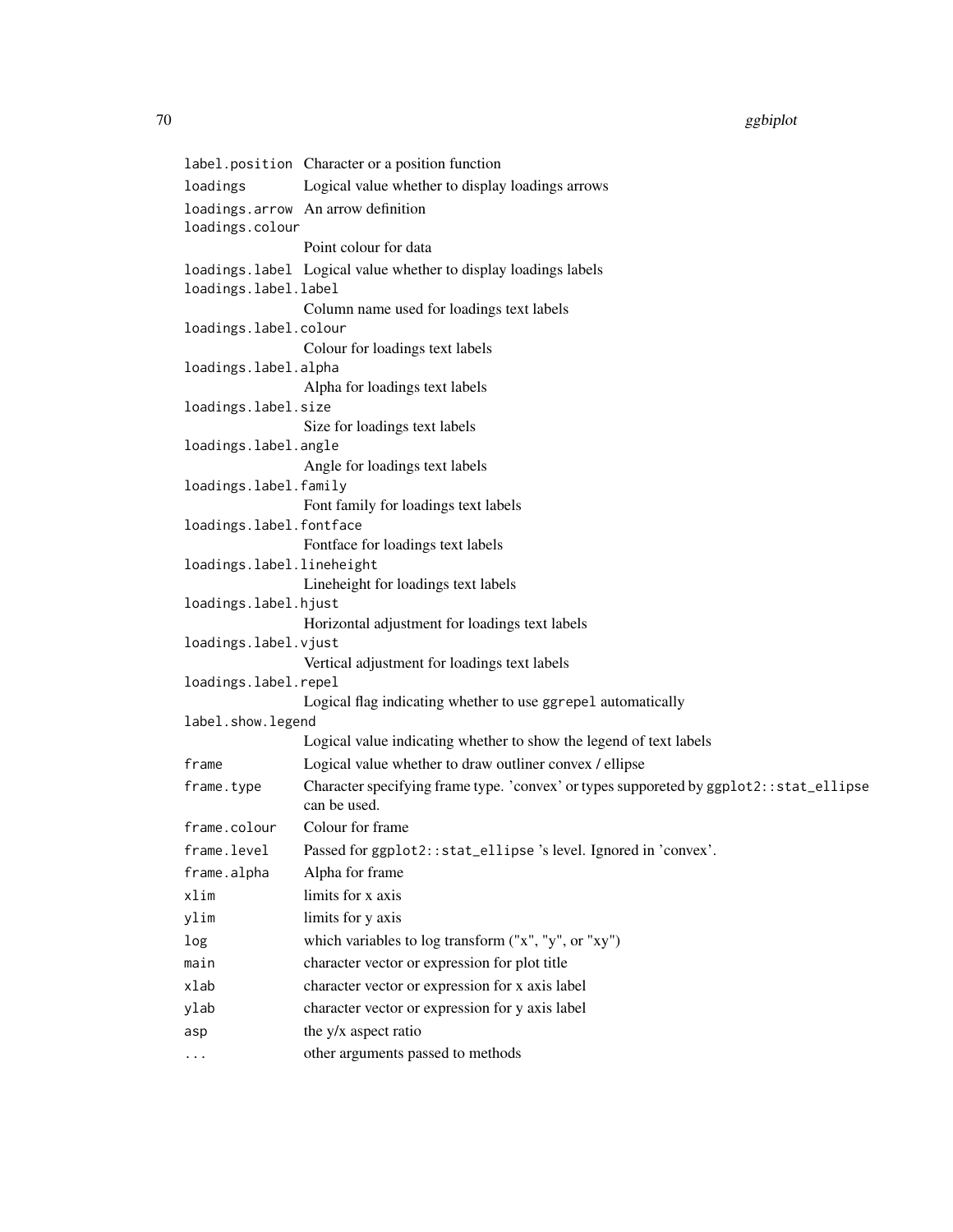#### ggcpgram 71

# Value

ggplot

# ggcpgram *Plots a cumulative periodogram*

# Description

Plots a cumulative periodogram

# Usage

```
ggcpgram(
  ts,
  taper = 0.1,
 colour = "#000000",
 linetype = "solid",
 conf.int = TRUE,conf.int.colour = "#0000FF",
 conf.int.linetype = "dashed",
 conf.int.fill = NULL,
 conf.int.alpha = 0.3)
```
## Arguments

| ts                | stats:: ts instance                                          |  |
|-------------------|--------------------------------------------------------------|--|
| taper             | Proportion tapered in forming the periodogram                |  |
| colour            | Line colour                                                  |  |
| linetype          | Line type                                                    |  |
| conf.int          | Logical flag indicating whether to plot confidence intervals |  |
| conf.int.colour   |                                                              |  |
|                   | line colour for confidence intervals                         |  |
| conf.int.linetype |                                                              |  |
|                   | line type for confidence intervals                           |  |
|                   | conf.int.fill fill colour for confidence intervals           |  |
|                   | conf.int.alpha alpha for confidence intervals                |  |

#### Value

ggplot

# Examples

ggcpgram(AirPassengers)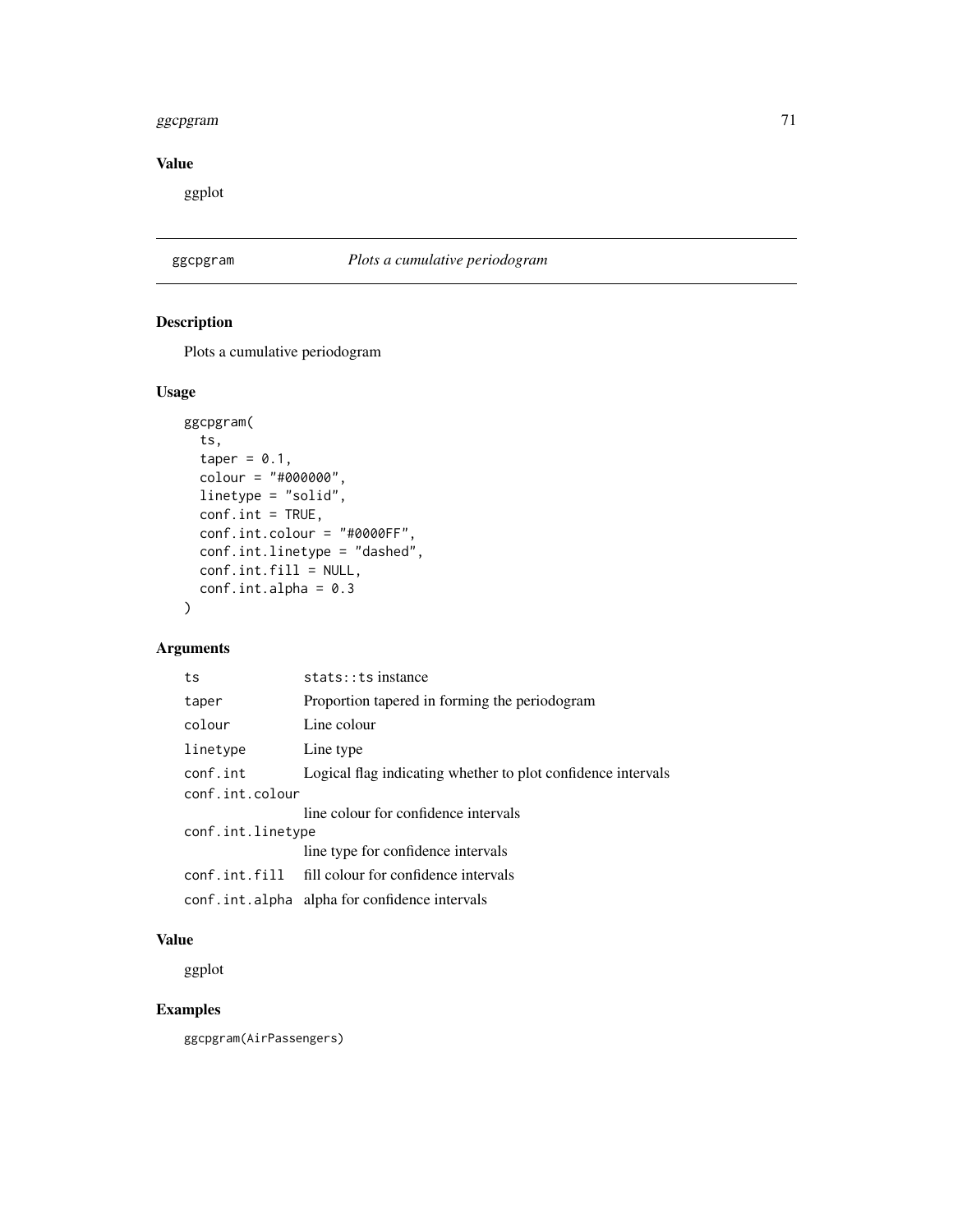ggdistribution *Plot distribution*

# Description

Plot distribution

## Usage

```
ggdistribution(
  func,
  x,
 p = NULL,
 colour = "#000000",
 linetype = NULL,
 fill = NULL,alpha = NULL,
  ...
)
```
## Arguments

| func     | PDF or CDF function                     |
|----------|-----------------------------------------|
| x        | Numeric vector to be passed to func     |
| р        | $ggplot2$ : : $ggplot$ instance to plot |
| colour   | Line colour                             |
| linetype | Line type                               |
| fill     | Fill colour                             |
| alpha    | Alpha                                   |
|          | Keywords passed to PDC/CDF func         |

#### Value

ggplot

# Examples

```
ggdistribution(dnorm, seq(-3, 3, 0.1), mean = 0, sd = 1)
ggdistribution(ppois, seq(0, 30), lambda = 20)
```
p <- ggdistribution(pchisq, 0:20, df = 7, fill = 'blue') ggdistribution(pchisq,  $0:20$ ,  $p = p$ , df = 9, fill = 'red')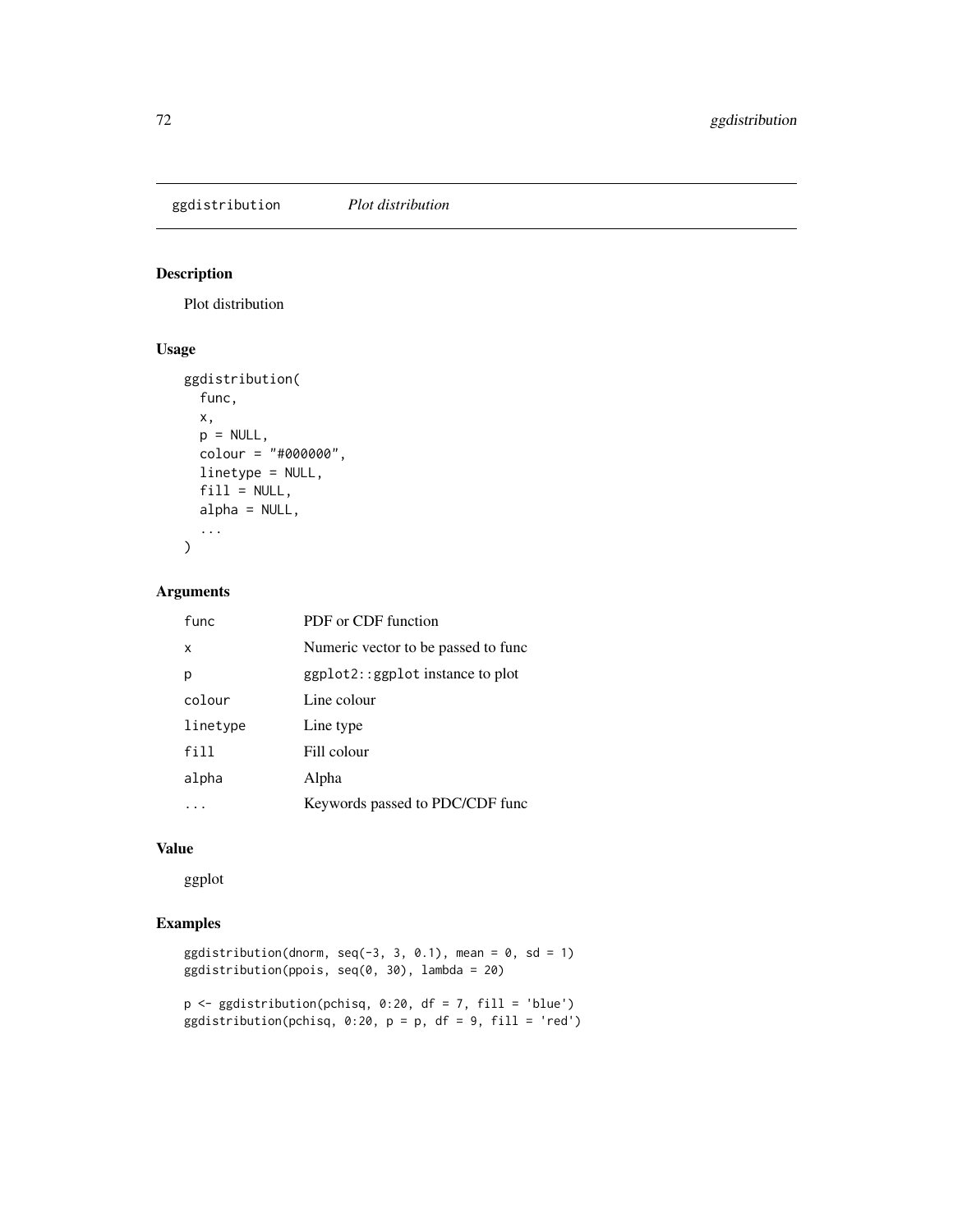<span id="page-72-0"></span>ggfortify *ggfortify*

# Description

Define Fortify and Autoplot to Allow 'ggplot2' to Draw Some Popular Packages

| ggfreqplot |                  |  |  | Plot seasonal subseries of time series, generalization of |  |
|------------|------------------|--|--|-----------------------------------------------------------|--|
|            | stats::monthplot |  |  |                                                           |  |

# Description

Plot seasonal subseries of time series, generalization of stats::monthplot

# Usage

```
ggfreqplot(
 data,
 freq = NULL,
 nrow = NULL,
 ncol = NULL,
 conf.int = FALSE,conf.int.colour = "#0000FF",
 conf.int.linetype = "dashed",
 conf.int.fill = NULL,
 conf.int.alpha = 0.3,conf.int.value = 0.95,facet.labeller = NULL,
  ...
)
```

| data              | stats:: ts instance                                             |
|-------------------|-----------------------------------------------------------------|
| freq              | Length of frequency. If not provided, use time-series frequency |
| nrow              | Number of plot rows                                             |
| ncol              | Number of plot columns                                          |
| conf.int          | Logical flag indicating whether to plot confidence intervals    |
| conf.int.colour   |                                                                 |
|                   | line colour for confidence intervals                            |
| conf.int.linetype |                                                                 |
|                   | line type for confidence intervals                              |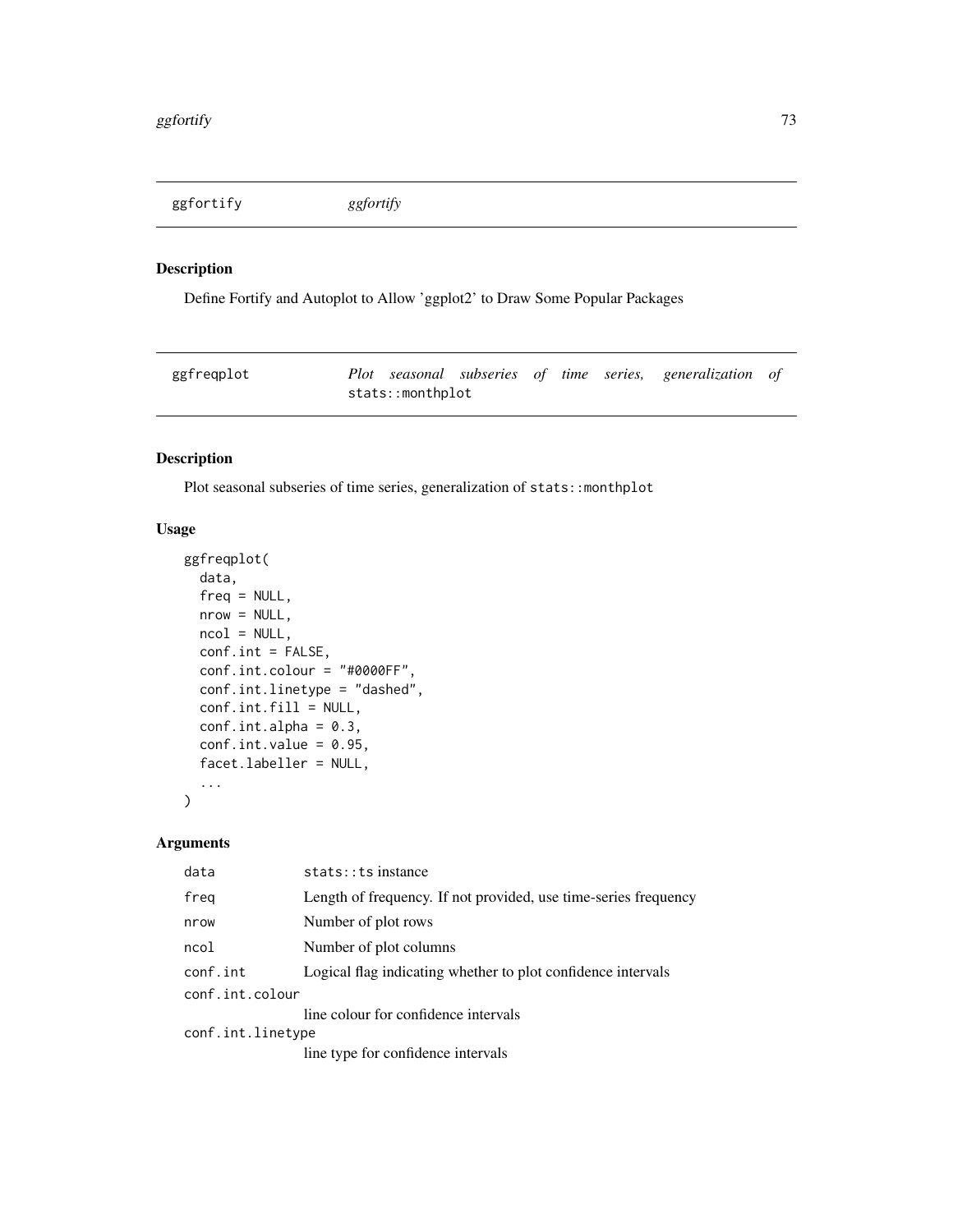<span id="page-73-0"></span>

| conf.int.fill fill colour for confidence intervals          |
|-------------------------------------------------------------|
| conf.int.alpha alpha for confidence intervals               |
| conf.int.value Coverage probability for confidence interval |
| facet.labeller A vector used as facet labels                |
| Keywords passed to autoplot.ts                              |

# Value

ggplot

# Examples

```
ggfreqplot(AirPassengers)
ggfreqplot(AirPassengers, freq = 4)
ggfreqplot(AirPassengers, conf.int = TRUE)
```
ggmultiplot-class *An S4 class to hold multiple* ggplot2::ggplot *instances*

#### Description

An S4 class to hold multiple ggplot2::ggplot instances

#### Usage

```
## S4 method for signature 'ggmultiplot'
length(x)
```

```
## S4 method for signature 'ggmultiplot,ANY,ANY,ANY'
x[i, j, ..., drop = TRUE]
```
## S4 method for signature 'ggmultiplot' x[[i, j, ..., drop]]

## S4 replacement method for signature 'ggmultiplot, ANY, ANY, ANY'  $x[i, j, ...]$  <- value

```
## S4 replacement method for signature 'ggmultiplot'
x[[i, j, ...]] <- value
```

| $\times$ | ggmultiplot                    |
|----------|--------------------------------|
| j.       | elements to extract or replace |
| i        | not used                       |
|          | not used                       |
| drop     | not used                       |
| value    | value to be set                |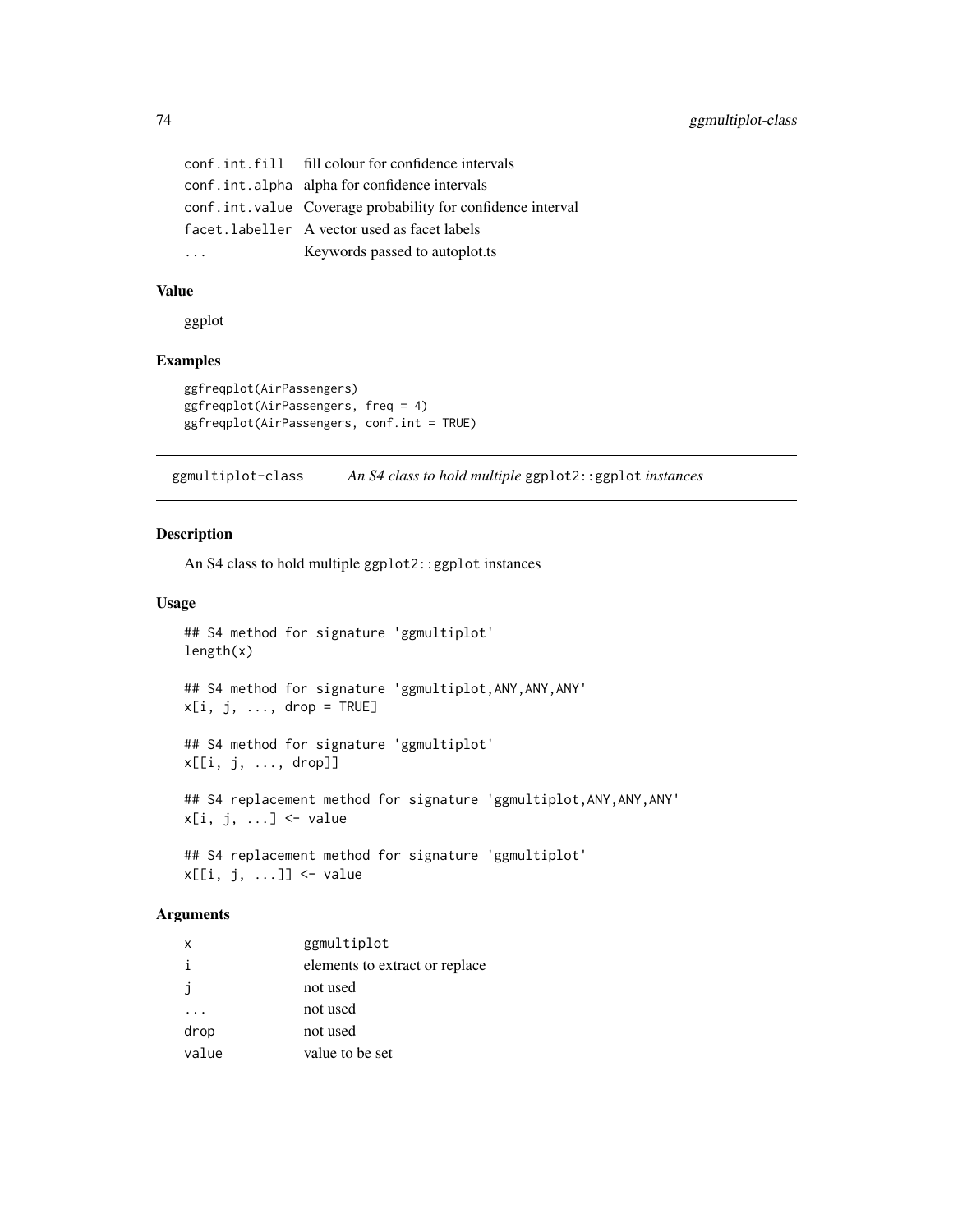#### <span id="page-74-0"></span>ggtsdiag **75**

# Slots

plots List of ggplot2::ggplot instances ncol Number of grid columns nrow Number of grid rows

# ggtsdiag *Plots time-series diagnostics*

# Description

Plots time-series diagnostics

# Usage

```
ggtsdiag(
  object,
  gof.lag = 10,
 conf.int = TRUE,conf.int.colour = "#0000FF",
  conf.int.linetype = "dashed",
  conf.int.fill = NULL,
  conf.int.alpha = 0.3,ad.colour = "#888888",
  ad.linetype = "dashed",
 ad.size = 0.2,
 nrow = NULL,ncol = 1,
  ...
)
```

| object            | A fitted time-series model                                        |
|-------------------|-------------------------------------------------------------------|
| gof.lag           | The maximum number of lags for a Portmanteau goodness-of-fit test |
| conf.int          | Logical flag indicating whether to plot confidence intervals      |
| conf.int.colour   |                                                                   |
|                   | line colour for confidence intervals                              |
| conf.int.linetype |                                                                   |
|                   | line type for confidence intervals                                |
|                   | conf.int.fill fill colour for confidence intervals                |
| conf.int.alpha    | alpha for confidence intervals                                    |
| ad.colour         | Line colour for additional lines                                  |
| ad.linetype       | Line type for additional lines                                    |
| ad.size           | Fill colour for additional lines                                  |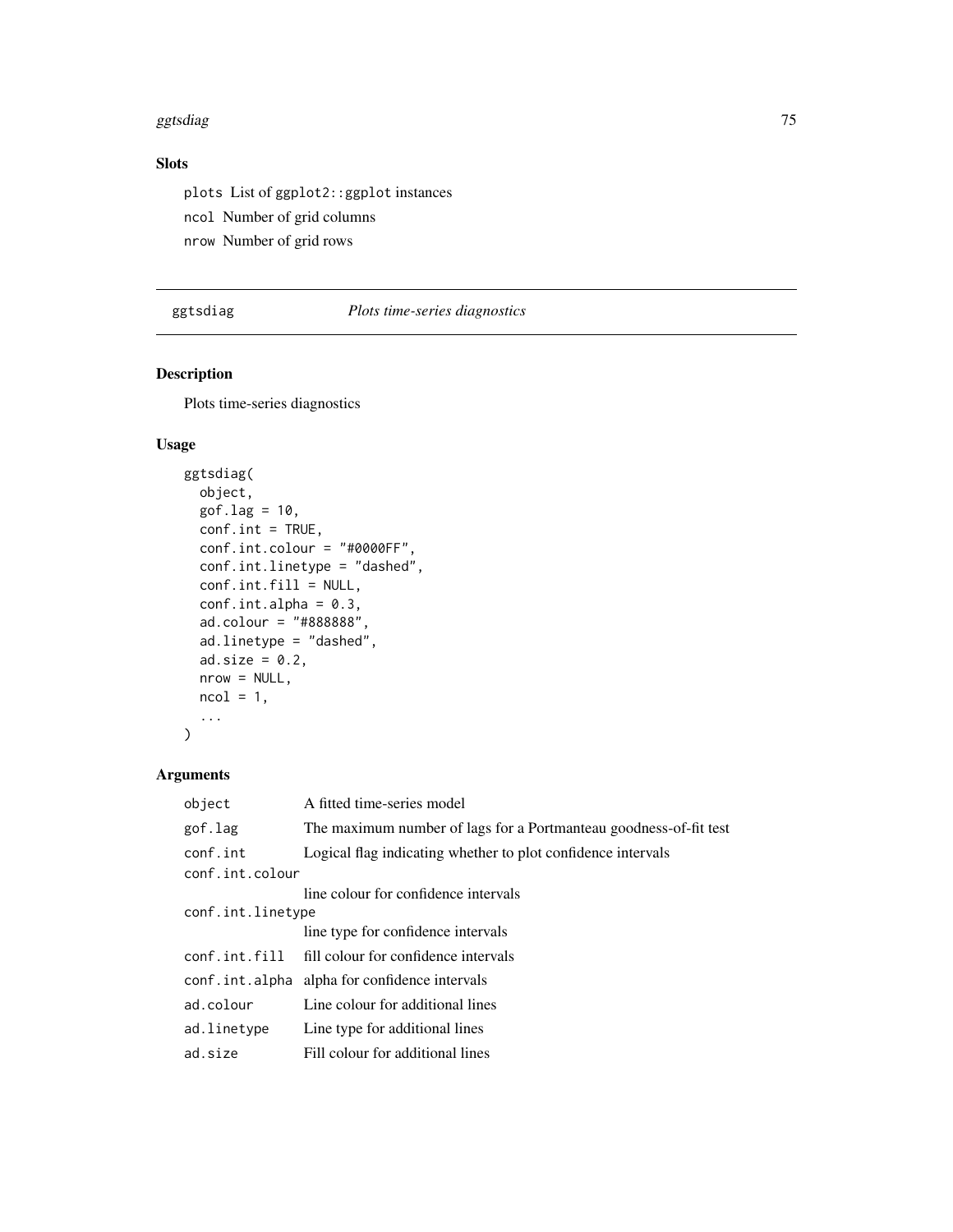<span id="page-75-0"></span>

| nrow    | Number of facet/subplot rows    |
|---------|---------------------------------|
| ncol    | Number of facet/subplot columns |
| $\cdot$ | other keywords                  |

# Value

ggplot

# Examples

```
ggtsdiag(arima(AirPassengers))
```
grid.draw.ggmultiplot *The implemented grid.draw method for ggmultiplot, in order to work with ggsave() properly*

#### Description

The implemented grid.draw method for ggmultiplot, in order to work with ggsave() properly

#### Usage

```
## S3 method for class 'ggmultiplot'
grid.draw(plot)
```
# Arguments

plot ggmultiplot

infer *Infer class name*

#### Description

Infer class name

# Usage

infer(data)

#### Arguments

data list instance

# Value

character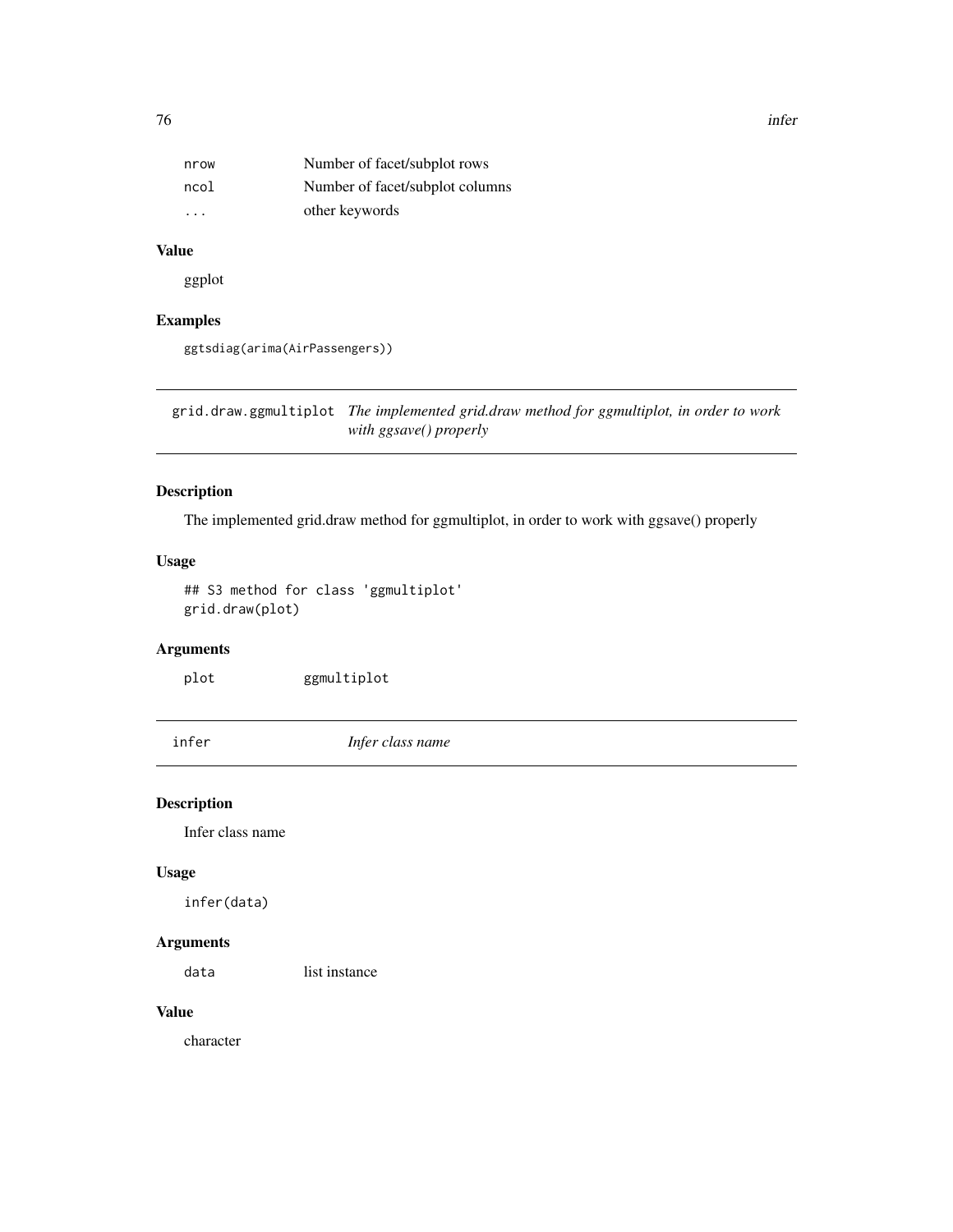<span id="page-76-0"></span>

# Description

Check if Validates number of ts variates

# Usage

```
is.univariate(data, raise = TRUE)
```
# Arguments

| data  | ts instance                         |
|-------|-------------------------------------|
| raise | Logical flag whether raise an error |

# Value

logical

# Examples

ggfortify:::is.univariate(AirPassengers)

| is_derived_from | Check object is target class, or object is data. frame fortified from |
|-----------------|-----------------------------------------------------------------------|
|                 | target.                                                               |

# Description

Check object is target class, or object is data.frame fortified from target.

#### Usage

```
is_derived_from(object, target)
```
# Arguments

| obiect | instance to be checked. For data frame, check whether it is fortified from target<br>class |
|--------|--------------------------------------------------------------------------------------------|
| target | class name                                                                                 |

#### Value

logical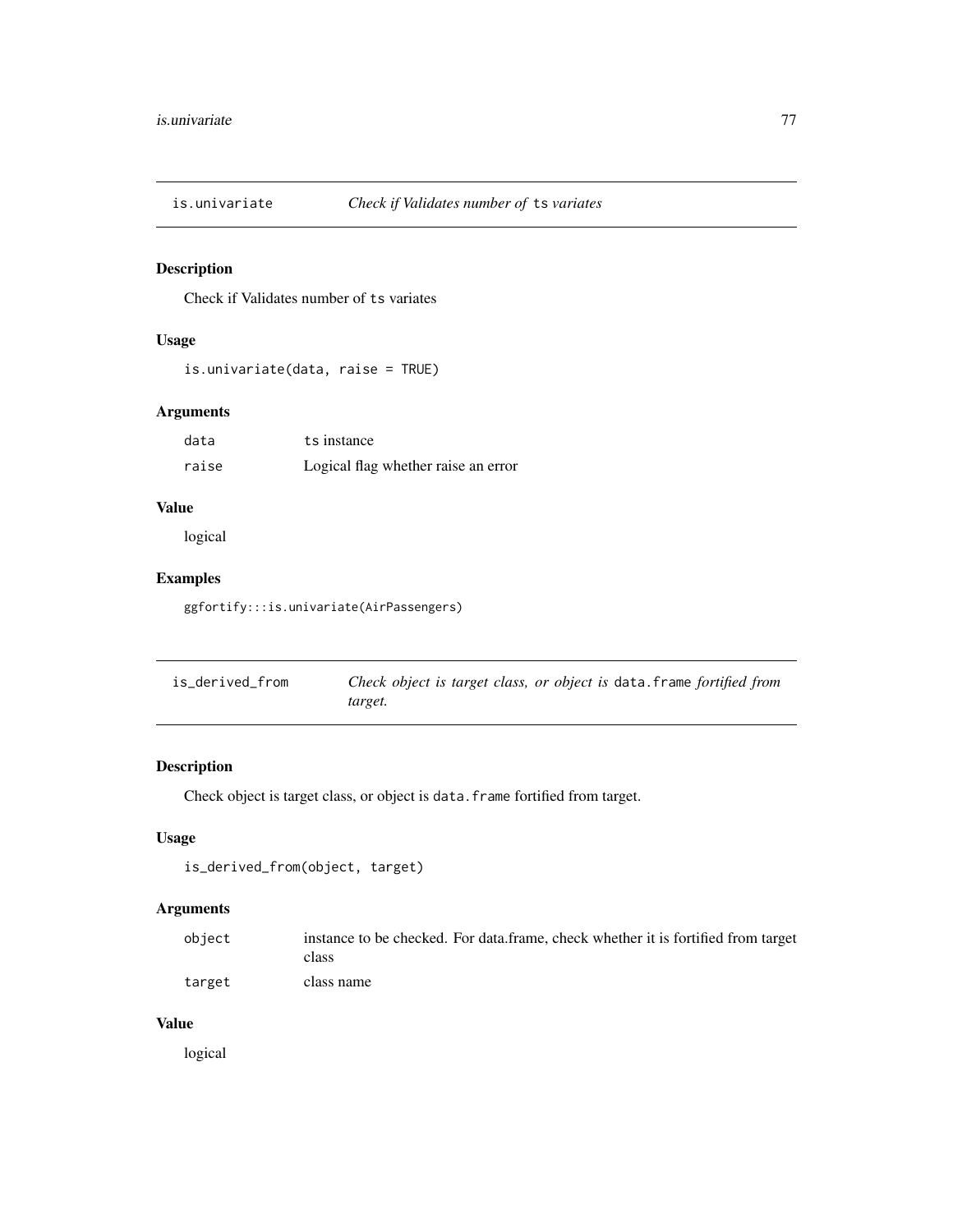#### Examples

ggfortify:::is\_derived\_from(prcomp(iris[-5]), 'prcomp')

plot\_confint *Attach confidence interval to* ggplot2::ggplot

# Description

Attach confidence interval to ggplot2::ggplot

# Usage

```
plot_confint(
 p,
 data = NULL,lower = "lower",
 upper = "upper",
 conf.int = TRUE,conf.int.geom = "line",
 conf.int.group = NULL,
 conf.int.colour = "#0000FF",
 conf.int.linetype = "none",
 conf.int.fill = "#000000",
 conf.int.alpha = 0.3)
```
#### Arguments

| p                 | ggplot2::ggplot instance                                     |
|-------------------|--------------------------------------------------------------|
| data              | data contains lower and upper confidence intervals           |
| lower             | column name for lower confidence interval                    |
| upper             | column name for upper confidence interval                    |
| conf.int          | Logical flag indicating whether to plot confidence intervals |
| conf.int.geom     | geometric string for confidence interval. 'line' or 'step'   |
| conf.int.group    | name of grouping variable for confidence intervals           |
| conf.int.colour   |                                                              |
|                   | line colour for confidence intervals                         |
| conf.int.linetype |                                                              |
|                   | line type for confidence intervals                           |
|                   | conf.int.fill fill colour for confidence intervals           |
|                   | conf.int.alpha alpha for confidence intervals                |

#### Value

ggplot

<span id="page-77-0"></span>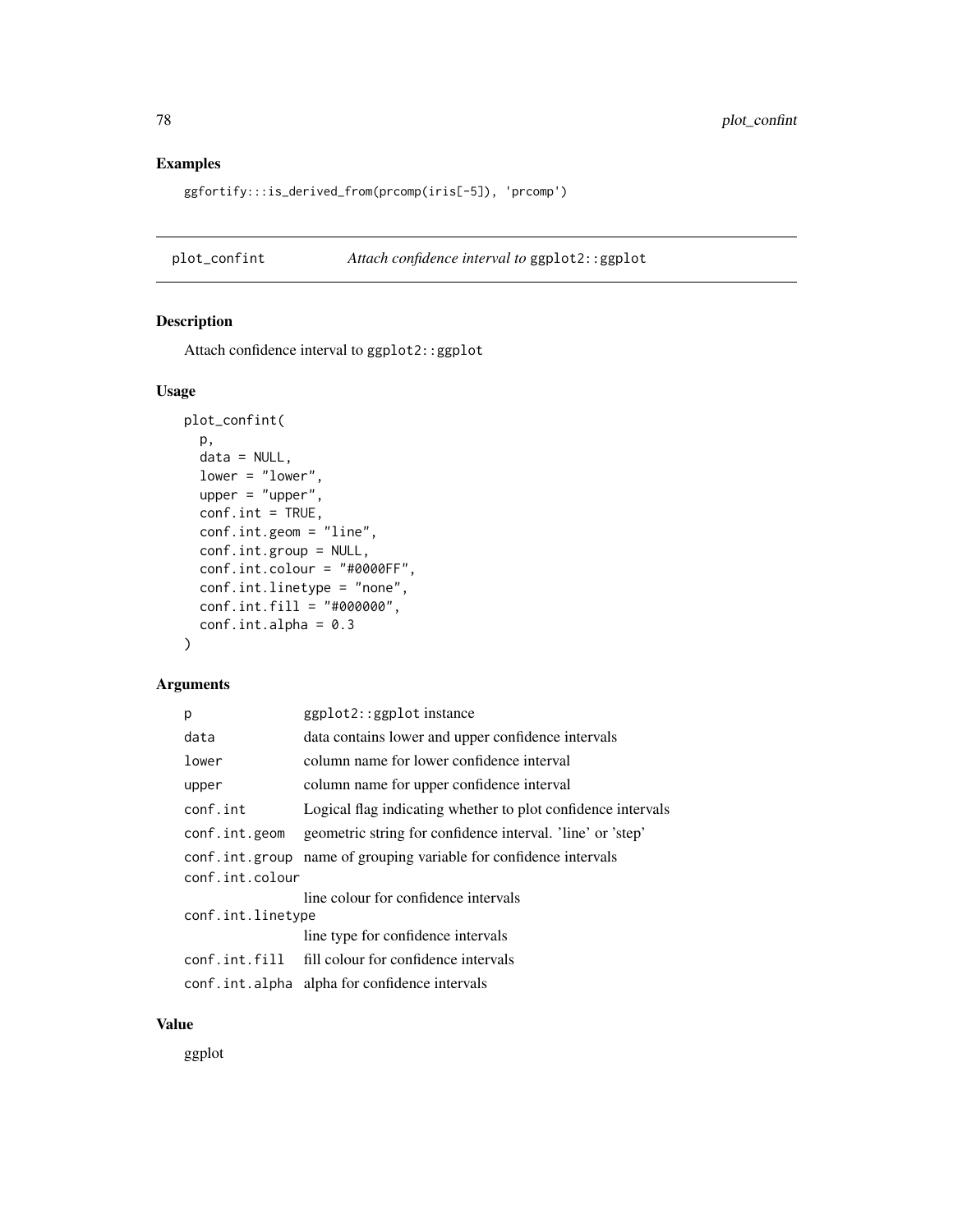#### <span id="page-78-0"></span>plot\_label 79

# Examples

```
d <- fortify(stats::acf(AirPassengers, plot = FALSE))
p \leftarrow ggplot(data = d, mapping = aes(x = Lag))ggfortify:::plot_confint(p, data = d)
```
#### plot\_label *Attach label to* ggplot2::ggplot

# Description

Attach label to ggplot2::ggplot

#### Usage

```
plot_label(
 p,
 data,
 x = NULL,y = NULL,
 label = TRUE,label.label = "rownames",
  label.colour = NULL,
  label.alpha = NULL,
  label.size = NULL,
  label.angle = NULL,
  label.family = NULL,
  label.fontface = NULL,
  label.lineheight = NULL,
  label.hjust = NULL,
  label.vjust = NULL,label.repel = FALSE,
  label.show.legend = NA,
  label.position = "identity"
)
```

| р            | ggplot2::ggplot instance                |
|--------------|-----------------------------------------|
| data         | Data contains text label                |
| x            | x coordinates for label                 |
| ٧            | y coordinates for label                 |
| label        | Logical value whether to display labels |
| label.label  | Column name used for label text         |
| label.colour | Colour for text labels                  |
| label.alpha  | Alpha for text labels                   |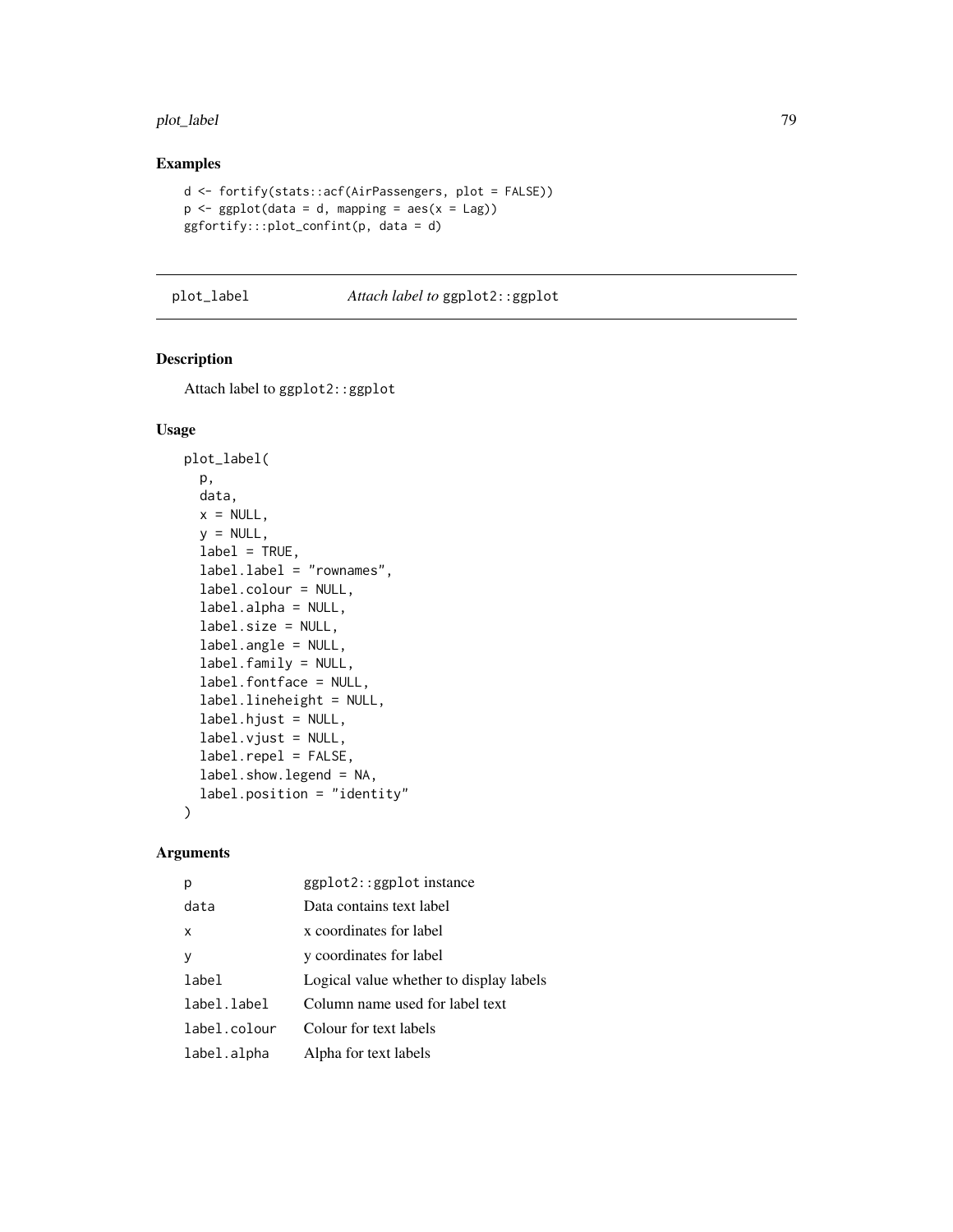<span id="page-79-0"></span>

| label.size        | Size for text labels                                                                             |
|-------------------|--------------------------------------------------------------------------------------------------|
| label.angle       | Angle for text labels                                                                            |
| label.family      | Font family for text labels                                                                      |
| label.lineheight  | label.fontface Fontface for text labels                                                          |
|                   | Lineheight for text labels                                                                       |
| label.hjust       | Horizontal adjustment for text labels                                                            |
| label.viust       | Vertical adjustment for text labels                                                              |
| label.repel       | Logical flag indicating whether to use ggrepel, enabling this may take some<br>time for plotting |
| label.show.legend |                                                                                                  |
|                   | Logical value indicating whether to show the legend of the text labels                           |
|                   | label.position Character or a position function                                                  |

# Value

ggplot

post\_autoplot *Post process for fortify. Based on* ggplot2::qplot

# Description

Post process for fortify. Based on ggplot2::qplot

# Usage

```
post_autoplot(
 p,
 xlim = c(NA, NA),
 ylim = c(NA, NA),
 \log = "",main = NULL,
 xlab = NULL,
 ylab = NULL,
 asp = NULL\mathcal{L}
```

| D    | $ggplot2::ggplot$ instances                            |
|------|--------------------------------------------------------|
| xlim | limits for x axis                                      |
| vlim | limits for y axis                                      |
| log  | which variables to log transform $("x", "y", or "xy")$ |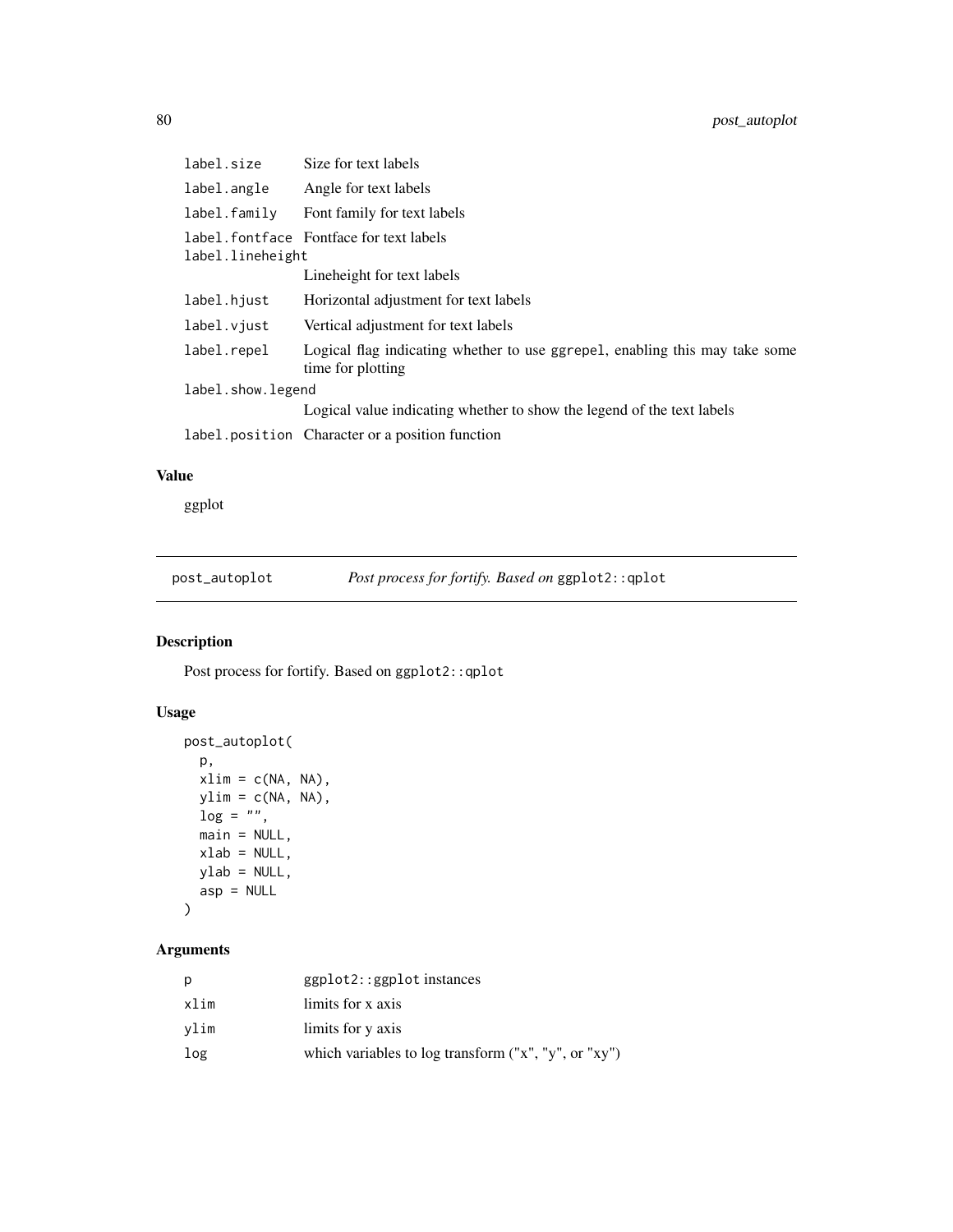# <span id="page-80-0"></span>post\_fortify 81

| main | character vector or expression for plot title   |
|------|-------------------------------------------------|
| xlab | character vector or expression for x axis label |
| vlab | character vector or expression for y axis label |
| asp  | the y/x aspect ratio                            |

# Value

data.frame

# Examples

```
p <- qplot(Petal.Length, Petal.Width, data = iris)
ggfortify::post\_autoplot(p, xlim = c(1, 5), ylim = c(1, 5), log = 'xy', main = 'title',xlab = 'x', ylab = 'y', asp = 1.5)
```
post\_fortify *Post process for fortify.*

# Description

Post process for fortify.

# Usage

post\_fortify(data, klass = NULL)

#### Arguments

| data  | data.frame                                                                         |
|-------|------------------------------------------------------------------------------------|
| klass | instance to be added as base_class attr, should be original model before fortified |

# Value

data.frame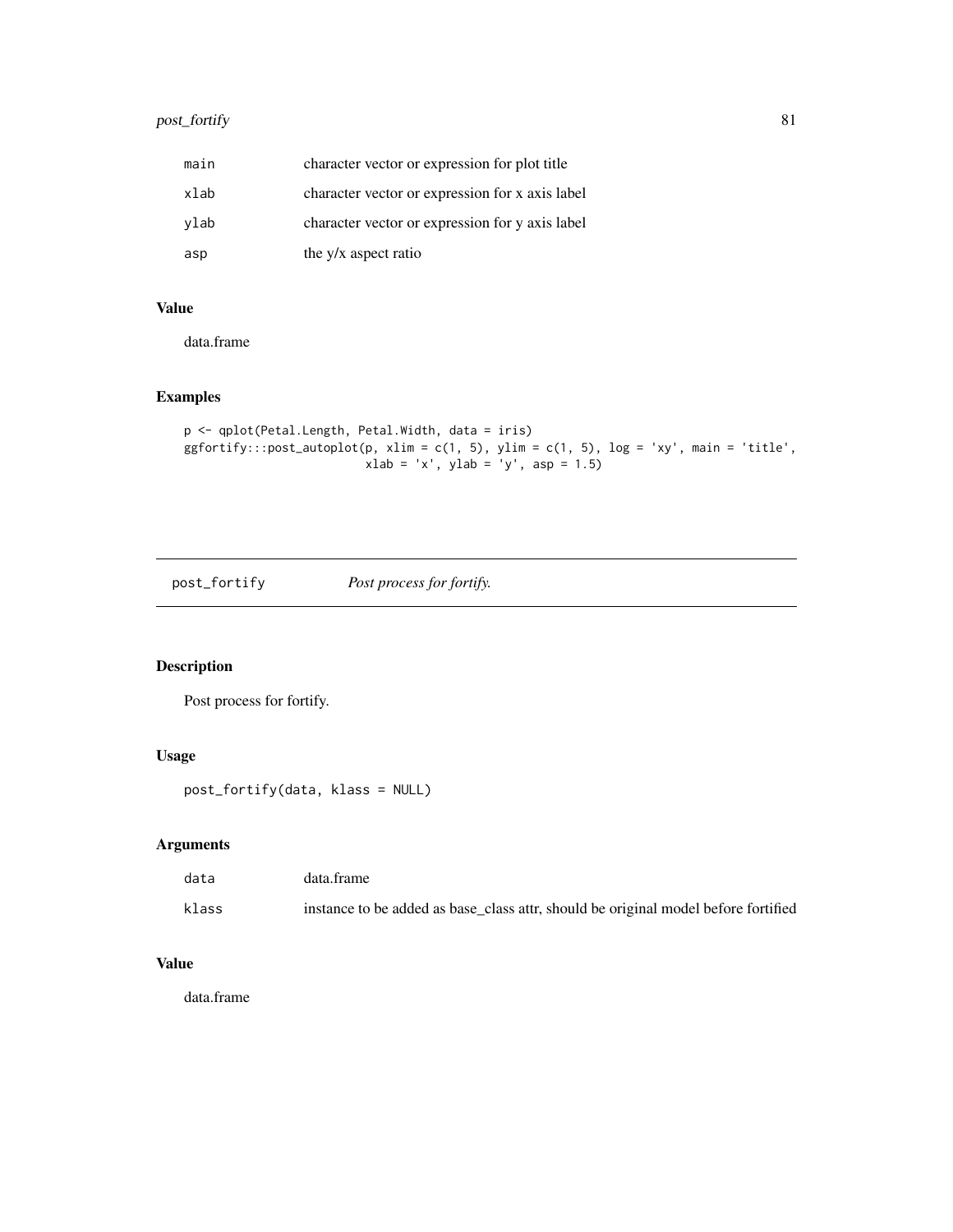<span id="page-81-0"></span>print,ggmultiplot-method

*Generic print function for* ggmultiplot

# Description

Generic print function for ggmultiplot

# Usage

## S4 method for signature 'ggmultiplot' print(x)

# Arguments

x ggmultiplot

| rbind ts | Rbind original and predicted time-series-like instances as fortified |
|----------|----------------------------------------------------------------------|
|          | data.frame                                                           |

# Description

Rbind original and predicted time-series-like instances as fortified data.frame

# Usage

```
rbind_ts(
 data,
  original,
  ts.connect = TRUE,
  index.name = "Index",
  data.name = "Data"
)
```

| data       | Predicted/forecasted ts instance                                                             |  |
|------------|----------------------------------------------------------------------------------------------|--|
| original   | Original ts instance                                                                         |  |
| ts.connect | Logical frag indicates whether connects original time-series and predicted val-<br>ues       |  |
| index.name | Specify column name for time series index                                                    |  |
| data.name  | Specify column name for univariate time series data. Ignored in multivariate<br>time series. |  |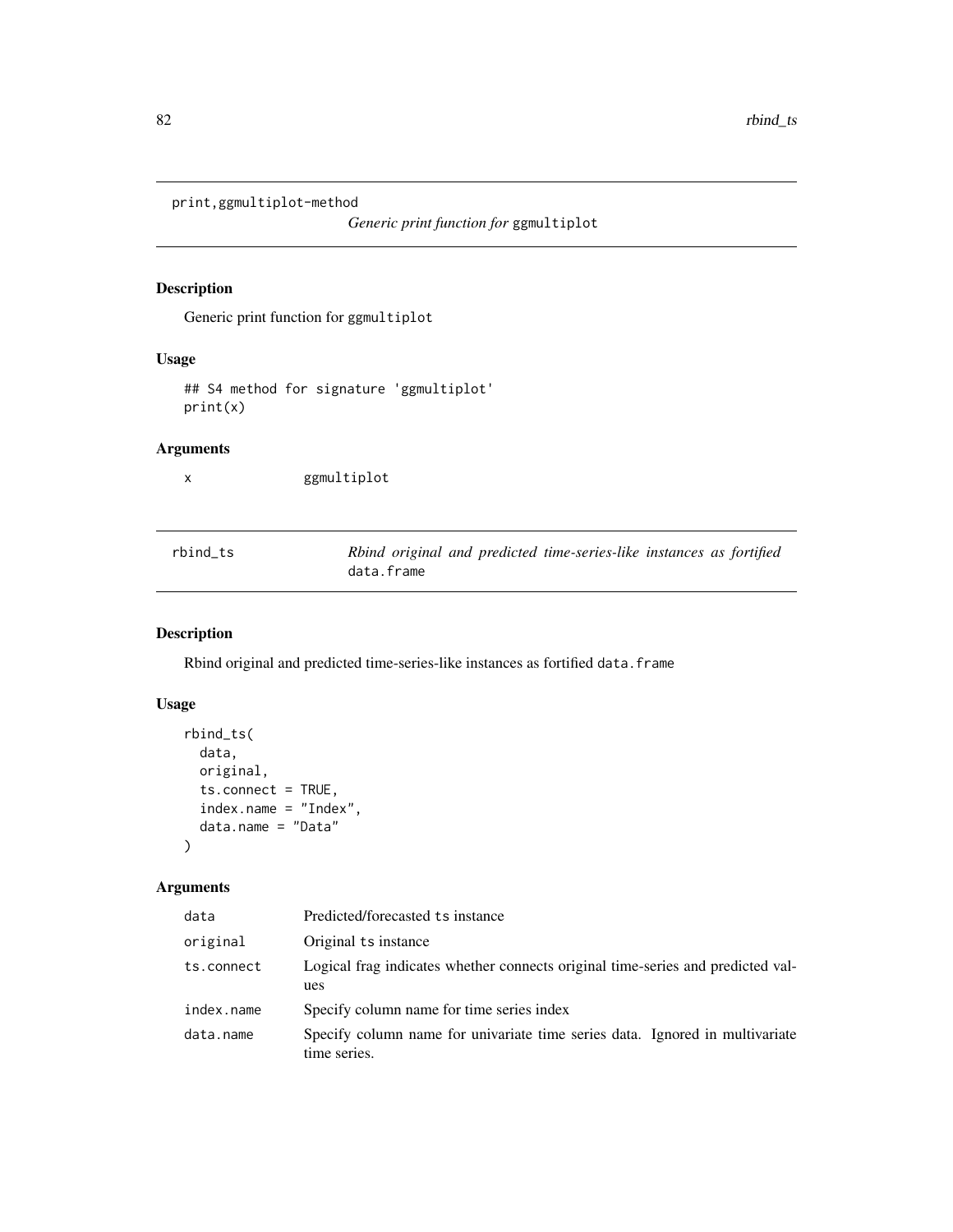#### <span id="page-82-0"></span>residuals.ar 83

# Value

data.frame

#### Examples

```
predicted <- predict(stats::HoltWinters(UKgas), n.ahead = 5, prediction.interval = TRUE)
rbind_ts(predicted, UKgas, ts.connect = TRUE)
```
residuals.ar *Calculate residuals for* stats::ar

## Description

Calculate residuals for stats::ar

#### Usage

## S3 method for class 'ar' residuals(object, ...)

#### Arguments

| object  | stats:ar instance |
|---------|-------------------|
| $\cdot$ | other keywords    |

# Value

ts Residuals extracted from the object object.

#### Examples

residuals(ar(WWWusage))

show,ggmultiplot-method

*Generic show function for* ggmultiplot

# Description

Generic show function for ggmultiplot

#### Usage

```
## S4 method for signature 'ggmultiplot'
show(object)
```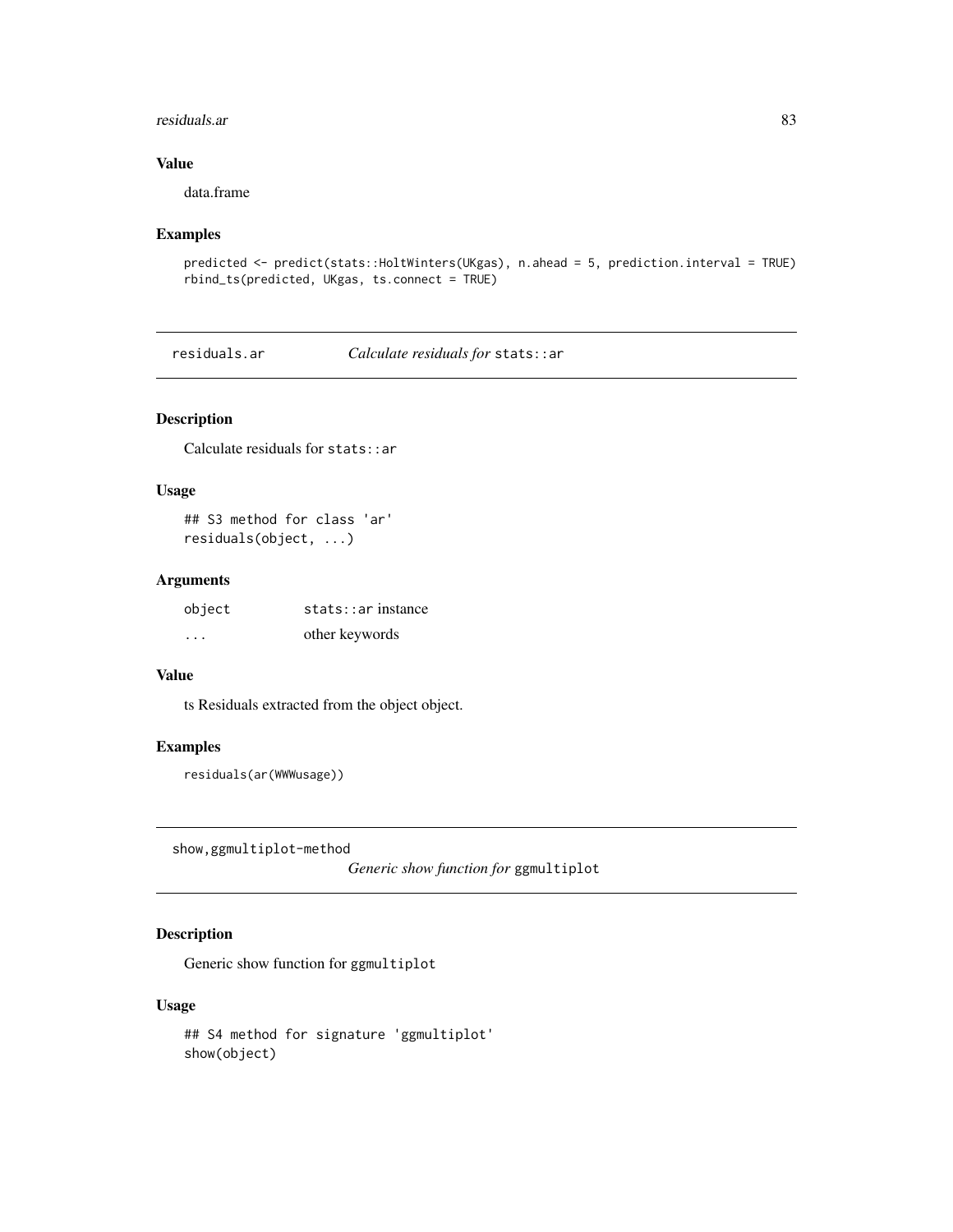# <span id="page-83-0"></span>Arguments

object ggmultiplot

support\_autoplot *Check if passed object is supported by* ggplot2::autoplot

# Description

Check if passed object is supported by ggplot2::autoplot

# Usage

support\_autoplot(obj)

# Arguments

obj object

# Value

logical

unscale *Backtransform* scale*-ed object*

# Description

Backtransform scale-ed object

#### Usage

unscale(data, center = NULL, scale = NULL)

# Arguments

| data   | Scaled data     |
|--------|-----------------|
| center | Centered vector |
| scale  | Scale vector    |

#### Value

data.frame

# Examples

```
df \leftarrow iris[-5]ggfortify::unscale(base::scale(df))
```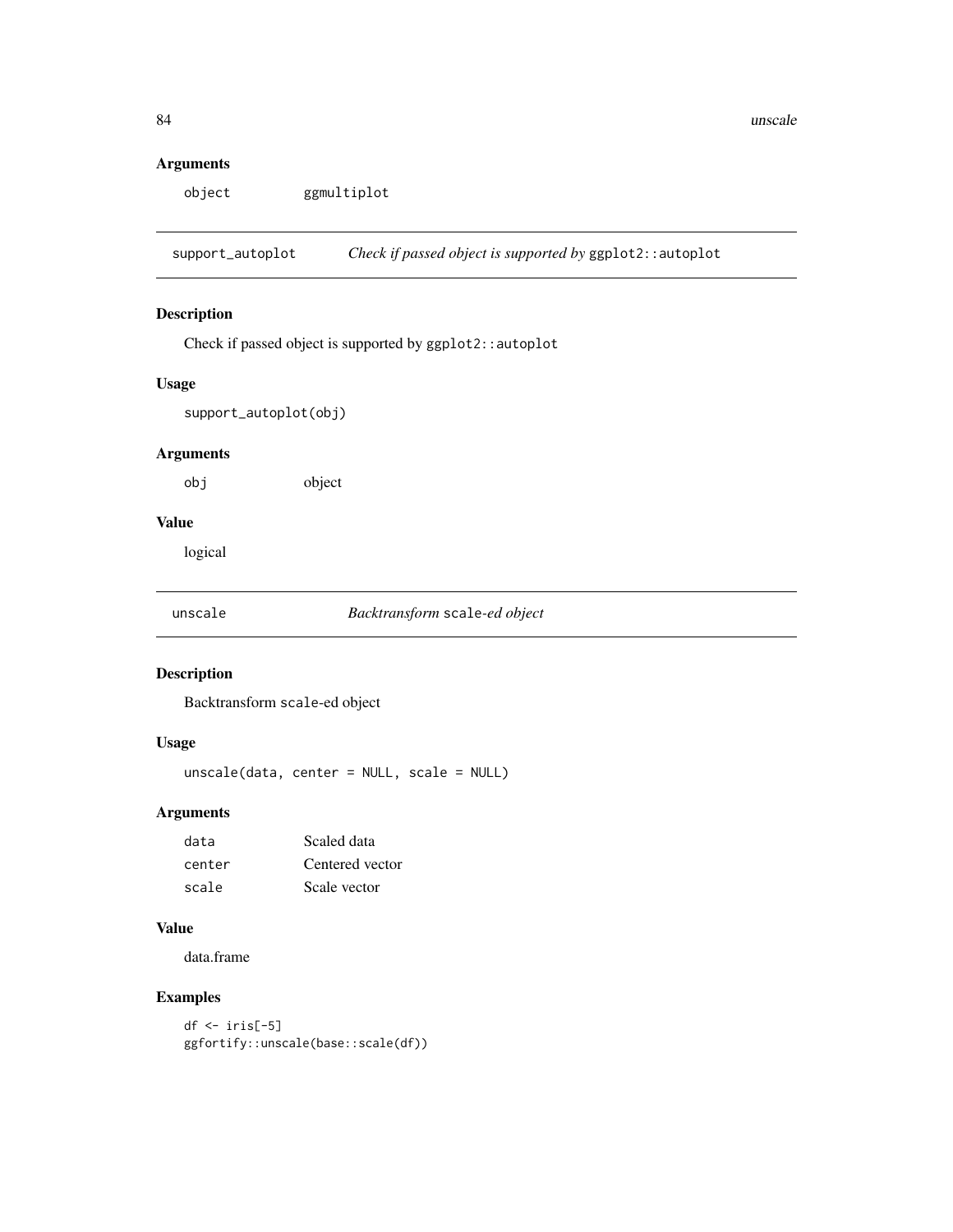# **Index**

+,ggmultiplot,ANY-method, [4](#page-3-0) [,ggmultiplot,ANY,ANY,ANY-method *(*ggmultiplot-class*)*, [74](#page-73-0) [,ggmultiplot-method *(*ggmultiplot-class*)*, [74](#page-73-0) [<-,ggmultiplot,ANY,ANY,ANY-method *(*ggmultiplot-class*)*, [74](#page-73-0) [<-,ggmultiplot-method *(*ggmultiplot-class*)*, [74](#page-73-0) [[,ggmultiplot-method *(*ggmultiplot-class*)*, [74](#page-73-0) [[<-,ggmultiplot-method *(*ggmultiplot-class*)*, [74](#page-73-0) apply\_facets, [4](#page-3-0) apply\_grid, [5](#page-4-0) as\_tibble.basis, [6](#page-5-0) autoplot.aareg, [7](#page-6-0) autoplot.acf, [8](#page-7-0) autoplot.ar *(*autoplot.tsmodel*)*, [38](#page-37-0) autoplot.basis, [9](#page-8-0) autoplot.breakpoints, [10](#page-9-0) autoplot.breakpointsfull *(*autoplot.breakpoints*)*, [10](#page-9-0) autoplot.cpt, [11](#page-10-0) autoplot.cv.glmnet, [12](#page-11-0) autoplot.decomposed.ts *(*autoplot.ts*)*, [35](#page-34-0) autoplot.density, [13](#page-12-0) autoplot.factanal *(*autoplot.pca\_common*)*, [26](#page-25-0) autoplot.fGARCH *(*autoplot.tsmodel*)*, [38](#page-37-0) autoplot.forecast, [15](#page-14-0) autoplot.fracdiff *(*autoplot.tsmodel*)*, [38](#page-37-0) autoplot.ggmultiplot, [16](#page-15-0) autoplot.ggplot, [17](#page-16-0) autoplot.glmnet, [17](#page-16-0) autoplot.HoltWinters *(*autoplot.tsmodel*)*, [38](#page-37-0) autoplot.irts *(*autoplot.ts*)*, [35](#page-34-0) autoplot.kmeans, [19](#page-18-0)

autoplot.list, [19](#page-18-0) autoplot.lm, [20](#page-19-0) autoplot.map, [22](#page-21-0) autoplot.matrix, [23](#page-22-0) autoplot.MSM.lm, [25](#page-24-0) autoplot.nnetar *(*autoplot.tsmodel*)*, [38](#page-37-0) autoplot.pca\_common, [26](#page-25-0) autoplot.performance, [27](#page-26-0) autoplot.prcomp *(*autoplot.pca\_common*)*, [26](#page-25-0) autoplot.princomp *(*autoplot.pca\_common*)*, [26](#page-25-0) autoplot.RasterCommon, [28](#page-27-0) autoplot.silhouette, [29](#page-28-0) autoplot.SpatialCommon, [30](#page-29-0) autoplot.spec, [31](#page-30-0) autoplot.stepfun, [32](#page-31-0) autoplot.stl *(*autoplot.ts*)*, [35](#page-34-0) autoplot.survfit, [33](#page-32-0) autoplot.timeSeries *(*autoplot.ts*)*, [35](#page-34-0) autoplot.ts, [35](#page-34-0) autoplot.tsmodel, [38](#page-37-0) autoplot.varprd, [40](#page-39-0) autoplot.xts *(*autoplot.ts*)*, [35](#page-34-0) cbind\_wraps, [41](#page-40-0) check\_names, [42](#page-41-0) confint.acf, [42](#page-41-0)

```
deprecate.warning, 43
```
fitted.ar, [43](#page-42-0) flatten, [44](#page-43-0) fortify.aareg, [44](#page-43-0) fortify.acf, [45](#page-44-0) fortify.ar *(*fortify.tsmodel*)*, [61](#page-60-0) fortify.Arima *(*fortify.tsmodel*)*, [61](#page-60-0) fortify.basis, [46](#page-45-0) fortify.breakpoints *(*fortify.cpt*)*, [46](#page-45-0)